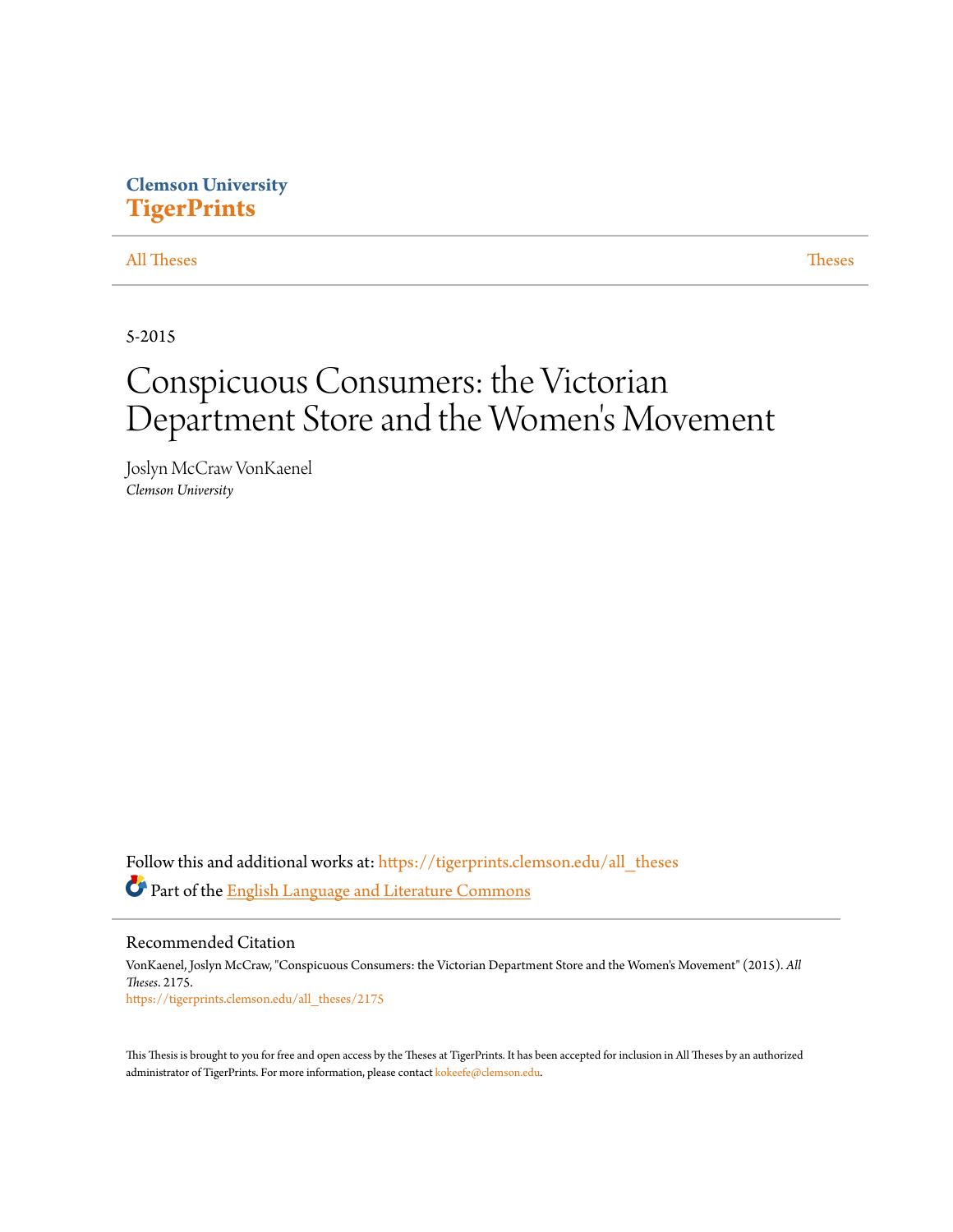## CONSPICUOUS CONSUMERS: THE VICTORIAN DEPARTMENT STORE AND THE WOMEN'S MOVEMENT

A Thesis Presented to the Graduate School of Clemson University

In Partial Fulfillment of the Requirements for the Degree Master of Arts English

> by Joslyn McCraw VonKaenel May 2015

Accepted by: Dr. David Coombs, Committee Chair Dr. Kimberly Manganelli Dr. Erin Goss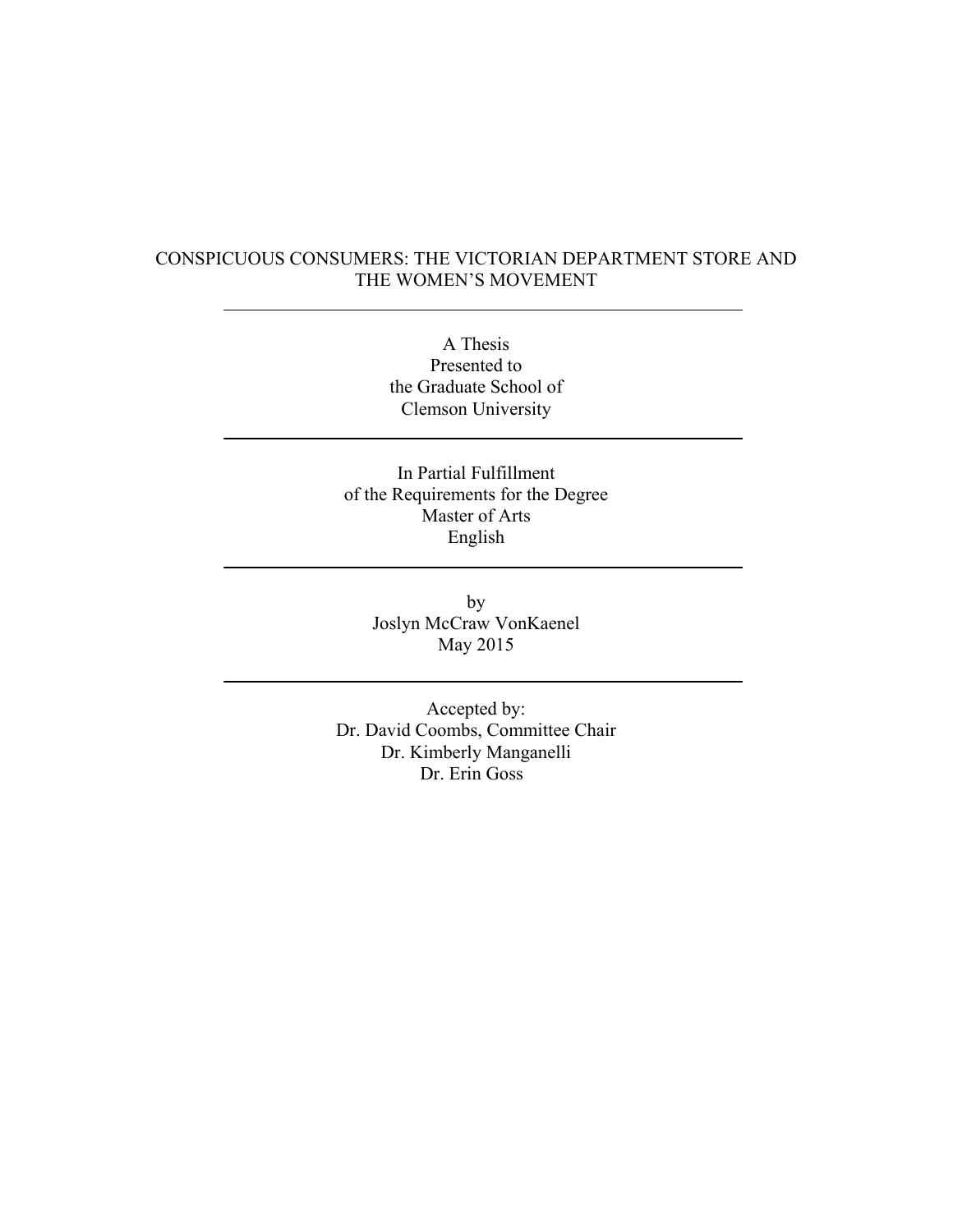## **ABSTRACT**

This project involves examining the influence of the department store and other Victorian inventions on women's rights. By analyzing the works of Elizabeth Gaskell, Emilé Zola, George Gissing, and Amy Levy, I explore the different representations of shopgirls and consumers in nineteenth century fiction and how they connect to modern women in the online community.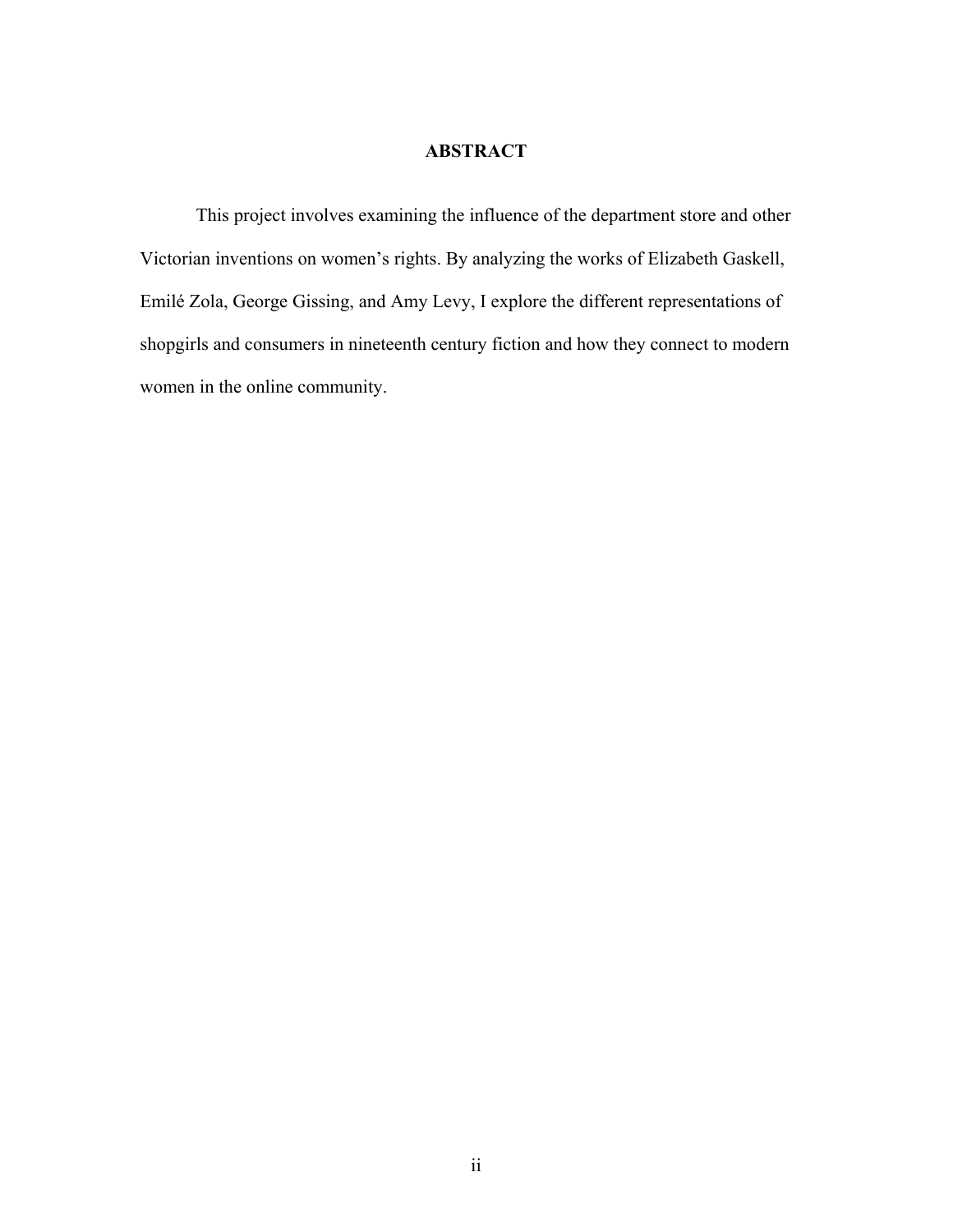# **TABLE OF CONTENTS**

|--|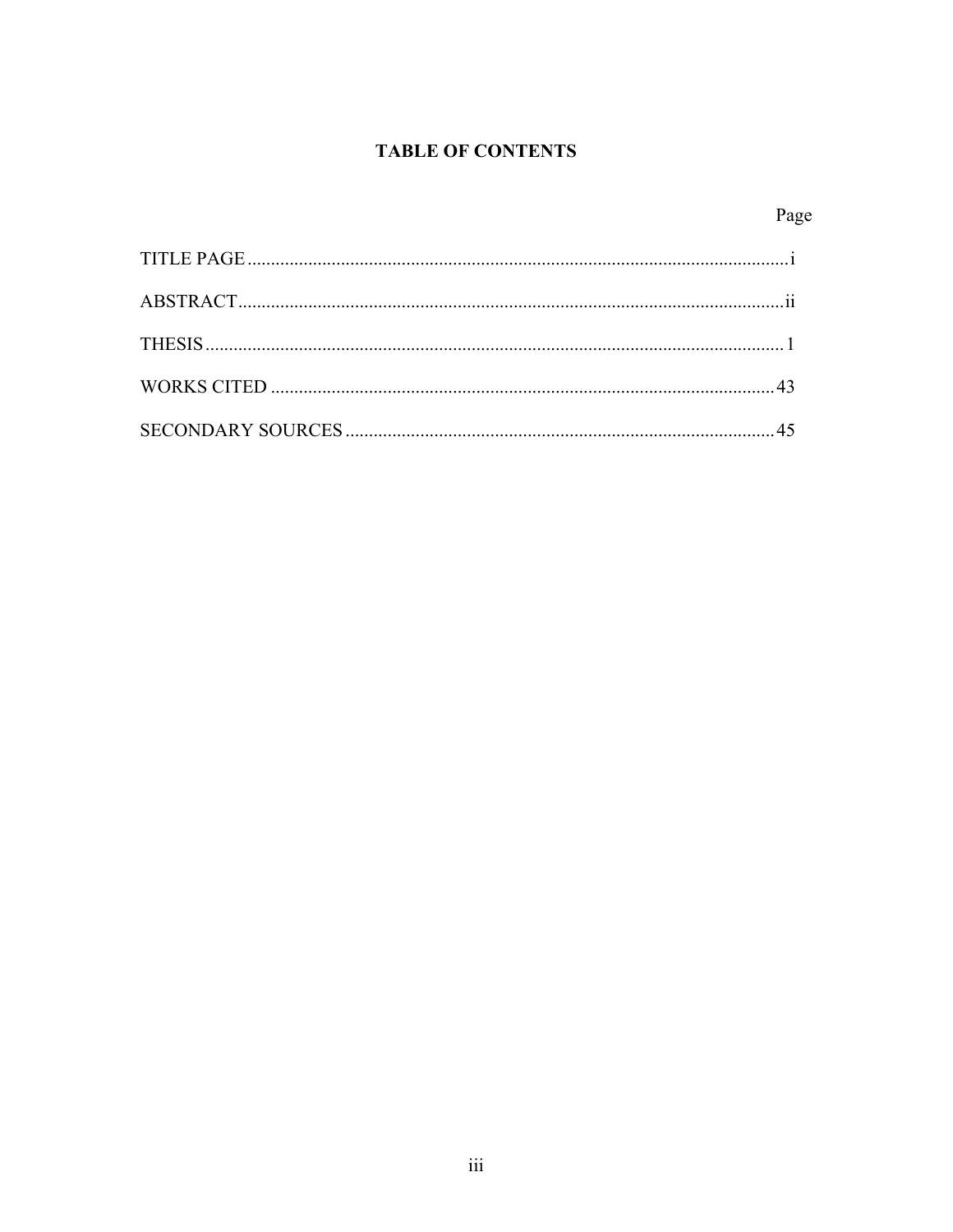### **CONSPICUOUS CONSUMERS: THE VICTORIAN DEPARTMENT STORE AND THE WOMEN'S MOVEMENT**

In 1838, Aristide Boucicaut founded Le Bon Marché, France's first department store, which completely changed the way items were marketed, created some of the first jobs for women, and inspired novels like Emilé Zola's *Au Bonheur des Dames*. Shops like Boucicaut's created jobs for a new class of middle-class women; this gave many of them financial independence for the first time. Department stores also resulted in rising tension as the lines dividing both financial and social classes became unclear. In late nineteenth-century Britain, women could own property once they were married; they could also get divorced, go to college, and work in a limited number of positions. Having the ability to earn their own income was one of the biggest accomplishments of the women's rights movement, as financially independent women could support themselves rather than having to rely on a husband. As more women left the home to work or to shop, Victorian culture quickly began to define the independence and image of the New Woman. Advertisements, novels, and other forms of media created conflicting messages about what the New Woman represented, which resulted in the development of many different stereotypes. In this essay, I consider the New Woman to represent either middle or upper class women who are searching for financial independence, social independence, or more ideally both.

By analyzing several works from the Victorian Era, I will examine the ways the department store created new roles for women of both upper and lower classes, how those roles affected the image of the New Woman, and how the consumerist culture of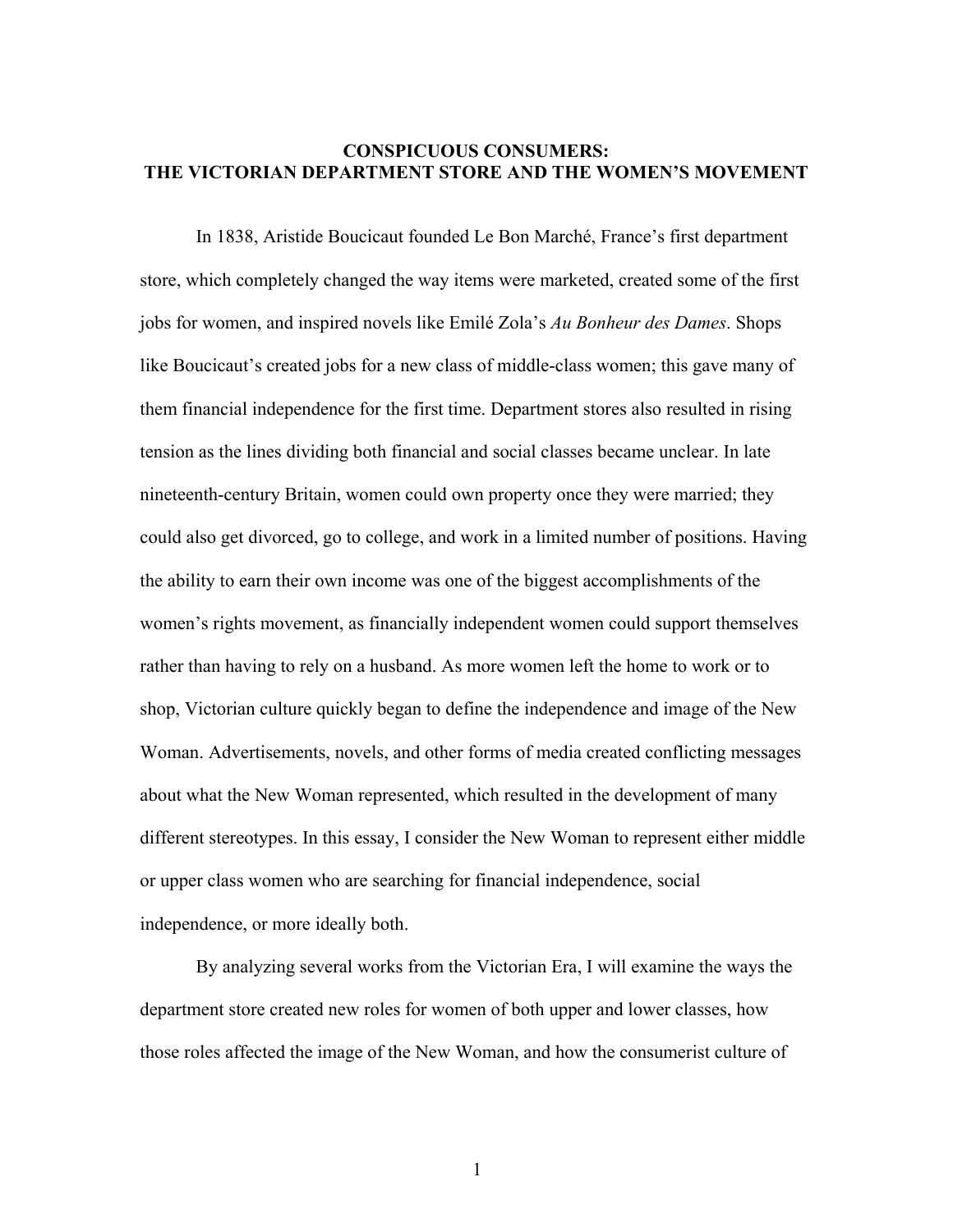this period continues to influence women today. First, I will investigate Elizabeth Gaskell's 1853 novel *Cranford* in order to show how women in rural areas, away from the newly emerging department stores, where affected by changes in consumerist culture. I will go on to analyze Zola's *Au Bonheur des Dames*, written in 1883. This book is based on Boucicaut's department store, and it provides an intricate description of the impact these stores played in many aspects of urban society, including women's rights. Using Gissing's *The Odd Women* and Amy Levy's *Romance of a Shop,* I will then highlight some of the less traditional literary depictions of shopgirls and how they challenge the typical representation of Victorian women at work. While the department store had a positive impact on many aspects of the women's movement, such as the creation of jobs and financial independence, I argue that it also made women vulnerable in several new ways. For instance, the practices of conspicuous consumption these stores encouraged ultimately expanded the gap between different financial classes to the point that women were unable to remain unified in their goals toward gender equality. Department stores also cultivated a negative stereotype surrounding the shopgirl and further perpetuated the myth that women need men (typically husbands) to "save" them from the drudgeries of working for themselves, which affected their social reputations. I will go on to show how this process has repeated with each new wave of the women's movement.

In the 1950s, women were encouraged to return to the home following World War Two and the invention of many household appliances. Shorty after, Betty Freidan identified the many negative consequences this renewed form of gender-specific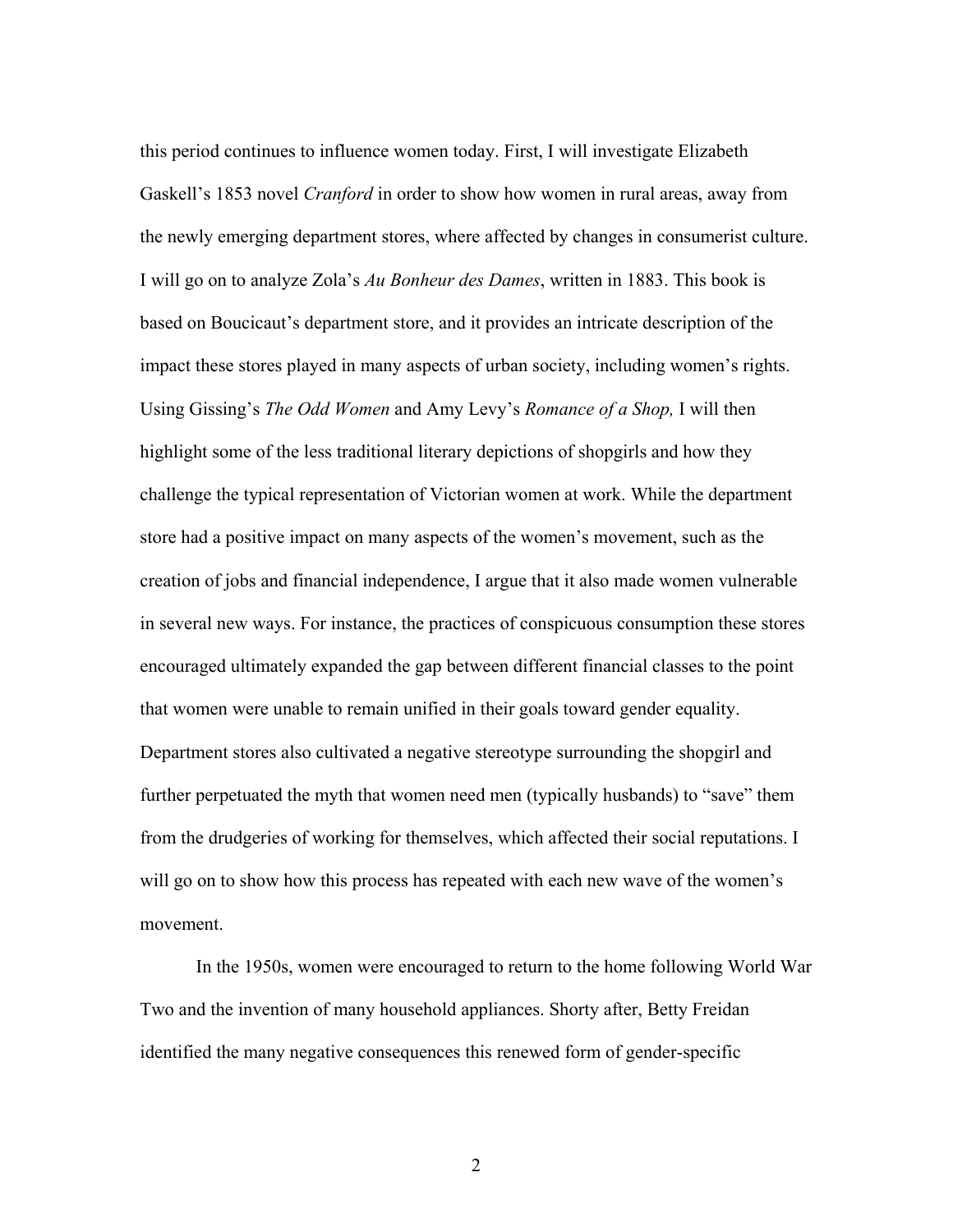advertising had on women's rights and roles within the home. By looking at how the creation of online shopping is affecting women once again, I hope to encourage a new level of awareness of the ways in which consumerism has hindered feminist progress in the past and the hazards it carries with it in today's rapidly expanding digital culture.

When department stores were first invented, urban life was drastically altered as consumers were given an increasing number of options to purchase at prices lower than most small-business owners could offer. Once women realized that they could afford to shop more often and buy larger quantities of goods, the term conspicuous consumption, or the expenditure on "luxuries on a lavish scale in an attempt to enhance one's prestige," became common (OED, 1889). As businesses grew, storeowners began developing different methods of advertising. These tactics were primarily aimed at the women who frequented their stores, and stereotypes soon began to develop depicting what the male employers thought women would best respond to. Although women were experiencing freedom in many new ways, these advertisements affected their views of themselves and other women, ultimately creating a further divide between classes and competition amongst those in the same class. Some magazines would feature pictures of women staring into a mirror admiring their new items. However, smaller, rural towns were not as severely affected by these problems, as they did not have direct access to the latest fashions. Elizabeth Gaskell's novel, *Cranford,* demonstrates the ways in which areas outside of London and Paris were able to resist the draw of newly emerging department stores, but they were still faced with the problem of redefining their perception of the different types of social and financial classes.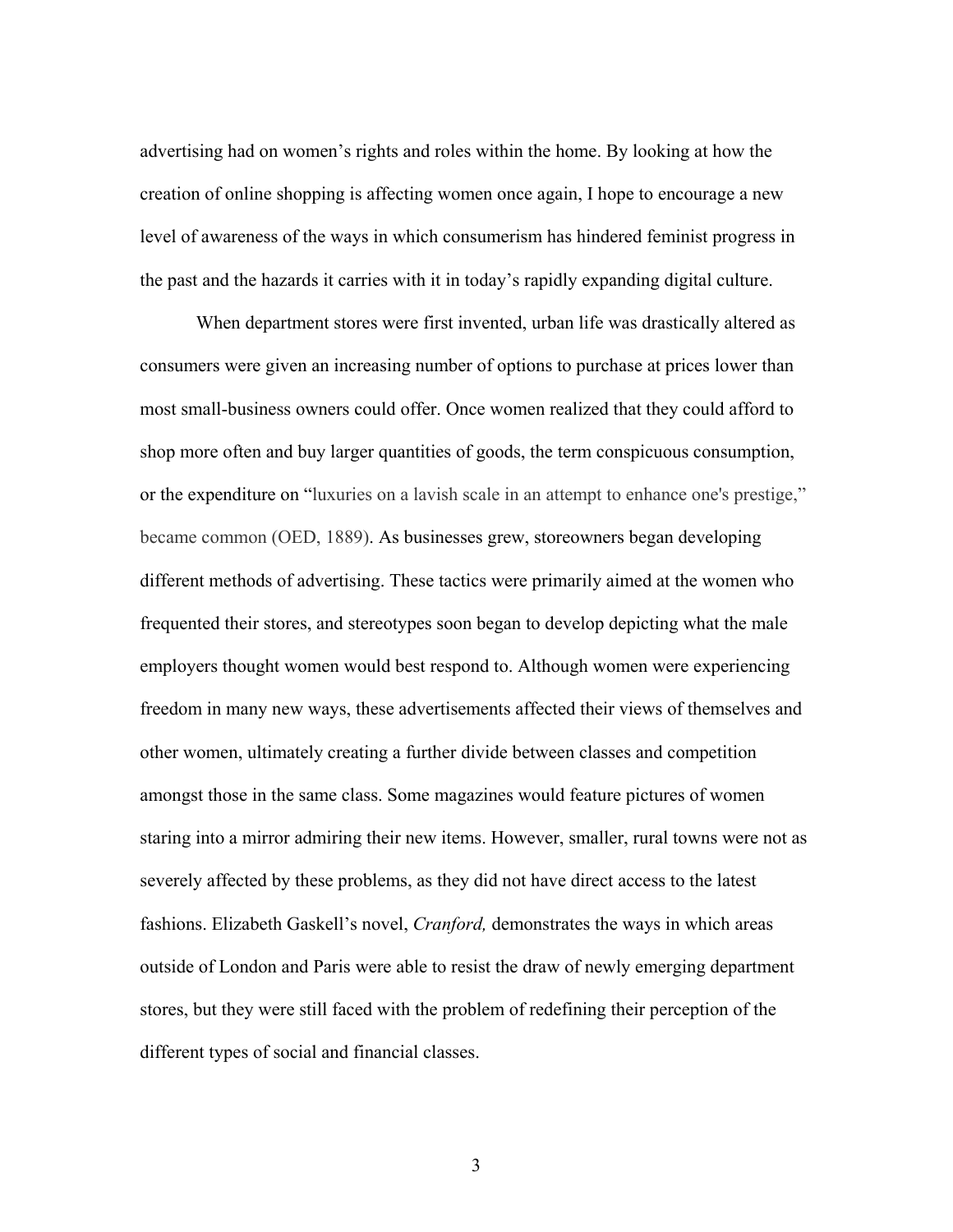Gaskell's novel represents the early ways in which women were able to maintain their independence and some of the drawbacks. *Cranford* first appeared as a series of sketches in a magazine, and it "has been popular ever since its first appearance as a sixteen-chapter book in June 1853" (Chapple, 7-8). Some of the first women's magazines were being produced during this time, and many readers looked to the stories, articles and advertisements and guidance on how to act in a time when they were beginning to develop new rights. Mary Smith, the story's young narrator carefully describes the customs and idiosyncrasies of the spinsters of Cranford that she is able to observe on her many visits. The women of Cranford are fiercely independent from men. While they do not hesitate to call on each other in the case of an emergency, they avoid associating with the opposite sex whenever possible. This becomes increasingly evident when either Captain Brown or Signor Brunoni is in town. The women spend much of their time criticizing their manner or blaming them for robberies, but they eventually acknowledge that both men are more than admirable. Their initial reluctance to trust men that have entered into Cranford society demonstrates how little they need them. However, many of the town's residents rely on small incomes they inherited from their parents, forcing them to be frugal while still keeping up appearances of moderate wealth.

There is an understanding of "elegant economy" that the women of Cranford practice in order to avoid unnecessary extravagance (Gaskell, 3). Each town member has her one particularly obsessive practice that she believes will save money. Miss Jenkins will only burn one candlestick at a time for light in the evening; in order to keep both of her candles at the same height (should a neighbor drop in unexpectedly), she frequently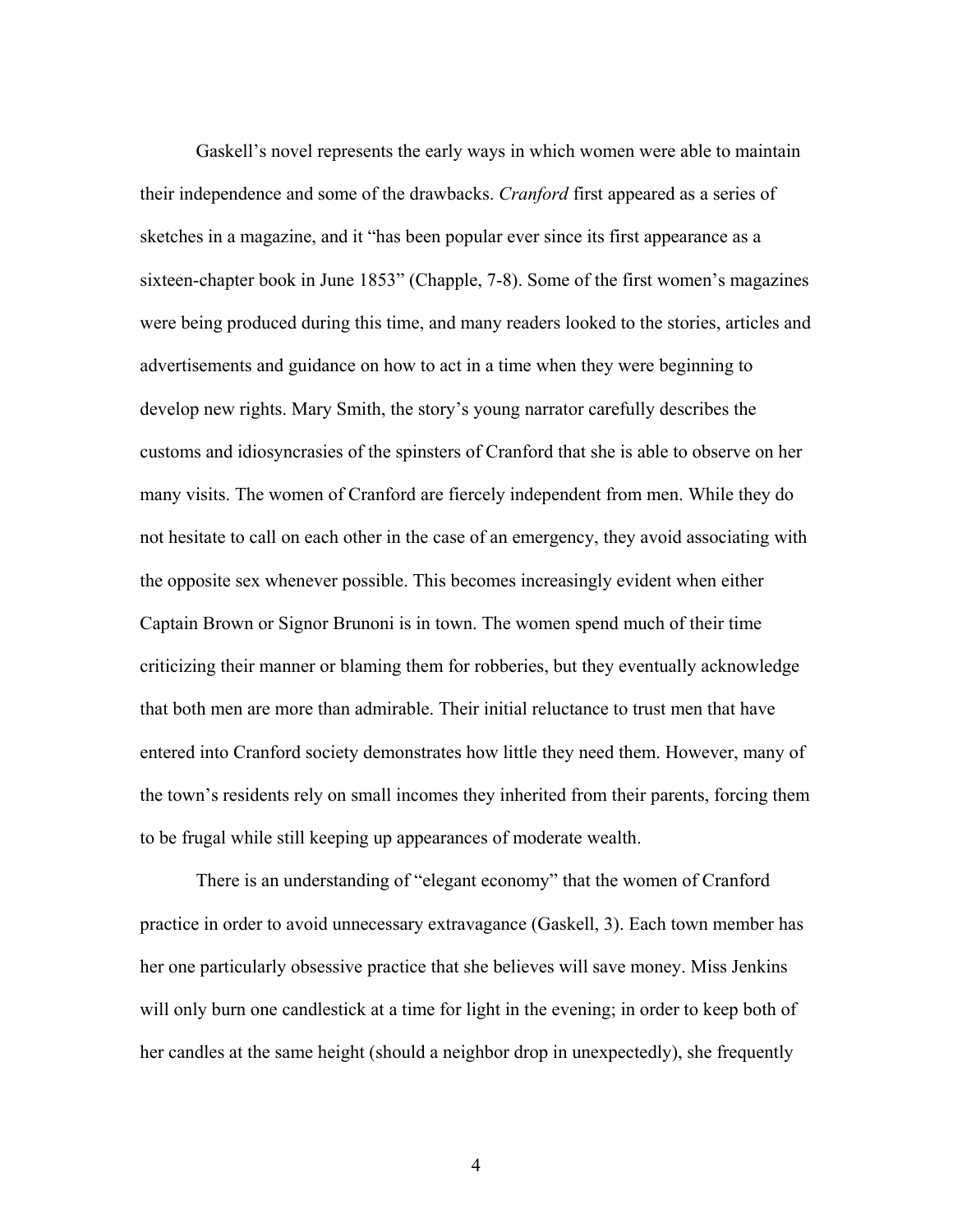changes which candle is lit. Other town members cannot stand to waste butter, getting angry with residents who waste an extra pat on their pastry during afternoon tea. Even Mary Smith admits to an obsession of tirelessly collecting small scraps of string. By demonstrating the necessity to save money on small items like these, Gaskell shows that most of the town's residents are not rich enough to buy new dresses or other clothes on a regular basis. However, the one luxury they each insist upon are the newest caps. Mary Smith states: "If the heads were buried in smart new caps, the ladies were like ostriches, and cared not what became of their bodies" (73). Everyone in Cranford is constantly asking about the latest style of caps in London, particularly what the Queen is wearing. Miss Matty is extremely disappointed when Mary Smith does not bring her a turban because she believed it to be the latest style. It could be argued that the characters' concern over this one item indicates the reach of the department store; however, their desire for pretty caps does not overshadow their concern for one another. While later novels, like Zola's *Au Bonheur des Dames,* exhibit few harmonious relationships between women of different classes or financial backgrounds, Gaskell shows throughout her novel that women can be kind to one another regardless of how much money they have. Still, there is a struggle in Cranford over the importance of one's social class. This stems primarily from Mrs. Jamieson, who is considered the highest-ranking member of the town both socially and financially.

There are several moments when Gaskell challenges the significance of both financial and social status, and she ultimately demonstrates their insignificance by forcing characters to contradict their established set of "rules" set by Mrs. Jamieson. Despite their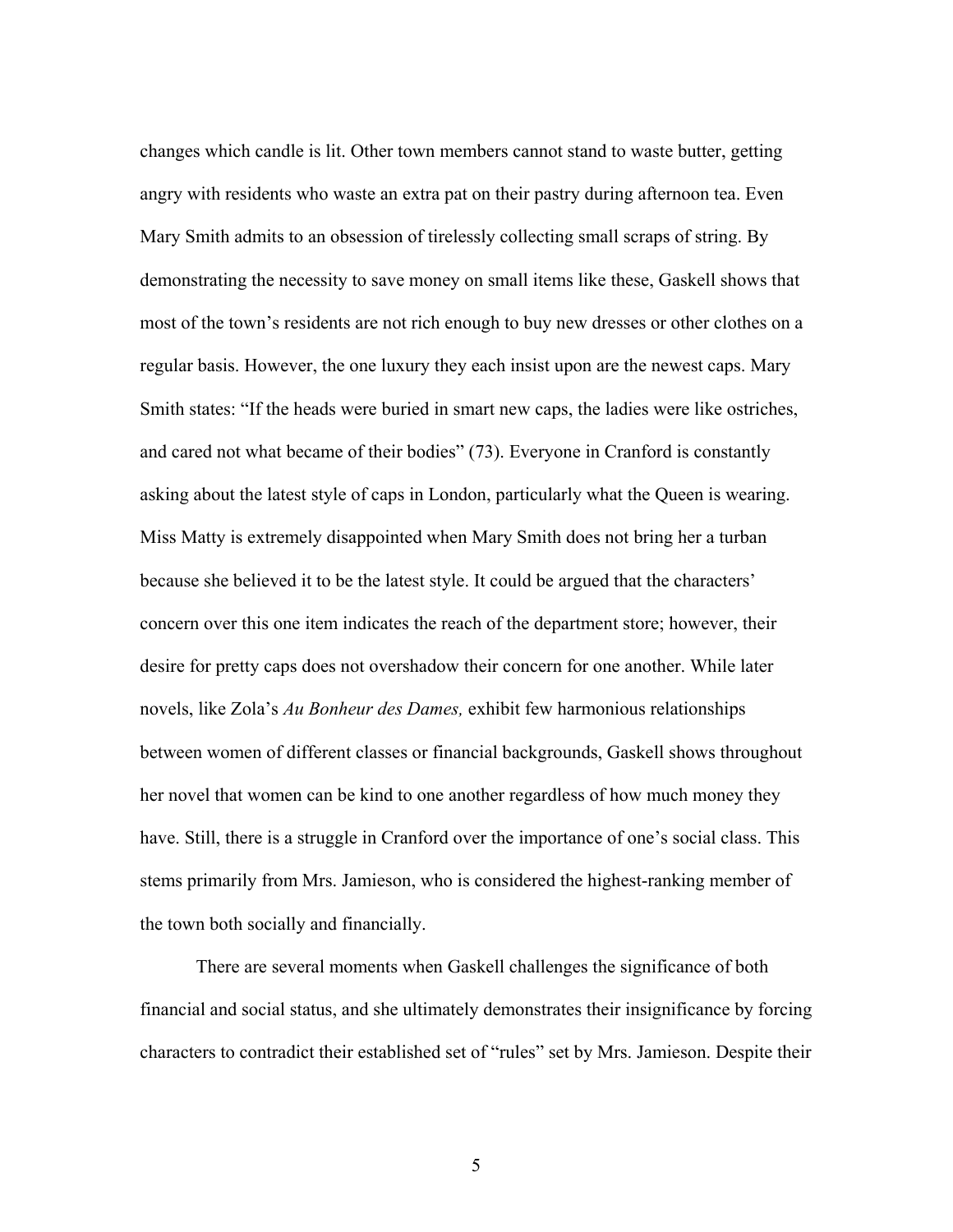wide range of incomes, the residents of Cranford mostly consider themselves to be of the same social status because of the reputable families they come from. This allows the women to be friends in a way that is not present in later novels. According to Mary Smith, "Everybody lived in the same house, and wore pretty nearly the same wellpreserved, old-fashioned clothes" (13). It would be difficult for an outsider to determine which residents are well-off and which are rather poor. For instance, Miss Matty and Deborah Jenkins are the daughters of the town's former rector. However, several events occur that force the women of Cranford to choose between their imagined rules of decorum and their instinctive friendship toward one another. The most significant is Miss Matty's misfortune. While she and her sister Deborah have a decent income for much of the novel, Miss Matty is left with only "thirteen pounds a year" after her sister's death and an investment mishap (126). Miss Matty's friends resolve to secretly give her money, so she can continue living in her home. Her maid, Martha, also helps her by moving into Miss Matty's house with her new husband in order to reduce expenses. These actions indicate that the women of Cranford value friendship over social status. Still, there is an initial reluctance to support the shop Miss Matty opens until Mrs. Jamieson gives her approval.

*Cranford* does a thorough job of showing readers the early contradictions New Women were already facing. While the most of the women in the novel were financially independent, they still feel bound by other rules of society. The support Miss Matty's friends initially gave her was decided upon when Mrs. Jamieson was out of town, which suggests that without the presence of a someone from a very high financial and social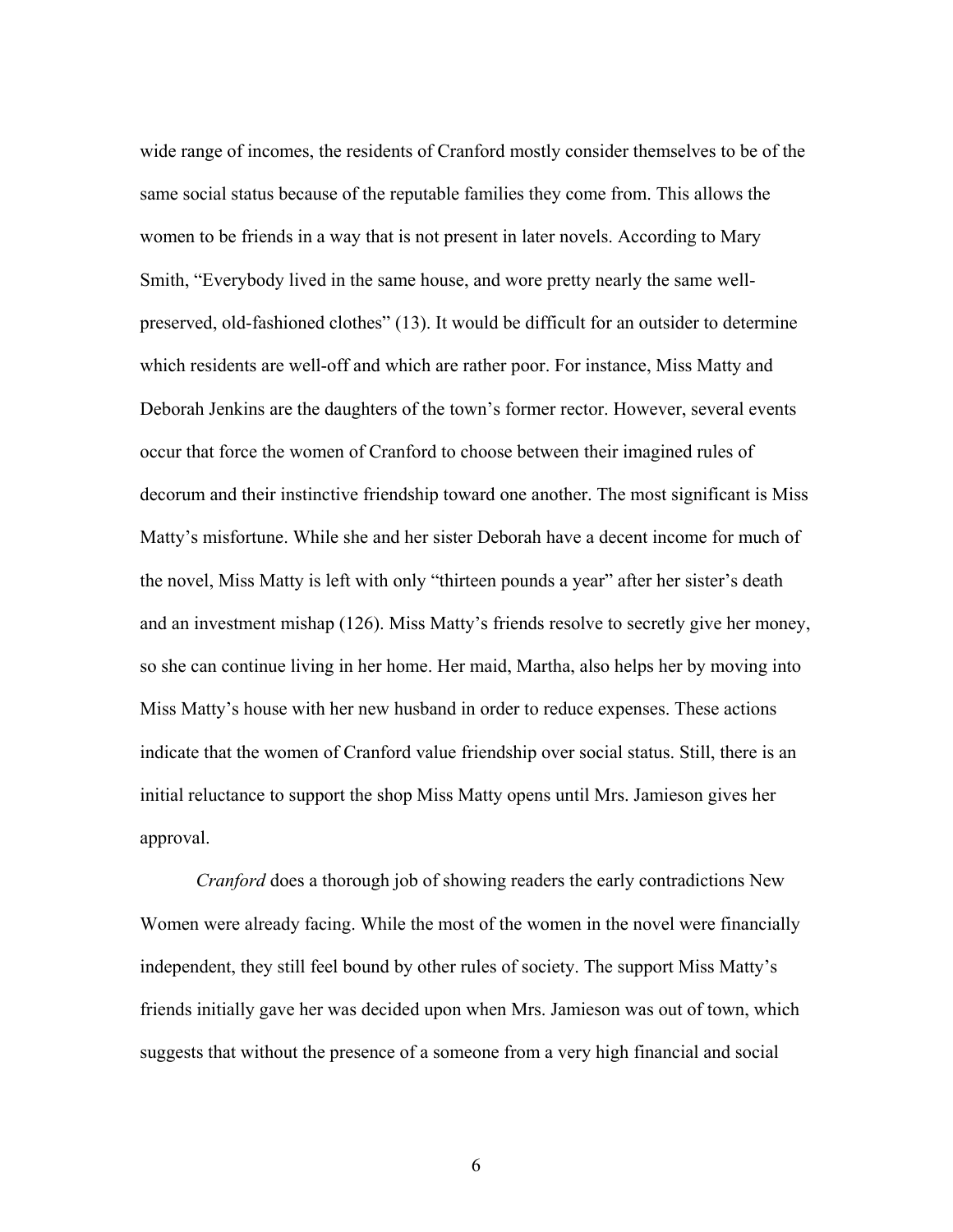background the women of Cranford do not feel as bound by their laws. It's only when Mrs. Jamieson has returned that they are uncertain of their duty. Miss Matty is still able to visit her friends and be included in town events. However, it is clear that the position of a shopgirl creates a new problem in Cranford society. The prerequisite of having Mrs. Jamieson's approval of Miss Matty's new position demonstrates an early instance of the questions brought on by the shopgirls of the late 1800s. Thankfully, even she concedes in favor of helping her friend by telling the others that Miss Matty's tea shop will not "forfeit her right to the privileges of society in Cranford" (143). It is possible that Miss Matty is only saved because her father was a rector, which commands a certain amount of respect regardless of her income, but it is possible that Mrs. Jamieson is simply willing to look past hew own rules when it is for a morally sound reason.

Despite Gaskell's ability to show some of the early contradictions the New Woman faced as she gained independence, she quickly negates Miss Matty's progess in her account of the new store. Before opening her store, Miss Matty is afraid that she will offend others by her new career. The town is actually very supportive of her new shop, but the shop owner never gains any business sense or confidence in her job. She gives away a lot of her merchandise and does little to promote her business. What customers she does have are directed there by the other shop owners in town attempting to be kind. Miss Matty's inability to support herself on her own income indicates how reliant most of Cranford's residents are in the money they inherited from family members. Even Miss Betty, who used to run a small milliners shop with her sister, closed it up after the sister's death and lives off of their savings. The homecoming of Miss Matty's brother, Peter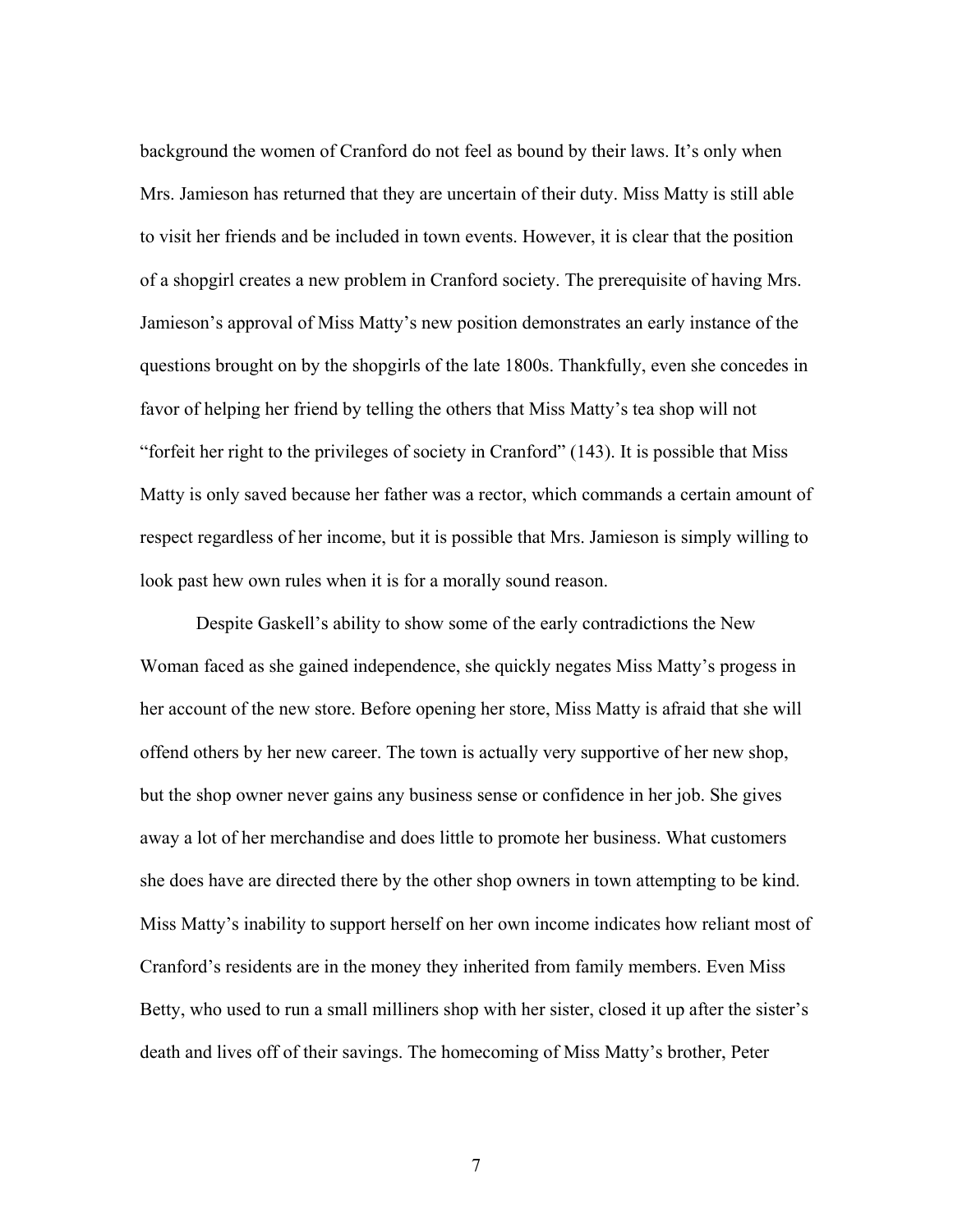represents a common theme that is shown again in each of the later novels mentioned in this essay: a man appears to "save" the shopgirl from working herself into financial independence. Before Miss Matty is able to adjust to her new role as a shopgirl, Peter arrives and tells her to give up her shop and let him take care of her. While this is a less typical approach than in novels where the female worker quits working because she gets married, it is still indicative of a long-standing tradition of men removing the "burden" of work from women just as they are beginning to truly understand the freedom it allows. However, Gaskell also uses Peter's character to challenge the growing divide between classes.

While Mrs. Jamieson allows certain rules to be side-stepped when she feels the resident deserves it, Gaskell demonstrates her refusal to accept a woman actively choosing to lower her social status. When Lady Glenmire, whom they had all admired for her title earlier in the novel, marries the ordinary town doctor, Mrs. Jamieson refuses to speak to her cousin for a long time. It is not until the very end of the story that Miss Matty's brother Peter is able to convince the two of them to settle their differences. This is not the only instance of judgment in Gaskell's novel; Miss Pole is frequently questioning, describing, and gossiping about different things town members have done that could cause their social standing to fall. However, this is the same woman who stuck her cat in a boot in order to recover a lace collar it had eaten, so she may not be representative of the entire town's ideals.

*Cranford* demonstrates the customs and values of rural areas just as department stores are beginning to develop and women are being permitted to work as shopgirls.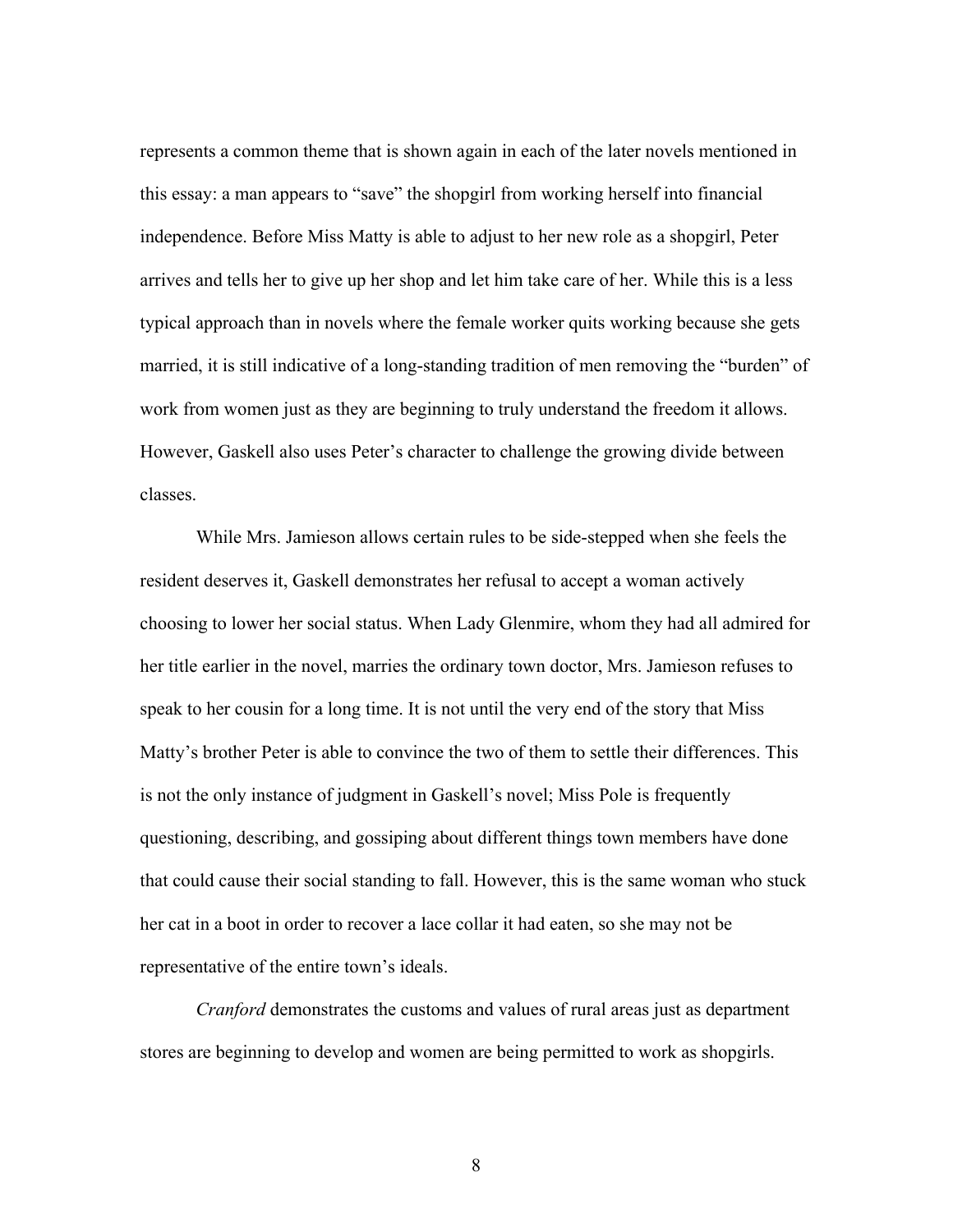Gaskell is able to capture many of the early questions and contradictions Victorian women faced as the figure of the New Woman was beginning to emerge. Once the department store began to create a new type of market for upper-class women and job opportunities for lower-class women, that image became even more confusing and inconsistent. Shopgirls and conspicuous consumers are depicted differently in each of these novels: Zola's *Au Bonheur des Dames,* Gissing's *The Odd Women,* and Levy's *Romance of a Shop*. Yet, they all fail to establish female characters who are fully successful both financially and socially.

Women faced poor working conditions in both England and France until the twentieth century, but there were differences in the two regions that influence the amount of freedom each character has. Zola's novel is set in France; Gissing and Levy both set their stories in London. Lilian Furst clearly identifies the distinctive issues new women workers were facing in France with her book *L'Assommoir: A Working Woman's Life.* She claims that women workers "were beginning to increase in number as a consequence of financial pressures on the family and the changing economic structure" (4). Until divorce was legalized in France in 1884, many women were still largely present in the home taking care of children, cooking meals, and keeping house while working odd jobs to help with bills. They were trapped in the precarious position of taking on many responsibilities without having much, if any control over what type of income they earned. Furst points out that these women were "by law distinctly a second-class citizen" (5). Although Zola's novel is set in the 1860s, he is aware of the new freedoms that women were beginning to have and, in many ways, uses his characters as a way of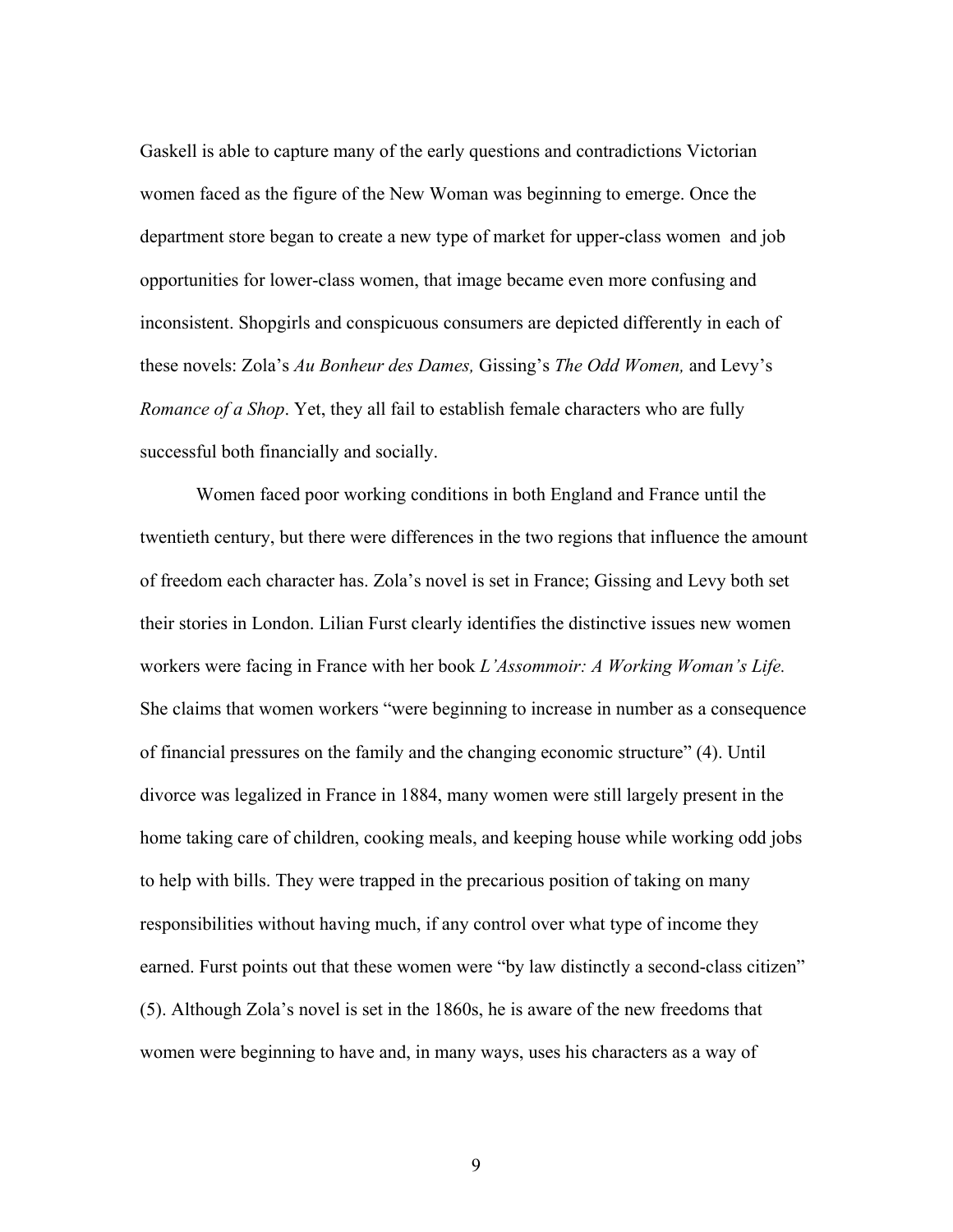demonstrating the significance of those new rights. Lee Holcombe investigates the ways in which conventional representations of women were being challenged in England by the new jobs the department store and other advances were generating. Because women in London had more rights, he argues they were more aggressive with their attacks "against the 'patriarchal ideal' of Victorian society and the special role of domesticity and dependence, of subjection, which it assigned to the perfect woman" (3). Holcombe's claim is demonstrated by the more confident and somewhat forceful nature of Gissing and Levy's characters in comparison to Zola's Denise Baudu. He also argues that at first, English women were very supportive of each other's progress across different social classes. Holcombe cites *The English Woman's Journal,* which tells its readers: "ladies could exercise a great influence in promoting the employment of saleswomen in shops simply by insisting that they be served by women" (103). That sense of camaraderie among women of different classes in nearly as present in Zola's narrative, the solution is not that simple. By comparing these and other differences in the three novels, I hope to show ways in which the department store's role affected women in both countries, and I will determine how its conception of shopgirls, advertisements, and conspicuous consumption helped shape the image of the New Woman and redefine class boundaries among Victorian women.

In Emilé Zola's *Au Bonheur des Dames* (*The Ladies' Paradise*), he demonstrates the ways in which different social classes were affected by the introduction of the department store and indicated many of the stereotypical figures of the New Woman that resulted. Set in the 1860s, just as the first feminist movement was beginning to take shape, *Au*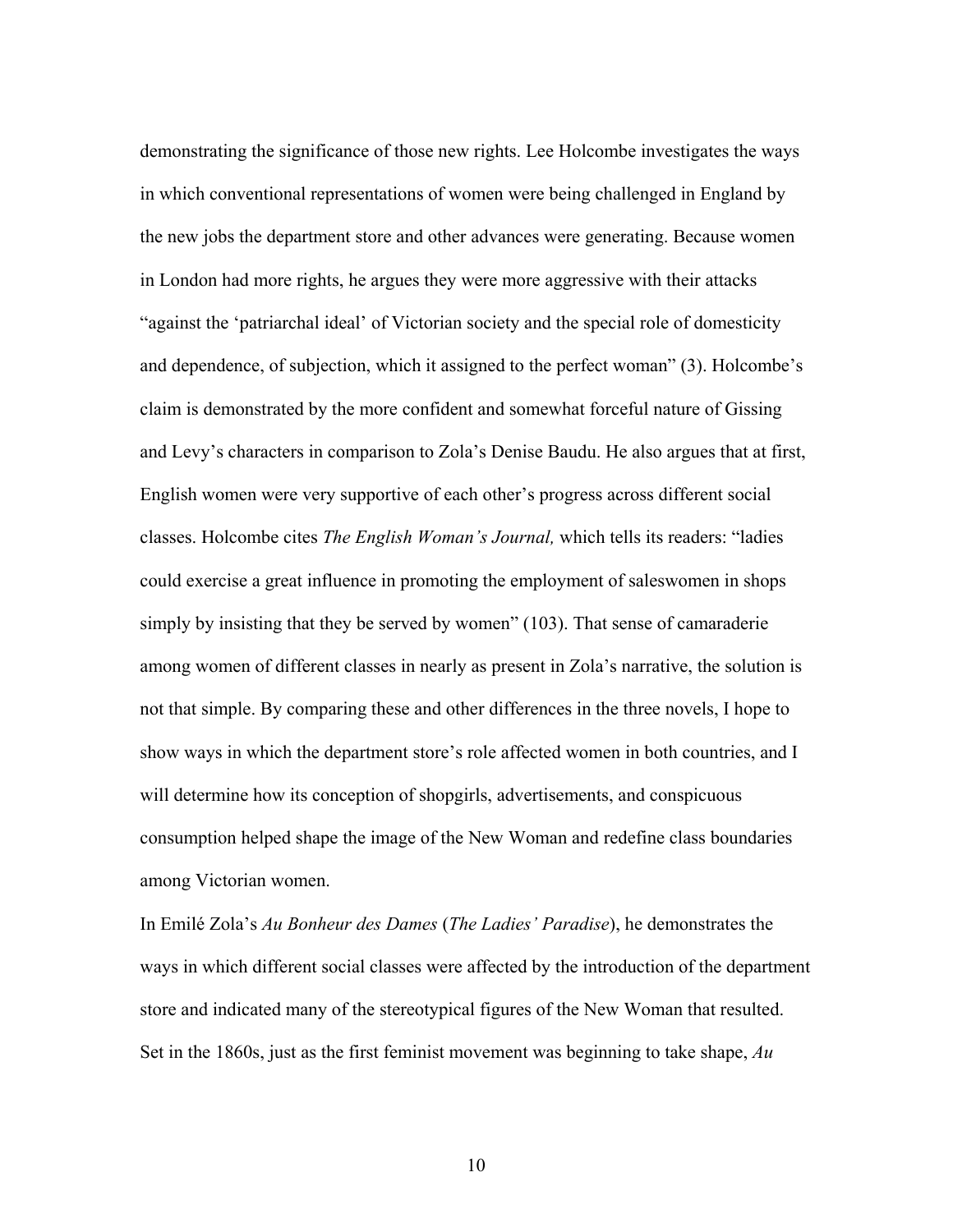*Bonheur des Dames* gives a naturalist account of the impact Paris' first department store had on the public. Modeled after Le Bon Marché (the first department store in France and one of the earliest department stores in the world), its owner Octave Mouret is obsessed with creating a store that will conquer woman, which does mainly by using his business. The novel begins with a young girl named Denise Baudu, who is forced to move to Paris with her two younger brothers after the death of her father. She hopes to work for her uncle Baudu at his small shop, but the new department store has hurt her uncle's business too much for him to be able to help her. This leads Denise to apply for a position as a shopgirl at *The Ladies Paradise* where she discovers the challenges of becoming a working-woman in Victorian society just as the figure of the New Woman was attempting to be defined. Denise and the other shopgirls are overworked and underpaid, and some are even used sexually by Mouret and the male coworkers. From the beginning of the novel, Zola makes the shop owner's goal clear: "Mouret's unique passion was the conquest of Woman" (234). Mouret attempts to conquer all types of woman- from poor shopgirls to upper-class socialites- and he is usually successful. He buys out the stores of smaller business owners, forcing their daughters to apply for jobs with The Ladies Paradise. Women in higher and lower classes are all swept into Mouret's store, either for work or for products, and there is constant competition between all of them. By analyzing the popular ideals many of the novel's shopgirls subscribed to and distinguishing how Denise's experience differed, I will show that Zola intended for Denise to be a model for the potential success women could have with this new job opportunity as well as the failures and hardships that were much more common. I argue that Zola recognized both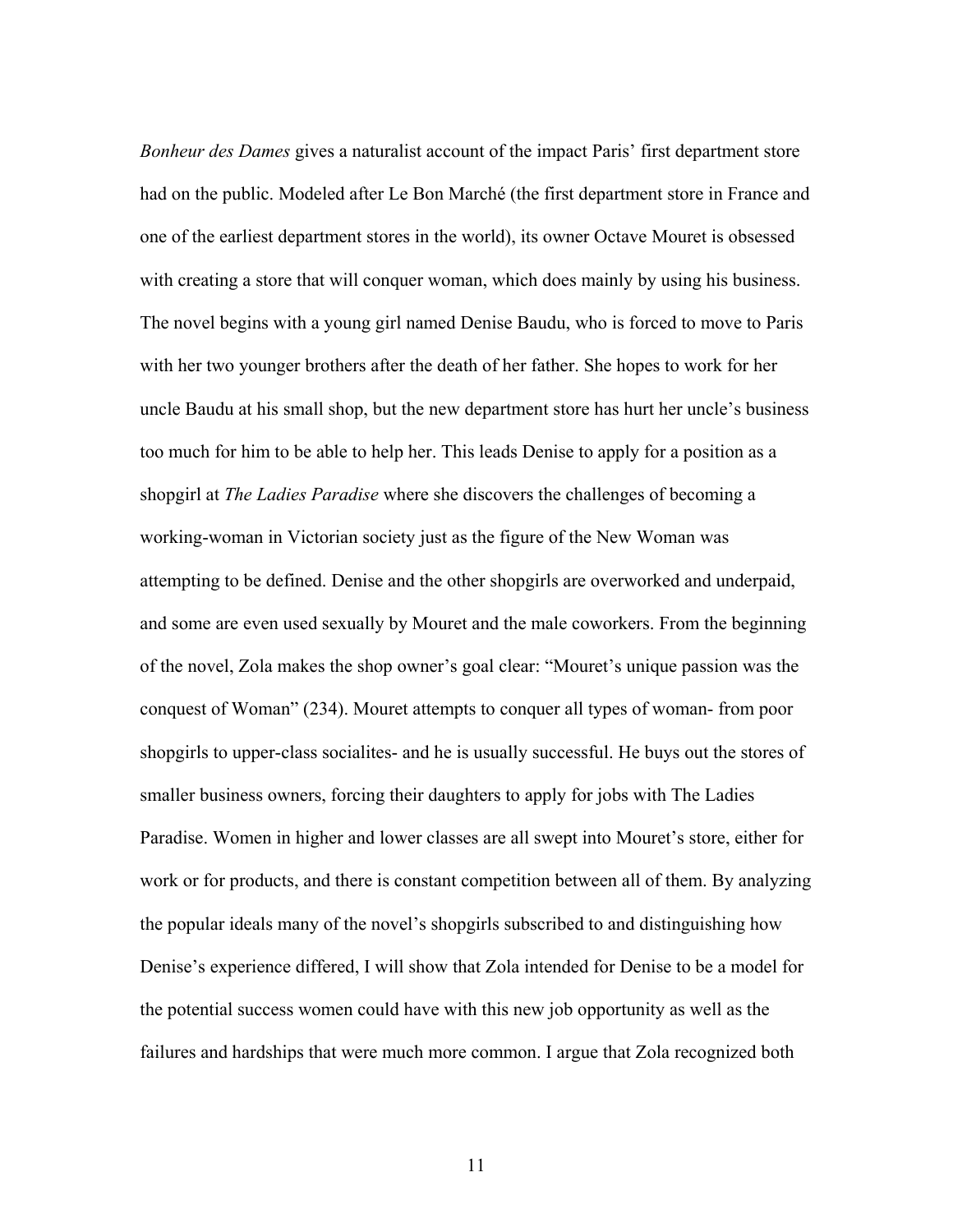the negative and positive effects the department store had on middle-class women and the development of the New Woman character, and he ultimately supported the new form of consumerism.

Denise is challenged throughout the novel to conform to the new society created by the department store, and both her frequent lack of financial independence and her ever-threatened virginity play a large role in her development. Other women of her class are portrayed as willing to sacrifice anything to earn money, and women of the higher class are shown to do the same for the store's products. This creates of tension between the women of the novel, as they are constantly competing against one another. Zola depicts many of the different positions that shopgirls were able to fill within a department store throughout his novel, and he also describes the various ways in which they are able to earn extra money or get promotions: typically through prostitution. Denise Baudu interacts with many different shopgirls and also male workers when she begins her job at The Ladies' Paradise. Lise Shapiro Sanders explains that shopgirls like Denise "became the figure for a contested and transitional subjectivity, a new social identity for turn-ofthe-century working women" (20). She claims that Zola's novel reinforces the conventional role of the shopgirl that authors established early on, arguing that he supports the invention of the department store, despite its "crushing the small, familyowned shops which struggle in vain to compete with its superior selling power," because Denise is able to have a "largely positive experience" while working there (84). Though it is true that the heroine does eventually gain a great deal after several promotions, she suffers through a great deal of misfortune before experiencing anything good. Sanders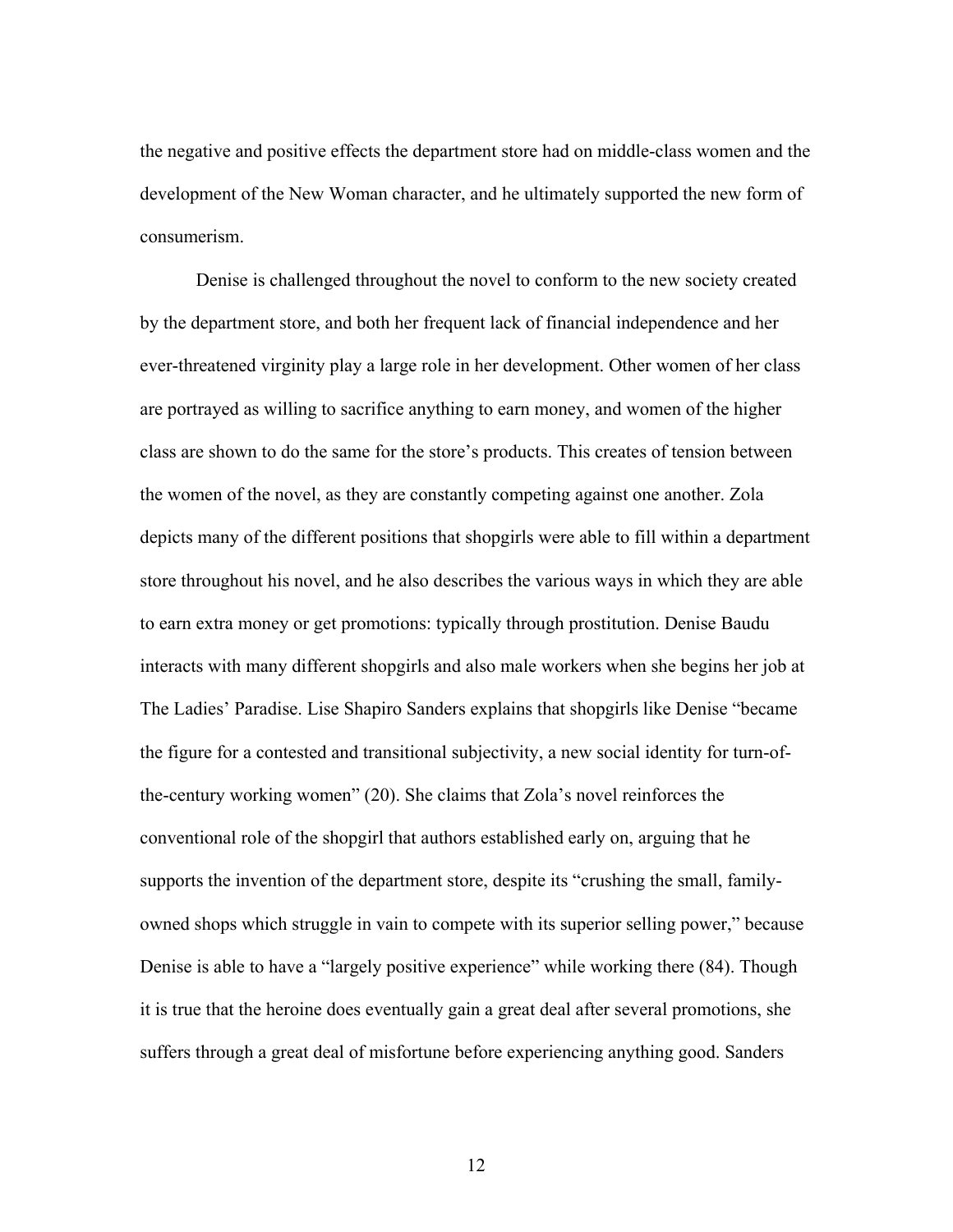mentions the "lascivious inspector" that harasses Denise, but she ultimately dismisses this issue by claiming that Zola "deemphasizes this danger by then narrating the story of Denise's increased independence and her rise to the top of the store's hierarchy" (84). The unrelenting male attention Denise has to put up with in the novel is not something that should be so quickly overlooked because it was followed by financial success.

Denise spends much of the novel living between paychecks and barely making ends meet, but she refuses to compromise her integrity in order to earn extra income. Zola reiterates the long hours, frequent illnesses, and other difficulties the young female workers face as they are fired with little to no reason and hired back whenever it is convenient to the store. Over the course of the novel, she is scorned by her uncle Baudu for taking the job, even though he could not offer her one himself. Denise frequently sacrifices her minimal paycheck to pay for her brother's mistakes only to have him return seeking even more money. After one of these moments, she is fired by Bourdoncle (Mouret's right-hand man) because he does not believe the young man is her brother. She is forced to move into disreputable room with her youngest brother, who she takes care of while working odd jobs to pay their rent. Despite all of this, Denise refuses to compromise her virtue or honor, and she eventually is rehired by Mouret and promoted to head of her own department. Through this character, Zola demonstrates how workingclass women could fight back against the social assumptions that department stores place on shopgirls. However, this progress is completely negated when Denise accepts Mouret's proposal at the end of the novel.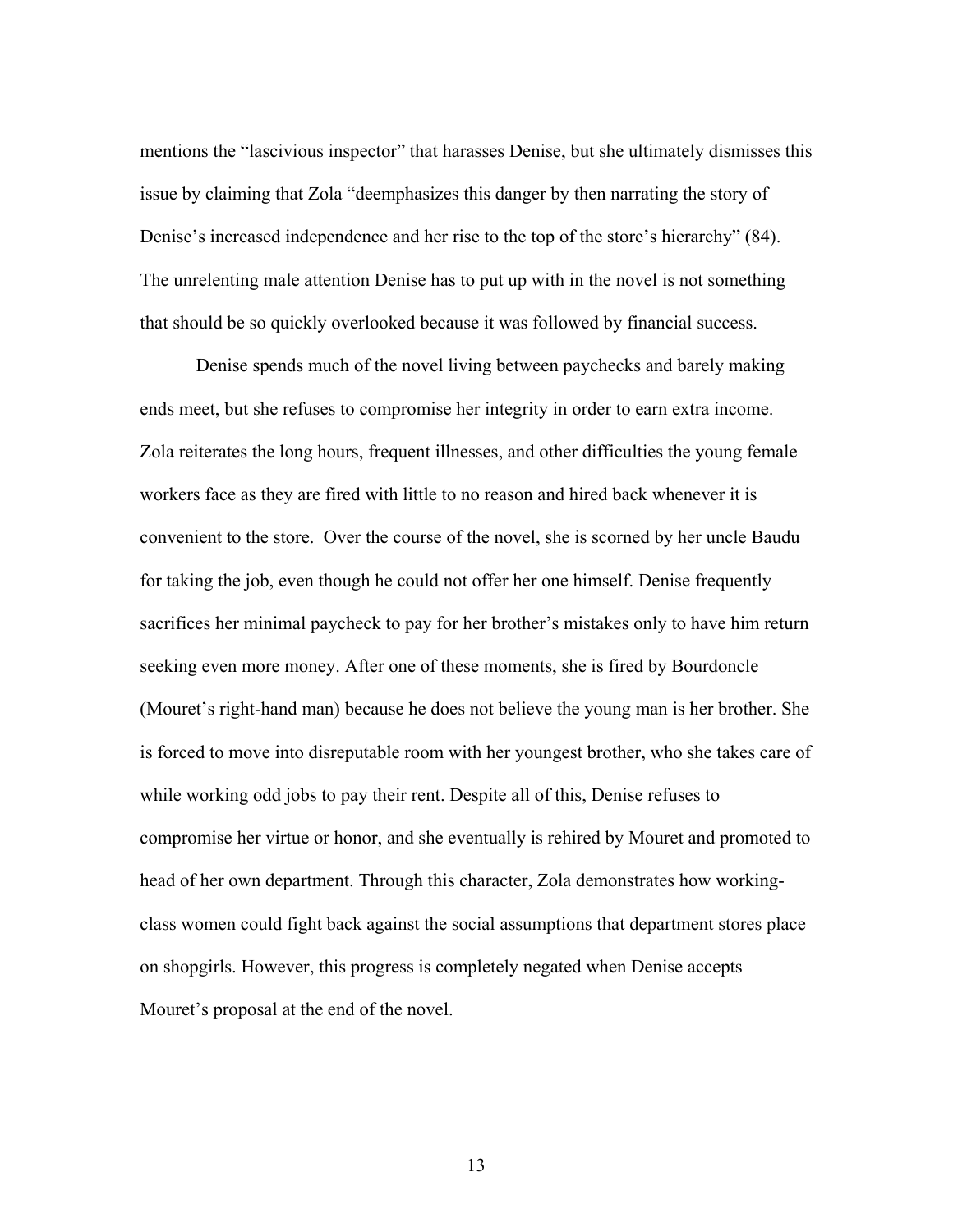After Denise is finally promoted to head buyer in her department, she agrees to marry Mouret. It could be argued that she is able to do so without compromising the integrity of her character because of her financial independence; however, Zola makes it clear that Mouret is a weakness of Denise's, not a source of power. Denise is clearly intelligent enough to succeed on her own, as she comes up with many of the marketing strategies that the Paradise uses to attracted customers. Mouret spends much of the novel attempting to woo Denise because he recognizes her potential and possibly wants to exploit it to his full benefit. Because of the amount of business experience that Denise gains over the course of the novel (at one point she even goes to work for another shop and is able to help keep it running for a while despite the growing competition of Mouret's shop), it would not have been impossible for Zola to allow her to open her own store. Unlike Miss Matty, she is more than capable of running it herself and creating ways to compete with the Paradise. Her eventual acceptance stands out more as a symbol of compromises that New Woman characters often make. Just as Miss Matty abandoned her store when her brother returned to support her, Denise gave up her independence as soon as she is in a position of power. Rather than remaining both financially independent and morally uncompromised, she will now fill the role of his former wife. Men are not the only problem Denise faces as she tries to fight against the quickly-forming stereotypes surrounding the image of the shopgirl.

Zola is able to demonstrate how women challenged the image of the New Woman by showing the ways in which they interact with Denise throughout the novel. When she first begins her job, Denise is scrutinized and humiliated by the other shopgirls at the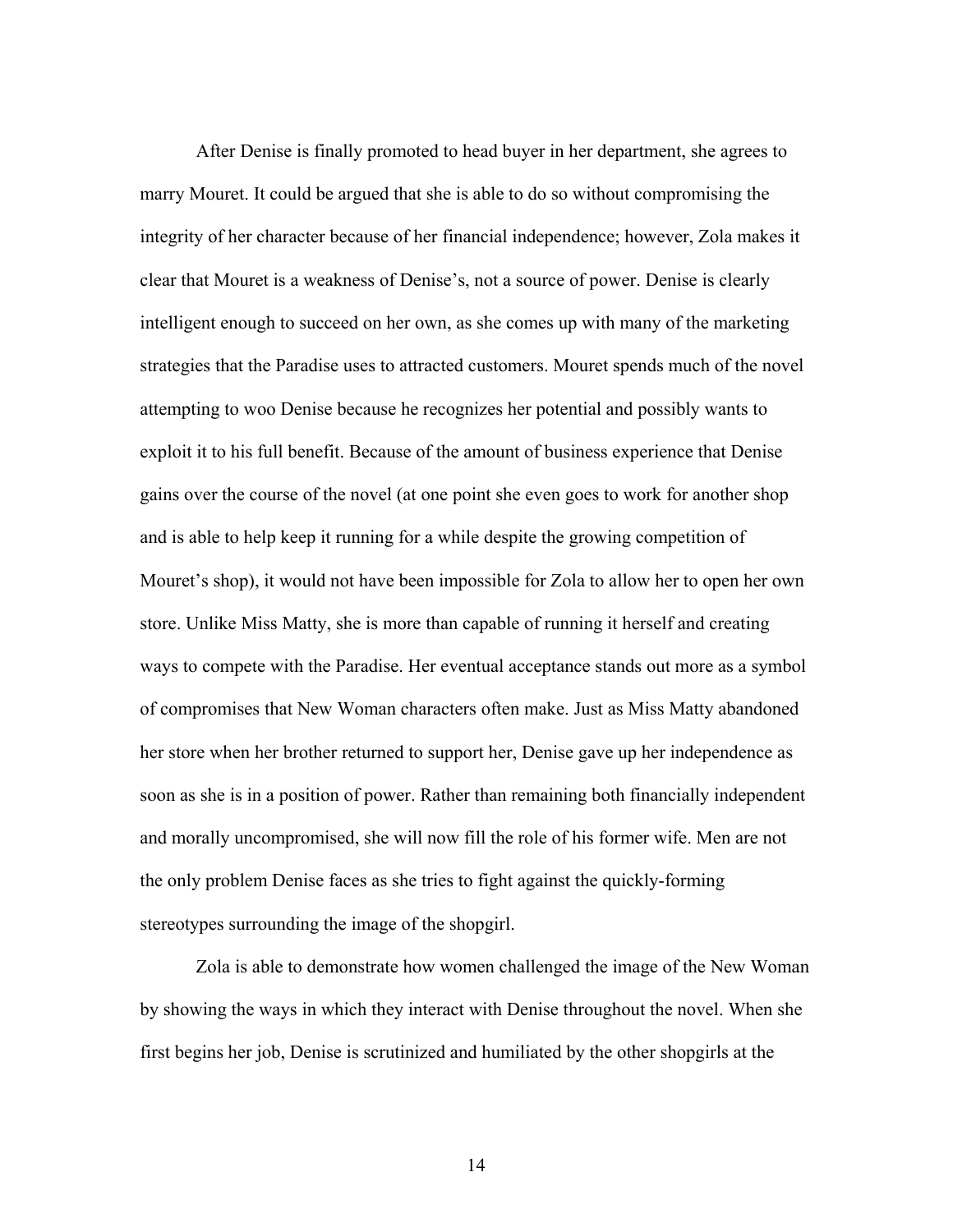Ladies Paradise. There is Madame Aurélie, who is head of the women's department and initially treats Denise poorly because she does not like her appearance; she later is afraid Denise will replace her and becomes even crueler. Other shopgirls, particularly Claire, do various passive-aggressive things in an attempt to get Denise fired; so many young girls were applying for shopgirl positions during this time because it was one of the few ways they could support themselves. Since Denise is the newest member of the staff, she has the least experience, and has not yet made any friends, which makes her an easy target. They steal customers from her and blame their own mistakes on the new girl. At first, Denise is intimidated by the girls "ladylike ways" and "airs and graces" that allow them to form "a vague class floating between the working and middle classes" (155). Zola is clearly identifying the shopgirls' attempt to represent the figure of the New Woman. However, Denise soon learns that most of the girls come from the same financial and social background (or worse) as her. They have simply learned how to hide their middleclass attributes in order to fit in with a higher society. Another reason the other shopgirls do not like her because she is unkempt and not well-spoken; this conflicts with the images of the New, middle-class woman that is being circulated in advertisements and journals during this time.

Mouret uses his deceased wife's money to help finance the department store, using the inheritance that allowed him to be financially independent to build his shop that offers a similar fate to its women workers and shoppers. Naomi Schor points out that "the store, despite all the floral extravagance of its decorations, rests on a corpse, a dead woman whose presence is never forgotten, for Octave and the reader are frequently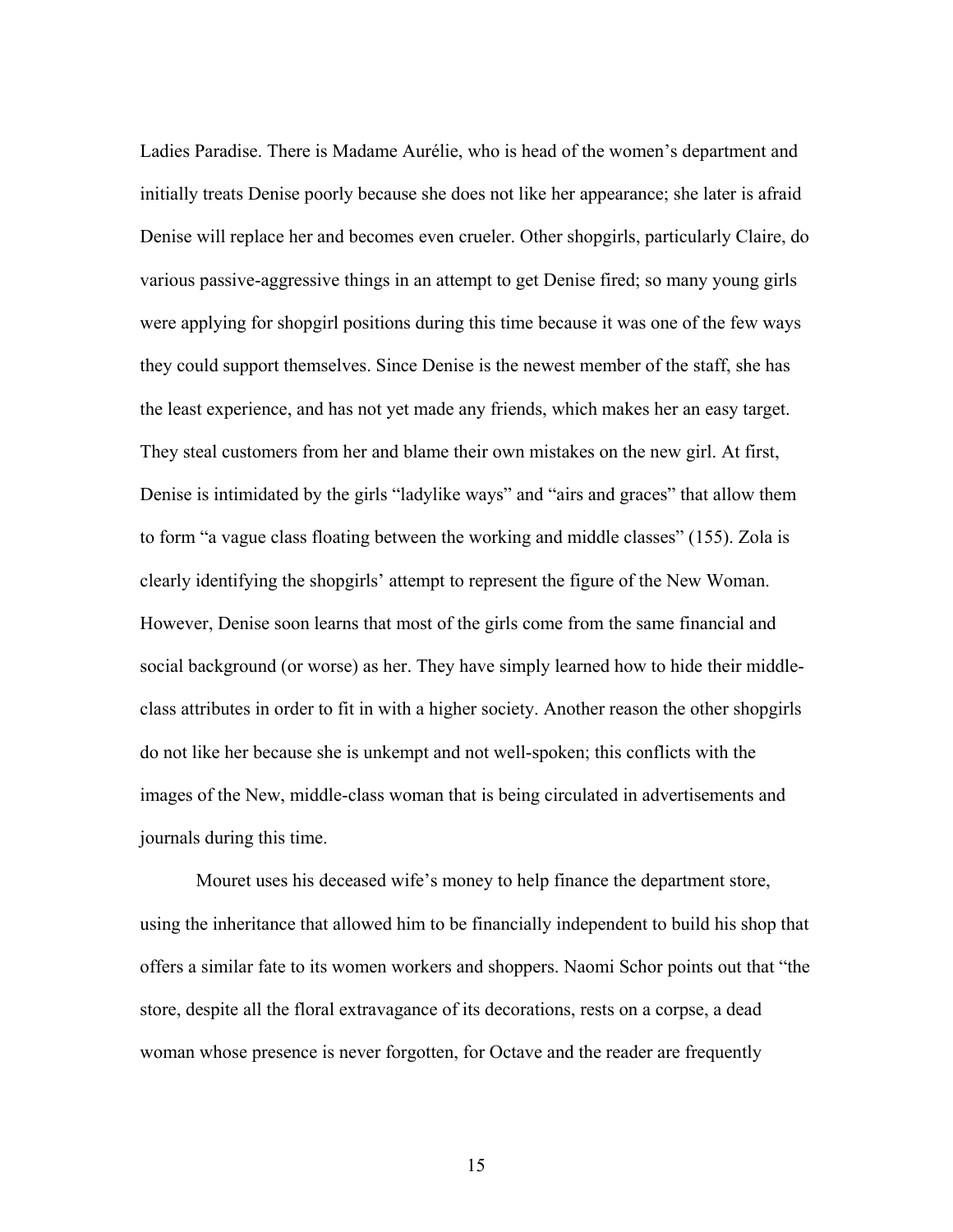reminded of it" (146). She argues that the corpse of Mouret's wife "marks Zola's desire to broaden his social perspective and embrace the whole of socioeconomic reality through his description of the establishment of the first great Parisian department store" (166). The corpse may also be an indication of the inevitability that Mouret will be able to conquer woman, as he eventually marries the shopgirl, Denise, once she has made enough money to become financially dependent herself. Mouret entices several of the shopgirls to sleep with him in the hopes of a promotion (or at least maintaining their current position), and he uses the connections of upper-class consumer Henriette Desforges to get the support of mortgage broker Baron Hartmann in order to expand his store. Naomi Schor claims that the shopgirl's marriage to Mouret at the end of the novel represents the "attempted marriage between bourgeois individualism, rationalized efficiency, and the common good," but it is possible that the couple's union signifies just the opposite (166). Hannah Thompson recognizes the questions that Zola's novel raises about the function of the department store in the development of women's rights. She claims the book represents Zola's "examination of this commodification of the female body" and women in the novel understand that "it is only by making themselves attractive to men that they retain any value in this sexually driven society" (61). While it is clear that Mouret conquers Denise, he is also able to master a new market that was created because of his store and the upper-class customers that keep him in business.

None of the shopgirls are welcomed into the society of women like Henriette Desforges or Madame Marty. In fact, these upper-class women appear threatened by the shopgirls and are often rude to them. When readers are first introduced to the widow,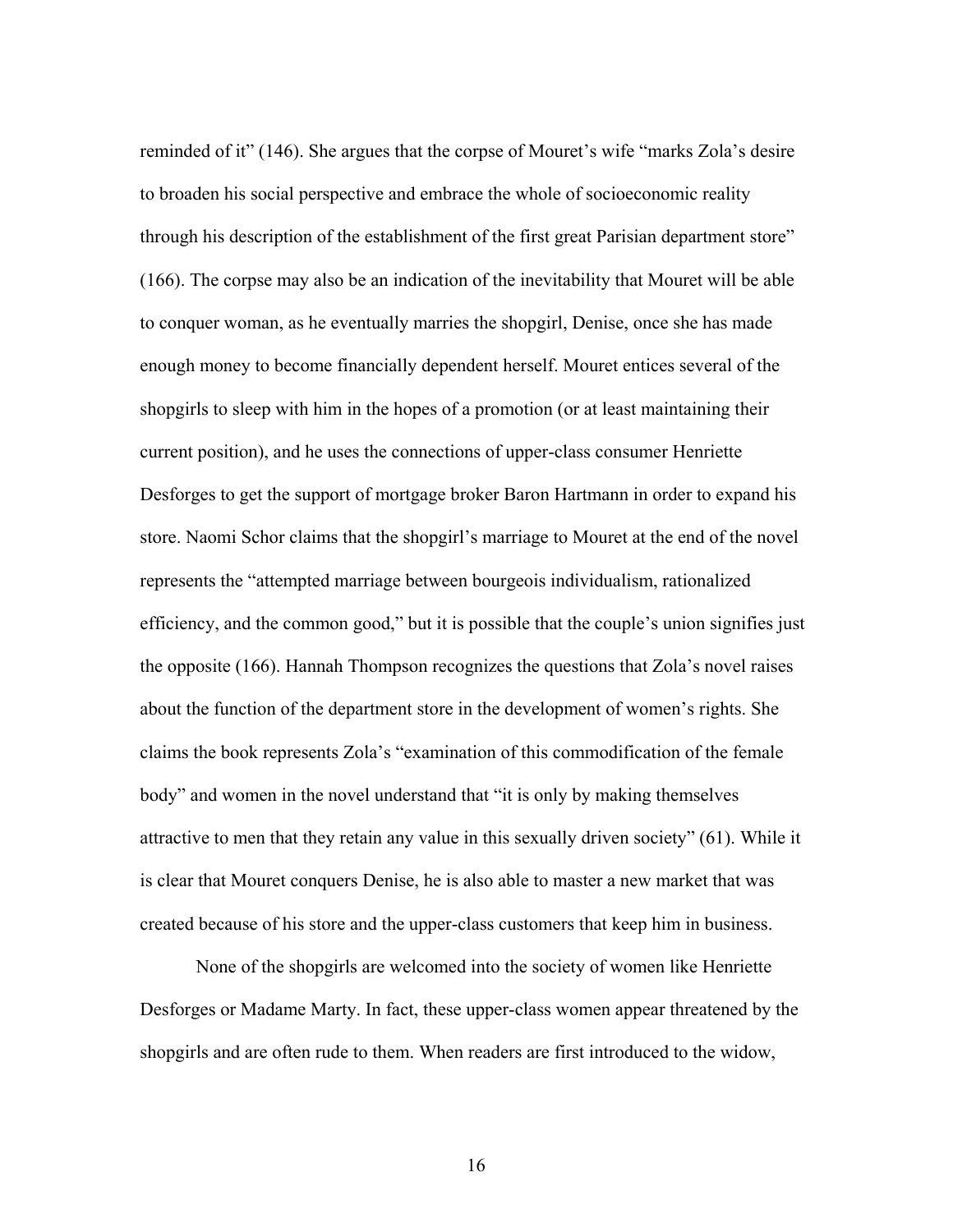Henriette, she is portrayed as an upper-middle class, independent, and business-minded woman. Although she is involved with Mouret, she appears to be aware of his intentions and does not mind him using her to make business connections. It is not until she realizes he has fallen in love with Denise that she loses her sensibility and begins to spend unnecessary amounts of money at his store while spying on Denise. Through clever design, advertisement, and even jealousy, Mouret is able to get women to come to his store and buy his merchandise; his "greatest source of power was publicity" (Zola, 235). By examining some of the ways in which the storeowner is able to get customers to visit the Paradise, I will show how Zola captures some of the many issues women faced with the rise of the department store and promotion of conspicuous consumption.

Mouret invents different forms of advertising to draw women into the Paradise; these are the same advertisements that created many of the conflicting images of the New Woman. Lori Anne Loeb investigates the role of the department store in Victorian advertisements through her book *Consuming angels: Advertising and Victorian Women*  (1994). Loeb recognizes the significant function that department stores played in the growth of advertising during this period. She states: "Between 1850 and 1880 a combination of factors—new techniques of illustration, the recognition of an expansive middle-class market, the rise of the press, the abolition of the advertising duty, and the professionalization of technical and creative assistance—produced an unparalleled advertising craze" (5). This craze is evident in Zola's novel. Mouret spends hours organizing the silk displays; he also comes up with a number of other schemes, like taking out ads in the newspaper, giving out balloons to children, and serving a buffet of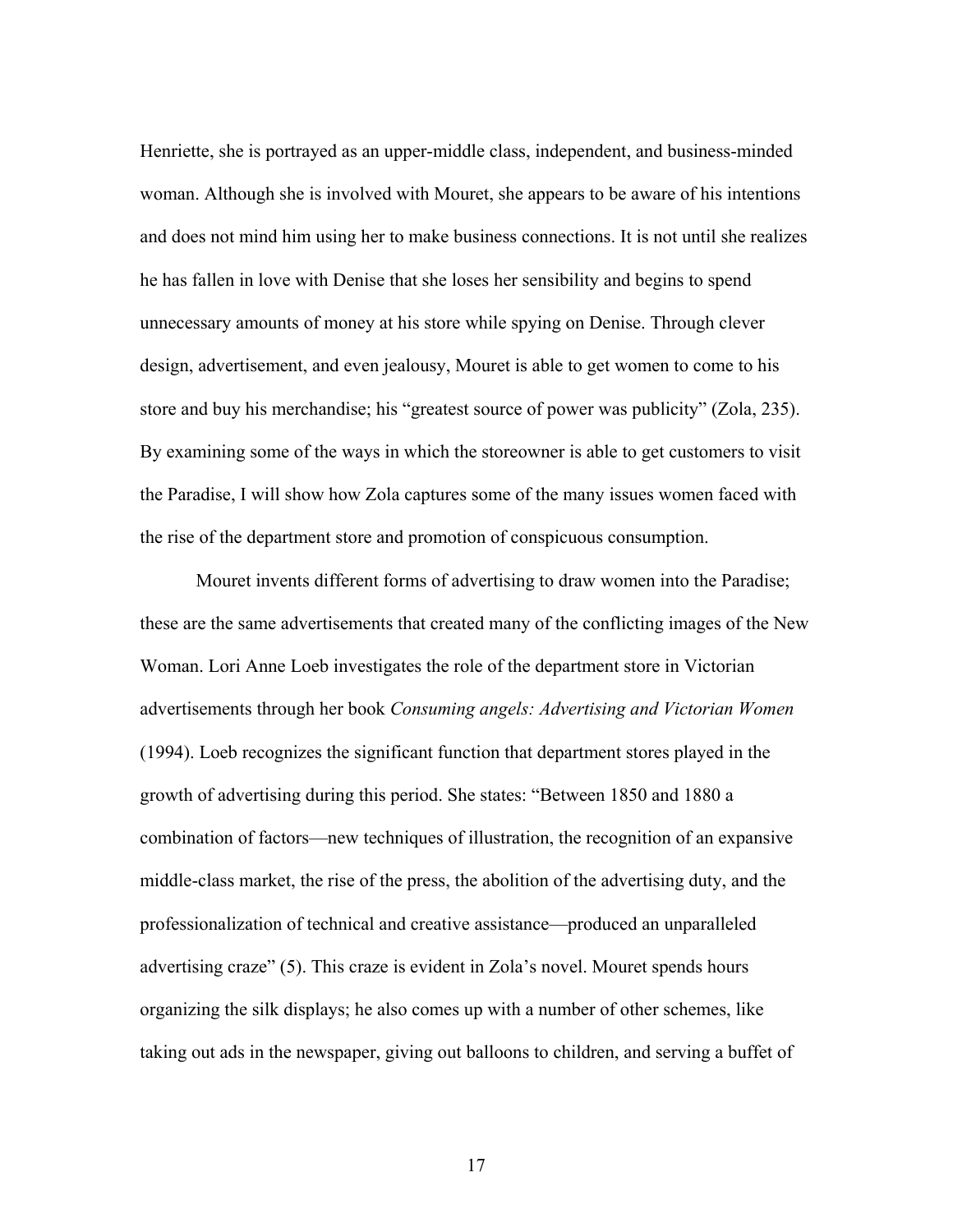food and refreshments in his store. He is completely aware of the new, pleasure-centered lifestyle that his customers are rapidly becoming accustomed to. Loeb argues that developments in advertising forced the realization that "the role of women as household purchasers acquired new social significance" (33). Women were the ones who ultimately decided on purchases for the house, and advertisers had to acknowledge this in order to sell the multitude of items their department stores carried. However, these new gendertargeted ads began to create stereotypes toward women as it attempted to define the image of the New Woman. Loeb claims that the new Victorian advertisements depicted "the ideal woman" as "self-absorbed and pleasure-oriented enough to delight in her own reflection," which ultimately convinced many women who were either middle-class workers or upper-class consumers that they should radiate the same qualities. (42). These advertisements not only created a stereotype of the female consumer, they also perpetuated the idea that conspicuous consumption was an acceptable practice. Women began to think it was necessary to possess a number of luxurious items, which contributed to the rapid success of the department store. Even if they could not really afford new items, they found a way to get new silks or gloves anyway.

Shoplifting becomes a prevalent issue in the latter half of Zola's novel, and the amount of awareness and control Mouret exercises over those who attempt theft in his store indicates his level of control over upper-class consumers and the overall danger of the department store on upper-class women. In Elaine S. Abelson's book *When Ladies' Go A-Thieving,* she claims that Zola's novel was "an attempt to dramatize the materialism of late nineteenth century France and the moral implications of mass consumption" (81).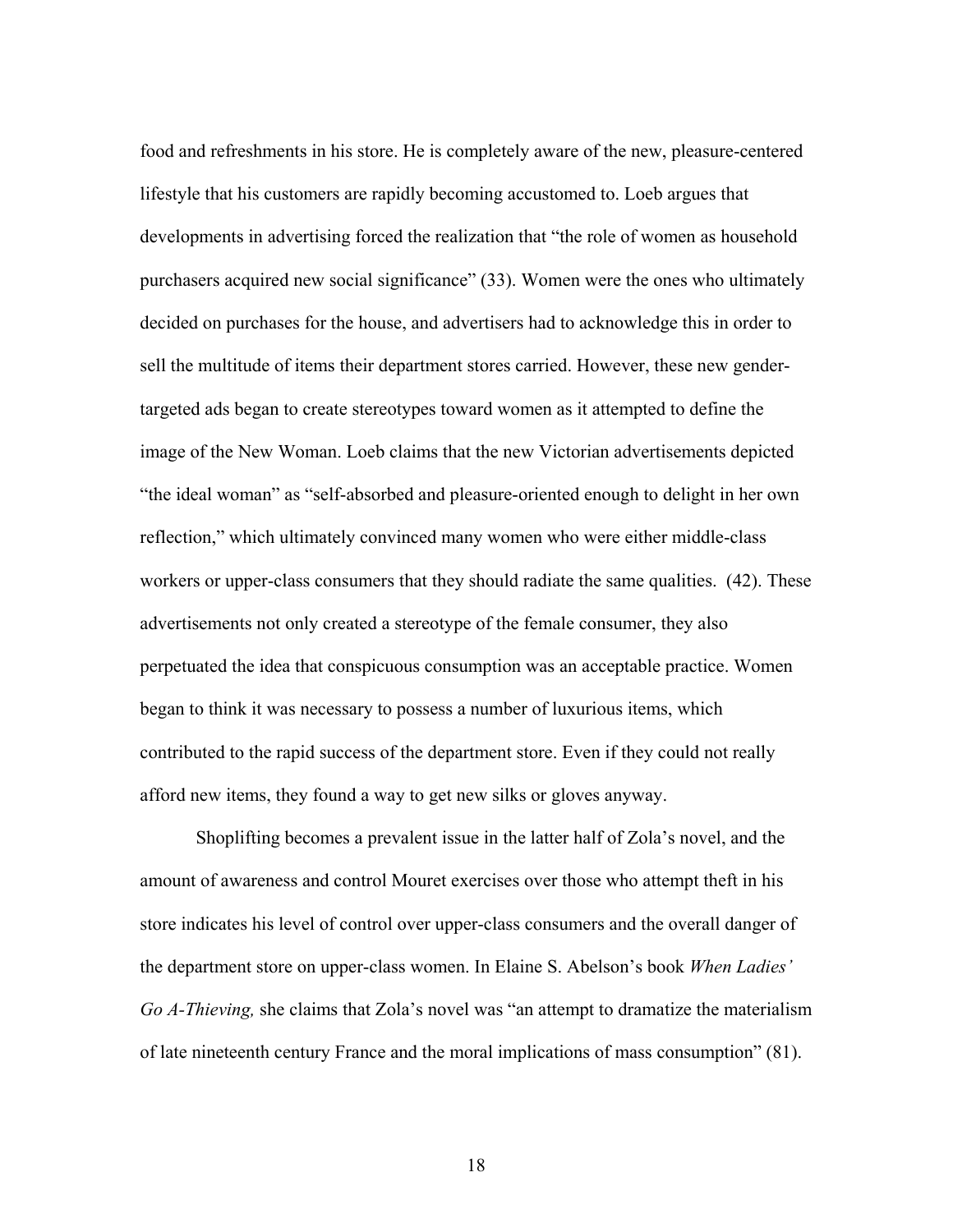Abelson still acknowledges that Zola was conscious of the growing issue of conspicuous consumption during this time, and he used the shoplifter as a way of capturing the obsessive nature of the Victorian woman consumer. When Madame de Boves causes a scene at the lace counter, Zola perfectly depicts the woman's lack of conscience in slipping a sample of lace up her sleeve. However, women like Madame de Boves and Madame Marty are also much more susceptible to Mouret's schemes. Both women have a terrible shopping habit; they go to the Ladies Paradise almost every day to buy more things they have no need for. Throughout the story, readers are reminded of the gratuitous nature of the department store. While there are useful items like coats and scarves, there are many more frivolous items that encourage women to be materialistic. By comparing the excessive amount of clothing Madame Marty wastes her money on with the one dress Denise owns that constantly needs mending, Zola illustrates the biggest fault in the department store: it is impracticality. Mouret's store sells a ridiculous number of goods in unimaginable quantities, styles, and sizes, and he successfully entices most of the women of Paris. Even those who can't afford the luxuries the department store offers find themselves spending their time and money in the store multiple days of the week. It is frequently mentioned that Madam Marty's husband does not make enough money to support her spending habit, and he is forced to take a second job. Madame de Boves, on the other hand, has plenty of money but finds pleasure in shoplifting from the store. Near the end of the novel, she is caught by Jove and publicly humiliated. Zola reveals that Mouret offers women who are caught shoplifting a choice: they can sign a form stating that they were caught, or he will call the police. This further underscores the significance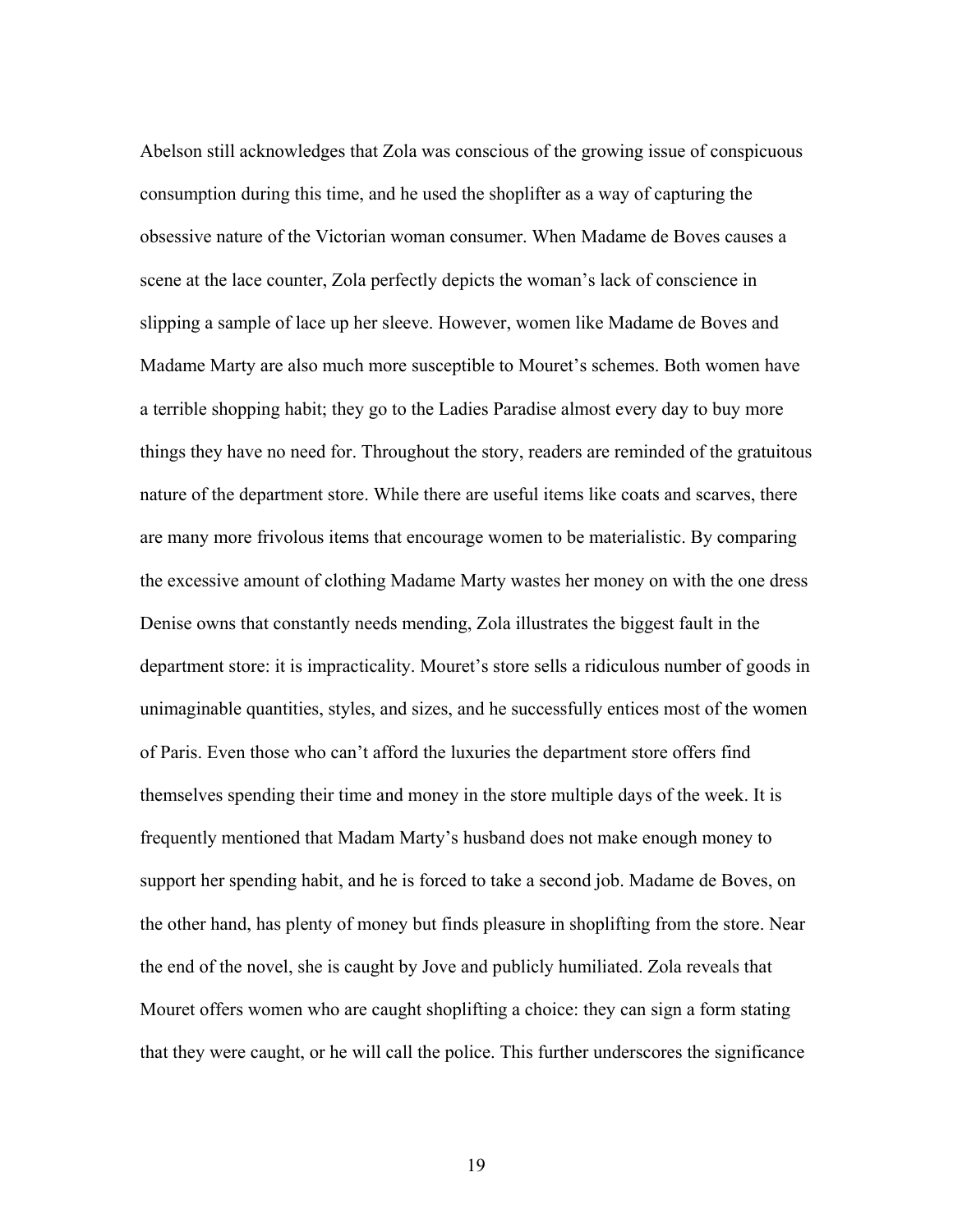maintaining a respectable image for both Mouret and his customers. By depicting these wealthy women as materialistic and superficial, Zola demonstrates the negative impact the department store has on upper-class society.

*Au Bonheur des Dames* is a great example of the many ways in which the department store created unrealistic and contradictory images of the New Woman, and it demonstrates the advantages and disadvantages that shopgirls and consumers both faced as they suddenly had options. The department store gave women the opportunity to leave their homes to find jobs, and it also encouraged wealthier women to get out of the house (even if it was just to buy unnecessary items). Upper-class women who spent their afternoons shopping began to place higher values on material and unnecessary things as they became overwhelmed by new advertisement strategies. As these women began to spend more and more on unnecessary luxuries, they became more dependent on their husbands' incomes while still gaining more financial control over household purchases. Although the department store should be credited as a somewhat positive factor in the women's movement, it is also important that we recognize the unfavorable consequences that also resulted because of its invention. Women entering the workforce had a new set of problems to overcome: most were taken advantage of in one way or another and some were under harsher conditions then if they had chosen to rely on a husband or go into a different field of work. Shopgirls were frequently overworked and underpaid. Some were forced to work extra jobs after a full day's work just to make rent, while others resorted to prostitution for extra money or promotions at work. They considered themselves to be of a higher class than many other working-women, but they were still not accepted into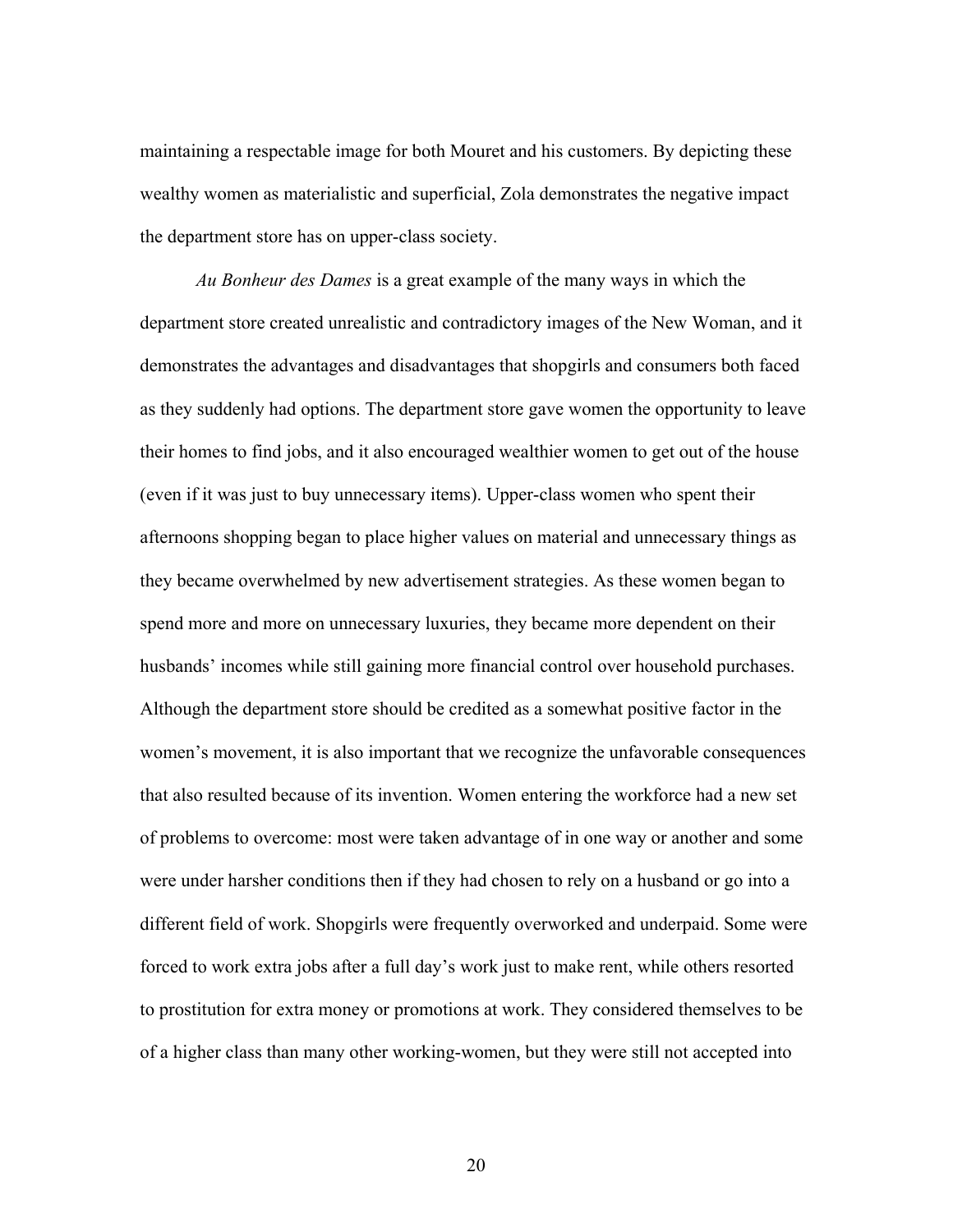the upper-class society of the Paradise's customers. Although marriage was no longer necessary for women who needed some form of financial stability, for some it was a more appealing offer than the conditions surrounding department stores. Zola's novel demonstrates many of the direct effects that department stores had on women's rights and contradictory image of the New Woman, but Gissing's novel addresses some of the other employment options available to women during this time.

In Gissing's novel, he exhibits several different paths that Victorian women can take in establishing a life for themselves. *The Odd Women*, published in 1893, immediately indicates a possible description of the New Woman; the title of the novel refers to the odd number of women during the Victorian period who were encouraged to find means of supporting themselves. Early in the novel, Rhoda Nunn reveals to Monica Madden: "But do you know that there are half a million more women than men in this happy country of ours?" (44). Because of the odd number of women, it was slowly becoming more acceptable for them to marry either later in life or not at all, but it was still unclear as to what these women could do to support themselves. Gissing addresses women's ability to contribute to and function perfectly well within society without a husband. The Madden sisters each demonstrate a different method of approaching this new economic balance. After the death of both of their parents, the children are left eight hundred pounds and are forced to separate. Martha, Isabel, and Monica were sent to live with a woman, who was charged with caring for the girls as well as giving them an education. The three older girls (Virginia, Alice, and Gertrude) were forced to each find employment. The story continues after two of the girls' deaths and one hospitalization: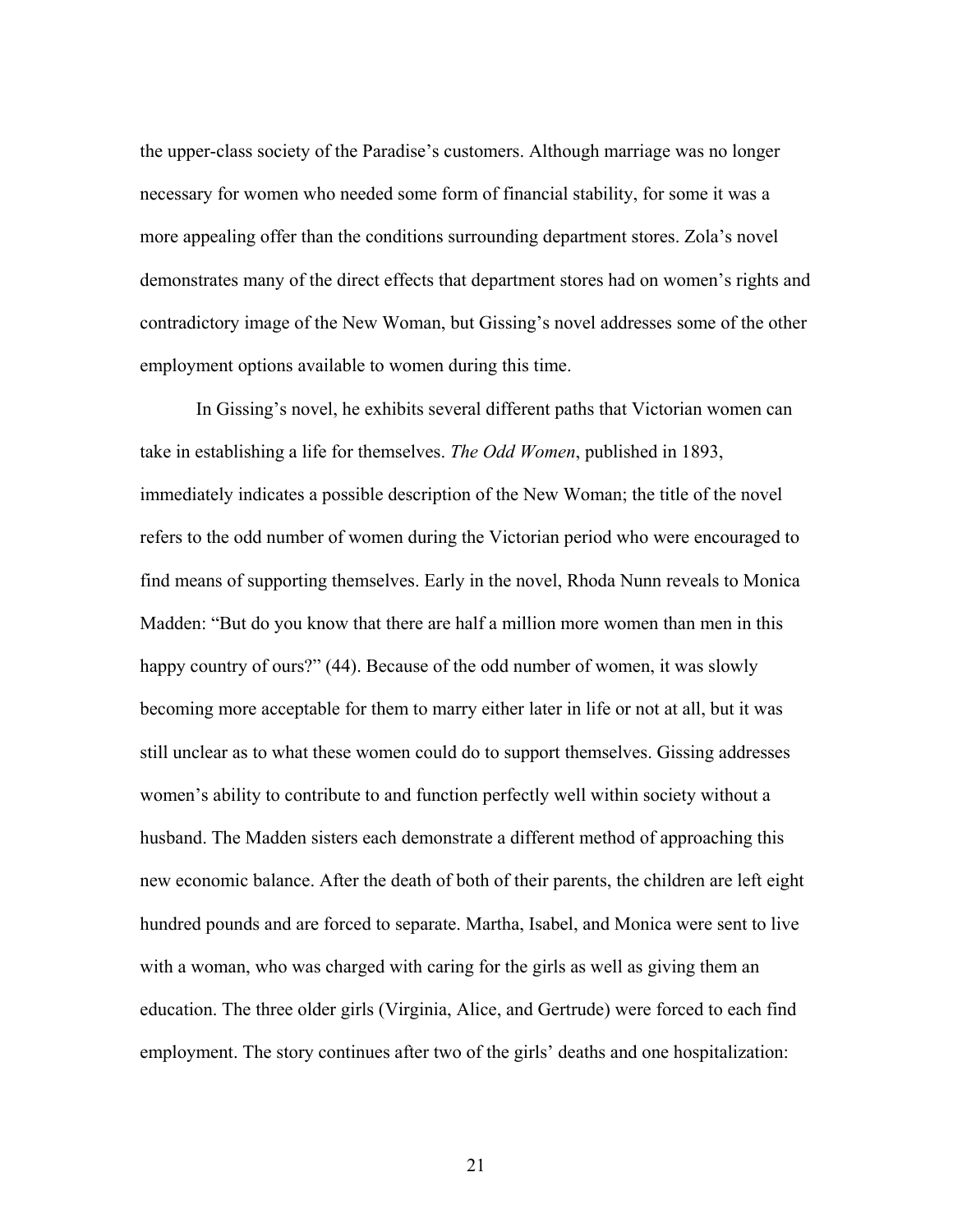Gertrude from consumption, Martha from drowning, and Isabel from brain trouble caused by melancholia.

Critics of Gissing's novel have identified the many ways in which his characters (many argue intentionally) fail to correctly represent the figure of the New Woman; however, I will argue that this is because there is no singular definition for the newly independent woman of this era. Adrienne Munich begins her essay by viewing the shopgirl as a "doubly liminal figure" who struggles to maintain respectability as an independent woman and "stands on the threshold of modernity" (143). Munich believes that Gissing intentionally positions his characters away from typical representations of shopgirls by denying her "useful knowledge while granting some useful knowledge to his New Woman characters" (143). Likewise, Lisa Shapiro Sanders also argues that Gissing's novel reworks "the mid-Victorian ideology of proper femininity" because he does not allow Monica Madden's marriage to Edmund Widdowson to "live up to the romantic ideal" of a shopgirl's marriage (16). She believes that Gissing views marriage as an economic system rather than a romantic endeavor. In Patricia Ingham's introduction to Gissing's novel, she states that to an extend it "subscribes to the discourse which constructs the working classes as lower, inferior, a different species...it captures tellingly the ambivilance of contemporary society towards social class in a period of transition" (xiii). However, this attitude is mainly shown in relation to the concept of marriage. Rhoda and Mary discuss how the different classes view marriage: "The odious fault of working-class girls, in town and country alike, is that they are absorbed in preoccupation with their animal nature. We, thanks to our education and the tone of our society, manage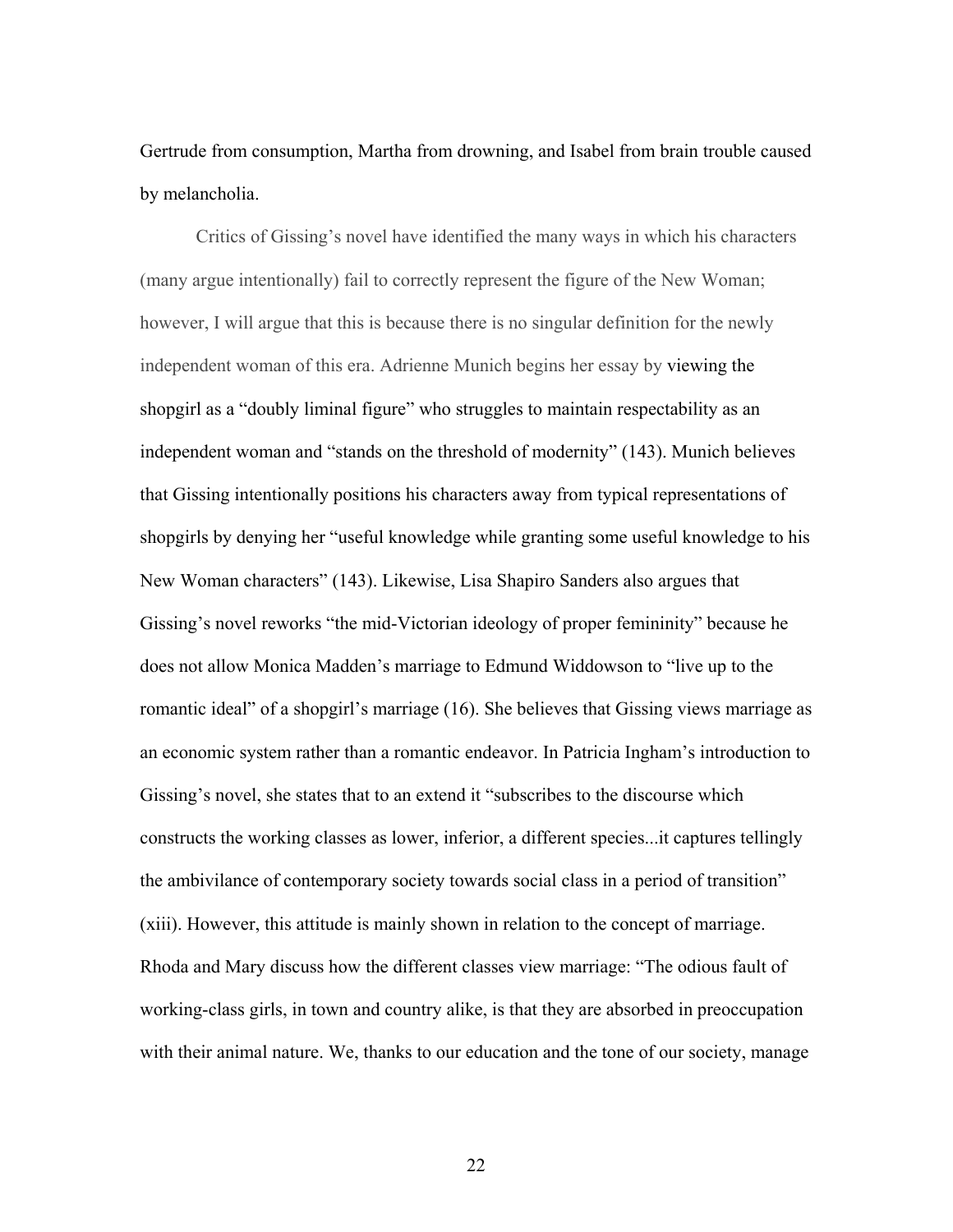to keep that in the background" (71). Emma Liggins argues that Gissing is not concerned only with marriage as a defining feature that separates two types of women, but also financial freedom.

It is important to first understand what ways Gissing uses each character to repesent a different failed effort of encapturing the New Woman. He is able to accomplish a task similar to Zola's novel in just one of his major characters: Monica, the youngest Madden sister. Using Monica, Gissing demonstrates the sufferings of shopgirls, but he offers her a way out of that profession without having to resort to marriage or prostitution. She is given the chance to train as a typist. When Monica describes her shopgirl job to Rhoda Nunn, she says:

"There's twenty minutes for each meal…but at dinner and tea one is very likely to be called into the shop before finishing. If you are long away, you find the table cleared…A girl just gone to the hospital with varicose veins, and two or three others have the same thing in a less troublesome form. Sometimes, on Saturday night, I lose all feeling in my feet; I have to stamp on the floor to be sure it's still under me" (Gissing, 41).

Her work conditions are very similar to those that Denise suffers through, but Gissing spends minimal time elaborating on the job. Instead, he uses reactions from characters like Rhoda and Many Barfoot to show how terrible the job sounded to other women of that time. Although Miss Nunn and her business partner Mary Barfoot would like to have Monica join their school, they still expect her to eventually marry. They say, "Monica is a dear little girl…Of course she must find a husband" (60). Much of the novel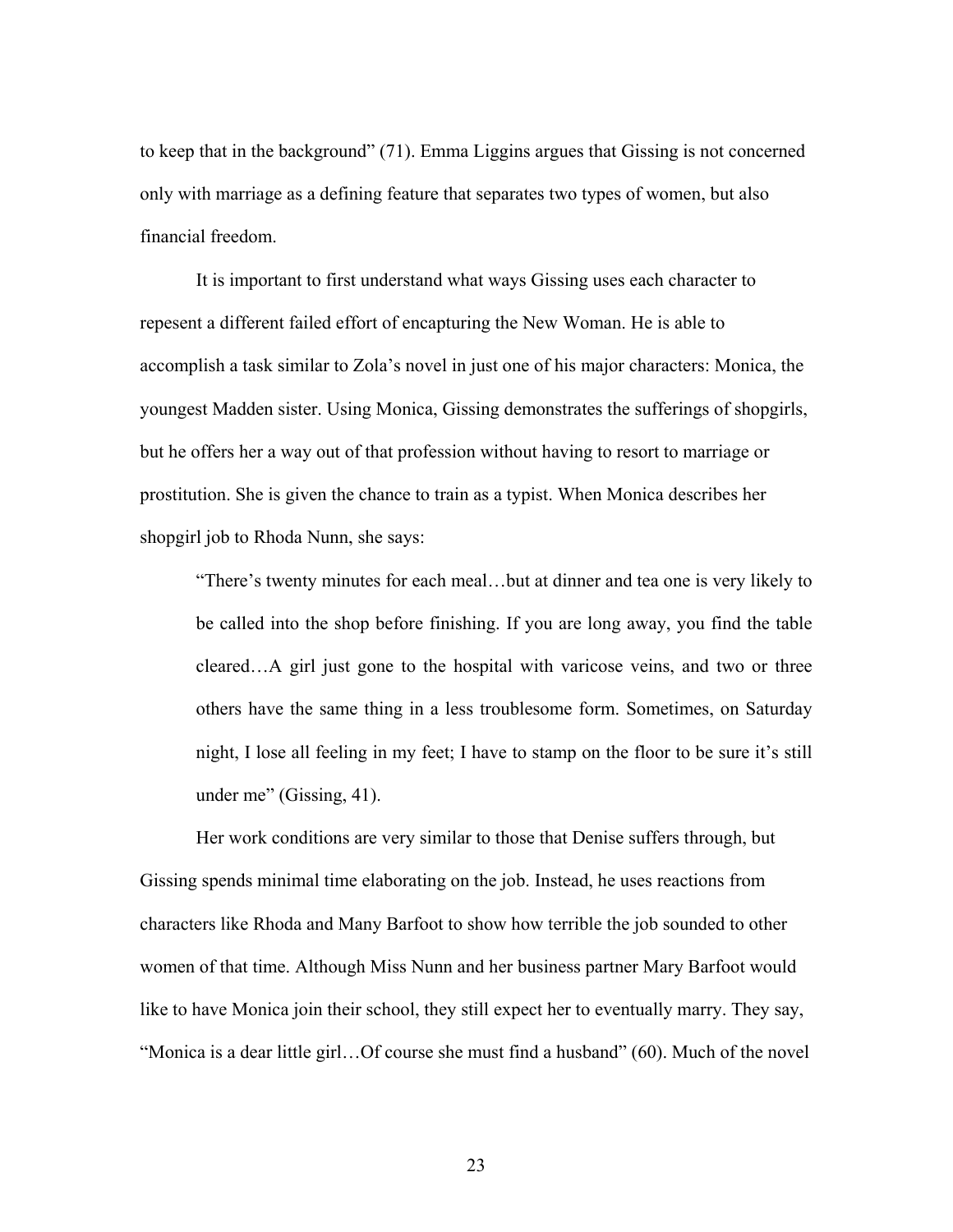is spent determining whether or not one can be an odd woman and also marry, and Monica Madden's future suggests that Gissing does not approve of this combination. In fact, she is given the perfect opportunity to change her path without getting married. Rhoda offers to let her to come study at their school at Great Portland Street, a school for young women who were not given the education needed to find a decent job in the quickly growing consumerist society.

In her reading of the novel, Emma Liggins considers the position of the shopgirl to be the worst possible fate. In her book *George Gissing, the Working Woman, and Urban Culture*, Liggins recognizes the shopgirl's "freedom of movement" is restricted; she has less "control over her occupation of urban space" than that of a prostitute (14). This gives a clear impression of how detrimental readers often consider the fate of a character working as a shopgirl. Liggins consideres Monica to be a "victim of the livingin system and its restrictive curfews," indicating the importance of being free to come and go freely (14). Because the orphaned Madden sisters inherited little money and have few skills, they are unable to spend money on any kind of luxury. Liggins explains that a woman entering the workforce was "still in desperate need of financial assistance, training opportunities and advice if she was to become the woman of the future" (100). Yet, Gissing eliminates this obsticle by having the women offer her a loan to help her get through training. Despite Monica's opportunity to become a typist, she gets married to Edmund Widdowson instead, a man she does not love. Monica's marriage does not come with the same benefits at her job offer, but she is able to live freely for much of her marriage.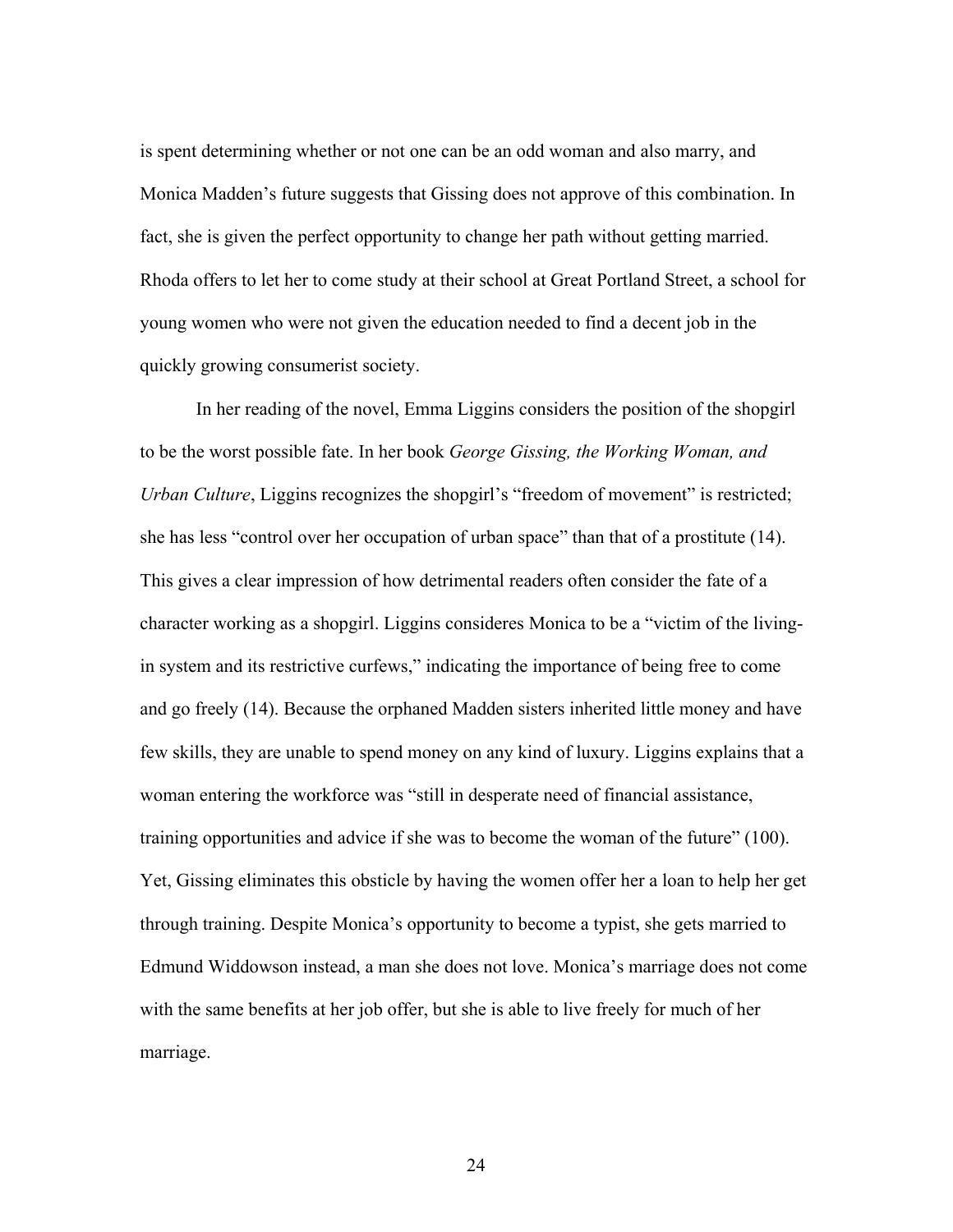Another example of a failed depiction of the New Woman is the middle Madden sister, Virginia. She does not fare well after the sisters separate as kids; she becomes an alcoholic at thirty-three in order to deal with the stress of her family's financial problems and other hardships. Although she tries to do what she can for her family, she is ultimately useless. The end of the novel describes her as looking like "a miserable, lifeless object, and shook like one in an ague," and she wants to go to an institution to recover from her alcoholism (366). Having already lost one sibling to consumption and another to an institution, Virginia appears to be Gissing's representation of a failed attempt at becoming a New Woman. Rhoda and Mary describe Virginia and her older sister as "excellent creatures…kind, innocent women; but useful for nothing except what they have done all their lives" (60). It is possible that Virginia was unsuccessful at adapting to the new lifestyles of Victorian women because she did not possess any other training and, unlike her younger sister, was incapable of learning anything of value. With this character, Gissing indicates an age restriction to the image of the New Woman, which conflicts with the environment of *Cranford*. Although Virginia is technically independent, she and Alice are barely able to pay rent and can rarely find jobs, making her quality of life similar to that of a shopgirl.

Of the Madden sisters, the eldest sister Alice Madden offers the closest image of an independent woman who has a potentially positive future. She has continued to serve as a governess but is forced to quit at thirty-five because of poor health, but she and Virginia discuss opening a school for young children for the majority of the novel. While it is not until the novel is ending that it seems like a real possibility, there is still a chance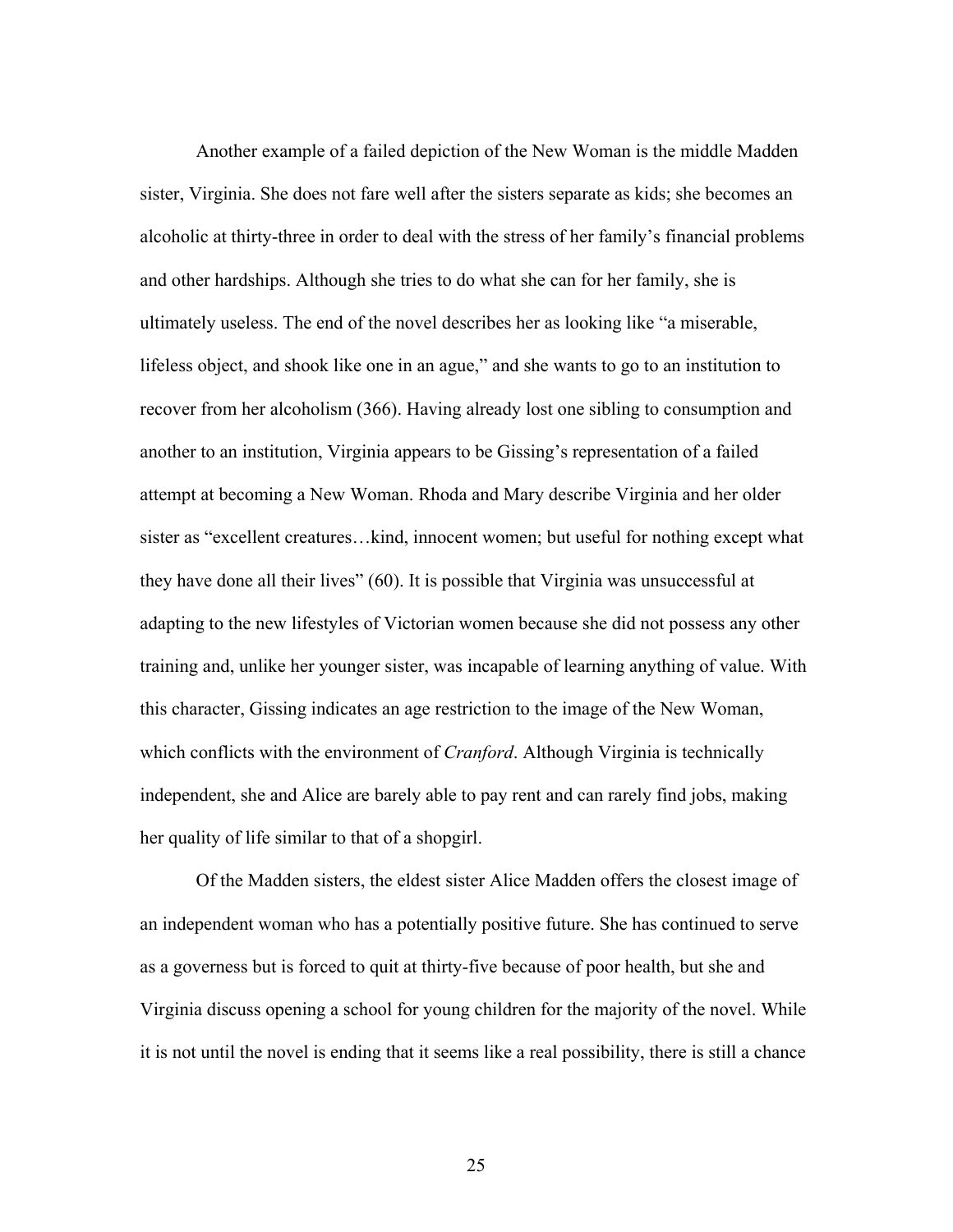of it happening. Alice is constantly watching over her younger siblings, and although she is unmarried and has no children of her own, she maintains the motherly role throughout the novel. Rhoda notices early on how well Alice is with children, which suggests that she also does not successfully represent the New Woman figure. The two women of the novel that appear to come closest to this image are Rhoda Nunn and Mary Barfoot.

Gissing reaches outside of the cluster of Madden sisters to their childhood friend, Rhoda, as an example of someone close to capturing the New Woman image. Rhoda is described as possessing "self-confidence, intellectual keenness, a bright humor, frank courage" (25). She lives with Mary Barfoot, and both unmarried women run a secretarial school for young women, which allow young women to escape the overworked lifestyle of those who work for department stores. Rhoda reveals her hatred of department stores, claiming, "I wish girls fell down and died of hunger in the streets, instead of creeping to their garrets and the hospitals" (42). She is completely aware and against the ways that department stores are negatively affecting women, and she hopes that enough attention will be brought to the issue that it will be resolved. Published ten years after Zola, it is possible that Gissing is very aware of the disadvantages of the department store and has decided it does not represent an acceptable means of income and independence for women. Instead, he considers the different ways women are affected outside of the shopgirl life.

Mary Barfoot has a clear image of what she wants the new image of woman to look like; this gives an idea of what Gissing considers the New Woman to be. Mary tells Rhoda that their "proper world is the world of intelligence, of honest effort, of moral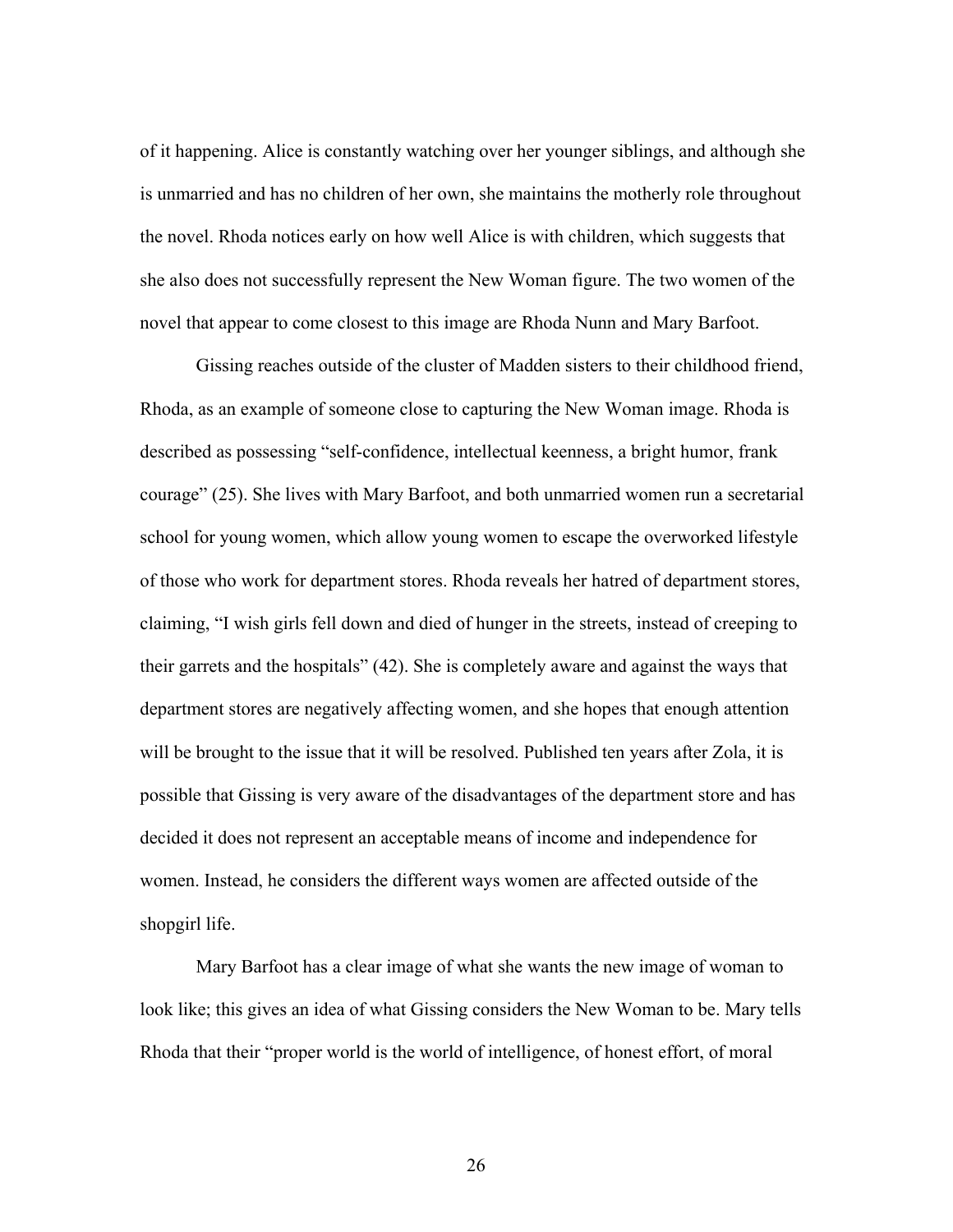strength" (152). She believes that the older, more traditional image of the perfect woman no longer serves any purpose for them. Mary hopes women will be made "strong," "selfreliant," and "nobly independent" rather than continue to be controlled by custom (153). This new attitude reflects how much she and Rhoda believe that education can free women from all forms of dependency. They do not object to women marrying; they only want to make sure that those who cannot will have "a means of living with some satisfaction" (60). Still, they do not predict good things should Monica decide to marry, which she does, and they are right.

Despite everyone discouraging it, Monica agrees to marry Edmund Widdowson, an older man who essentially stalks her until she agrees to marry him. When explaining her decision to consent to his proposal, Monica says, "He loves me so much that he has made me think I *must* marry him. And I am glad of it. I'm not like you, Milly; I can't be contented with this life" (125). Gissing makes it clear that Monica ultimately fails at representing a possible path for the New Woman. Widdowson proves to be an annoying companion, which leads Monica to have an affair with a man named Bevis. Monica is not the only character that is caught up in a marriage plot. Everard Barfoot relentlessly pursues Rhoda. At first it is a joke, but he eventually falls in love with her. Everard debates with himself whether or not to ask her: "Yet would not an offer of marriage be too commonplace?" (147). He decides to offer a free union rather than a formal, contracted marriage. However, a rumor about him and Monica is spread, which leads the two to separate. Once he discovers that Rhoda knows he did not have an affair with Monica, he returns to confront her. Everard asks Rhoda to marry him again, legally, but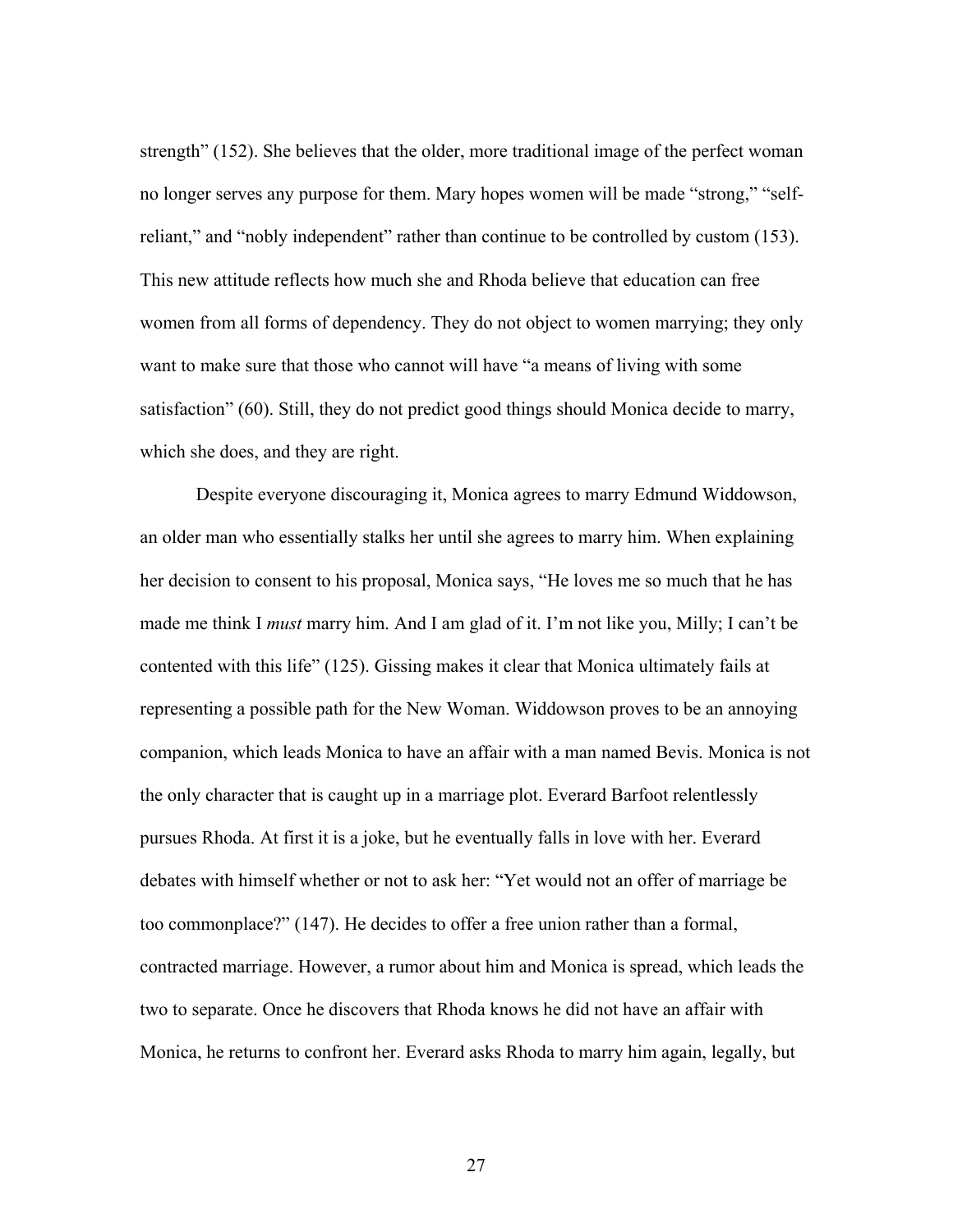they decide against it. Although they forgive each other, they both admit that they are no longer in love. Instead, he marries Agnes Brissenden, who is from a family that does not concern themselves with education or society.

Gissing ends his novel on a tragic note, and it offers the best explanation of what he imagines as the New Woman. At the end of the novel, Monica has a daughter and dies from complications of childbirth. In a letter to Widdowson, Monica explains that the child is his and asks that it "ought not to suffer because of what I did." (367). While many assume that she regrets having an affair, it is reasonable to consider that she regrets not taking the job as a typist rather than marrying someone she did not love. Widdowson makes a deal with Alice that he will pay for all of the child's needs if she agrees to raise it, which she accepts under the condition that he help her find a suitable institution for her sister, Virginia, to recover from alcoholism. She tells him that she plans to open the school for young children that they have always discussed when the child turns two. This allows readers to hope that Virginia will be able to open the school, earn enough money to live comfortably, and be happy with her life after losing most of her family. When Rhoda comes to visit, she notices that Alice looks better than ever: "Her complexion was losing its muddiness and spottiness; her step had become light and brisk" (370). Alice's improved appearance shows that Alice has found her place in the new society, but it is unclear whether it is as a New Woman. As they discuss the possibility of opening a school for children like Monica's, Rhoda asks Alice to "Make a brave woman of her" (370). Rhoda's business is very successful, and she and Mary are going to begin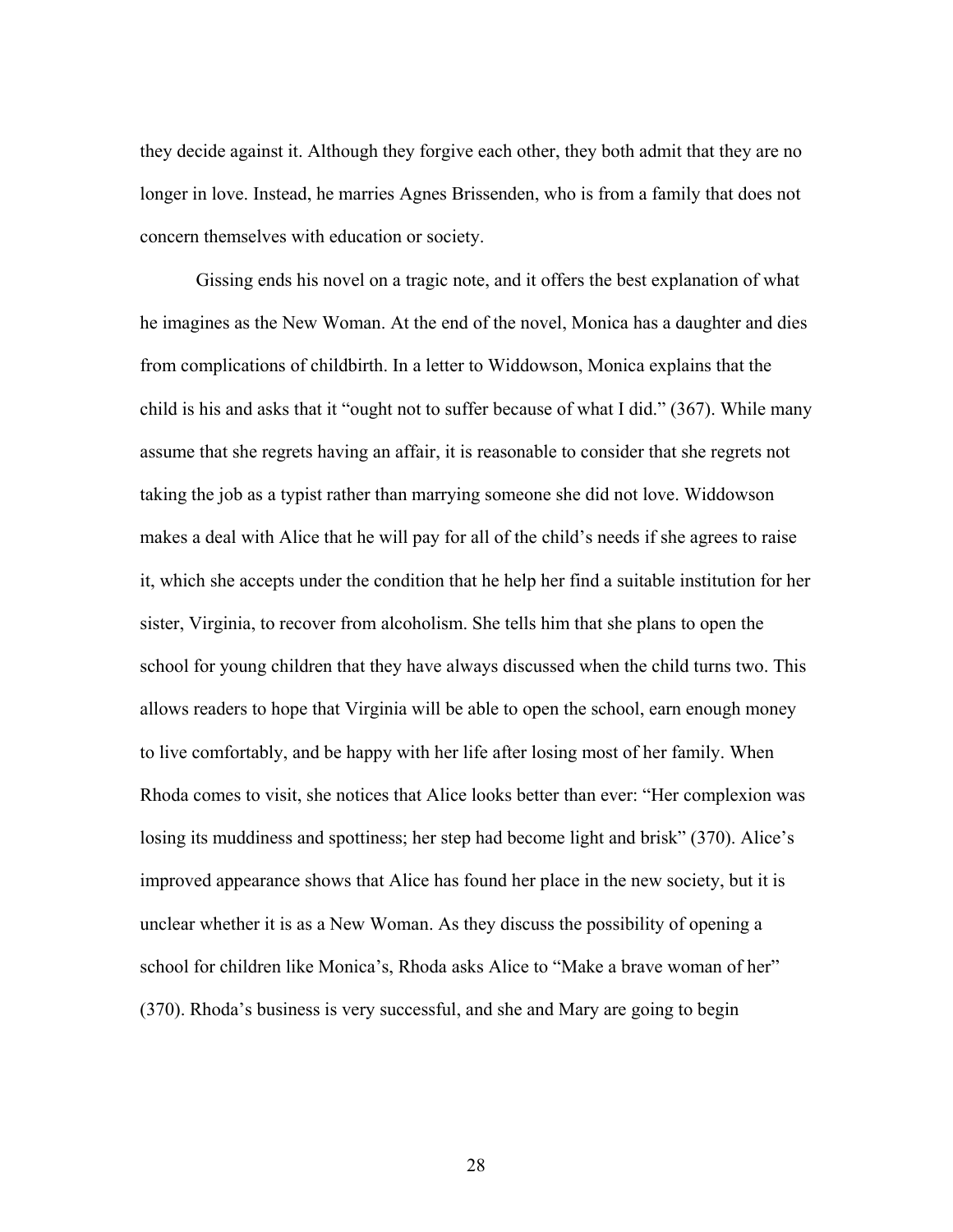publishing a paper. Rhoda looks at the baby, who has the same dark, bright eyes as Monica, and murmurs "Poor little child!" (371).

Through Gissing's refusal to allow any of his main, female characters to be both financially successful and happily married, he creates a partial definition of what could be the New Woman. Rhoda and Mary are able to be successful and happy without ever marrying, and Alice is able to find her place as a mother and also have dreams of opening a school while bypassing the issue of having a husband. While Gissing's novel still reveals many of the problems that women were facing at this time due to social changes, he offers a much more satisfying ending to his novel than Zola. Not only do his characters avoid conforming to the image of the traditional Victorian woman, they also show multiple possibilities for the New Woman. However, there are still constant contradictions in the character similar to those that Victorian women were facing in their daily life. For instance, Rhoda was in love, but she readily (and falsely) believes she has been betrayed and is alone. Although the most consistent quality of the New Woman is independence, it could be possible for an independent woman to be married, which is later demonstrated in Levy's novel.

Many workingwomen during the Victorian period were unable to decide what the New Woman was supposed to represent because the media was frequently sending them mixed messages about what this new independence should look like. In Emma Liggins' article, "'The Life of a Bachelor Girl in the Big City': Selling the Single Lifestyle to Readers of Woman and the Young Woman in the 1890s," she analyzes two magazines, *Woman* and *Young Woman,* and the effect these magazines have on the balance between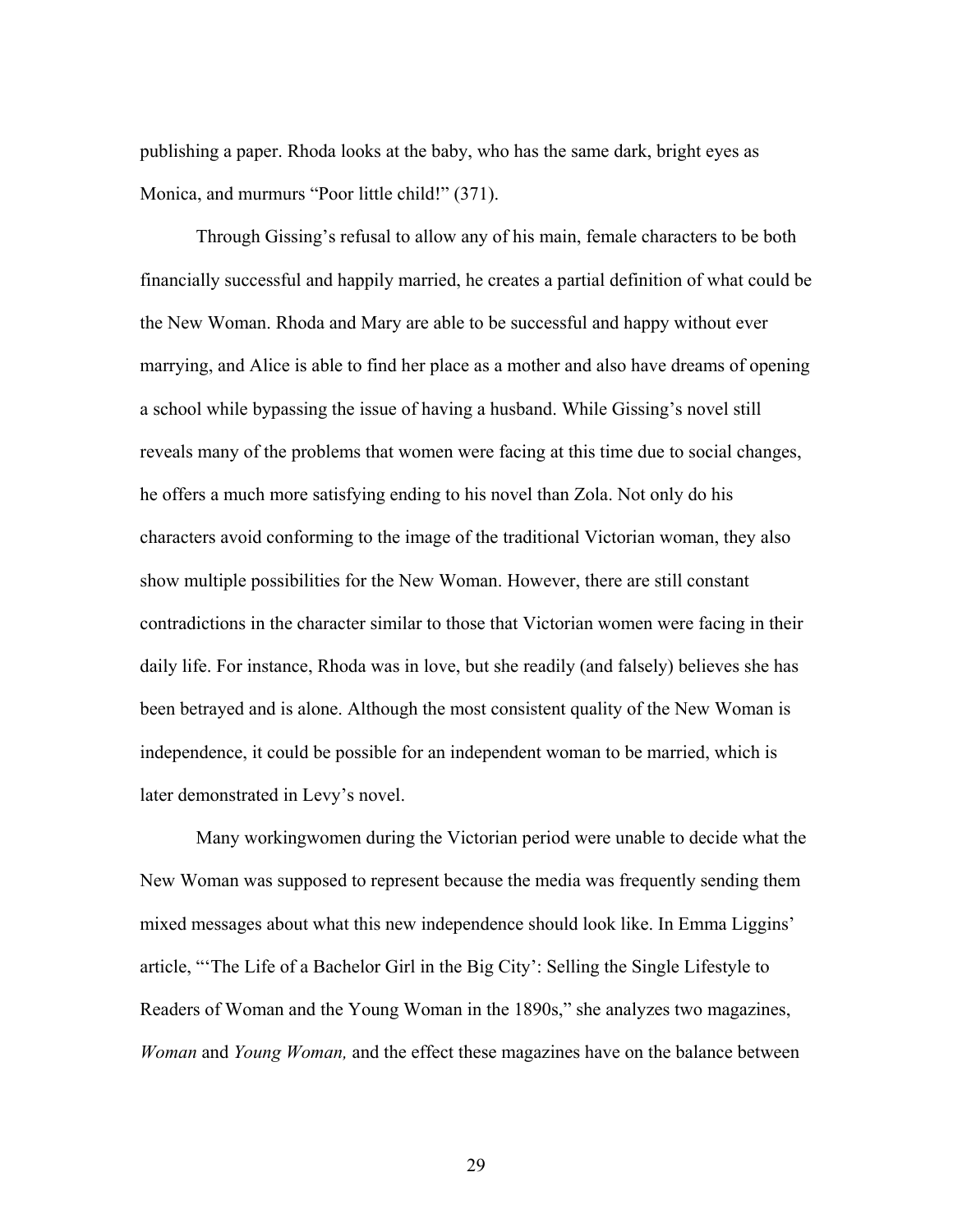traditional values of Victorian women and those of the New Woman. She argues that the "presentation of the single woman" in these magazines "remained somewhat contradictory and ambiguous," which has also been a theme in the previous novels (217). By providing pseudo-intellectual articles that deeply contrasted with housewife-targeted advertisements, these magazines created a confusing representation of the independent woman that actually hindered her freedom. The message Liggins notices in these magazines is a warning to women that they must hold onto their "womanliness" on their search for independence (219). Some examples of these reminders include gown advertisements situated within articles on professional women and baby food ads next to a feminist essay. Although these magazines began as well-intentioned attempts to connect with the New Woman and offer helpful advice to those looking for careers and education, Liggins notices they eventually turn into "cautionary advice to the reader" to eat well, dress well, and maintain all other aspects of the womanliness and social class if they are living on their own (219). Women who were raised in a higher class but were forced to take jobs after financial problems, like the Madden sisters and the Lorimer sisters, were often given mixed messages by advertisements about their roles as New Women. While they had more freedom financially, they were placed in an awkward social position.

Levy's novel *Romance of a Shop* uses the Lorimer sisters to demonstrate how social expectations vary among women from different classes and provides multiple representations of Victorian women at work (including the New Woman). After the death of their father, the four sisters are forced to abandon their upper-middle class positions and find their own way of making a living. They decide to open a photography shop,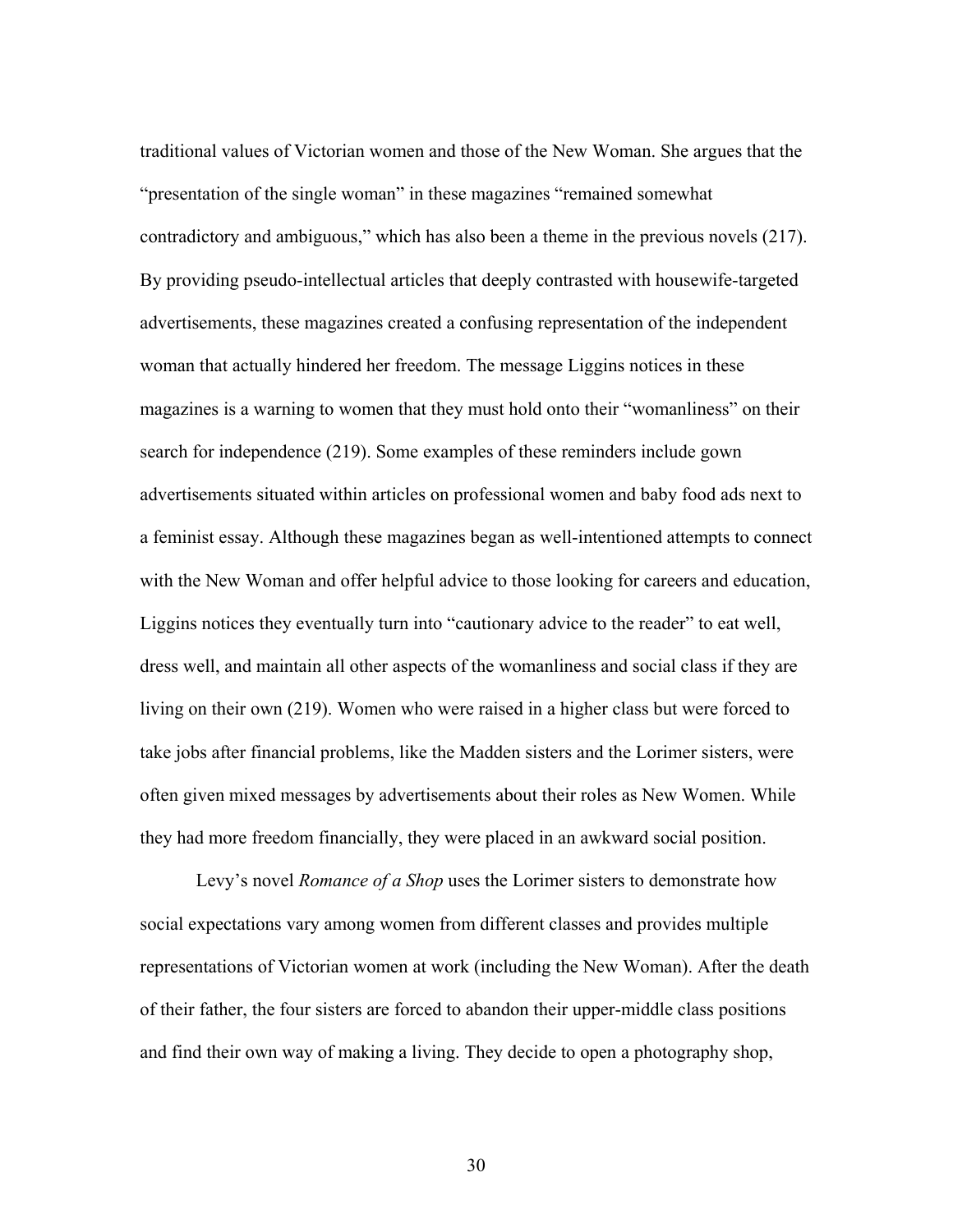where they are able to do things that would not have been acceptable previously. For instance, the girls are able to have men visit their home without worrying what others might think, as it is necessary for their business. Unlike most of the women in Zola's novel, Levy creates female characters that would rather work hard and be independent than rely on a man. However, Phyllis, the youngest Lorimer sister, does quite the opposite. She does not work with the rest of the sisters, as she is sickly, and she runs off with a married man, eventually dying. The devastation surrounding Phyllis' life and death could be an indication of Levy's disapproval of women who married for financial stability rather than working for a living.

The Lorimer sisters in Levy's novel are early Victorian shopgirls. They spend much of the novel attempting to adjust from the upper-middle class positions they held before their father's death to their lowered positions as working women. In Deborah L. Parsons' *Streetwalking the Metropolis: Women, the City, and Modernity*, she argues that Levy follows the same story model as male writers of her time. However, she believes that Levy creates a more intricate representation of Victorian women than most critics observe. Parsons says the four sisters in Levy's novel "at first seem to represent different versions of Victorian womanhood; the Victorian angel of-the-hearth, the New Woman, the aesthetic muse. Yet they cannot actually be read as such simplistic types" (92) For example, Frances represents early Victorian ideals, so she is out of place as she argues in favor of following traditional routes. Gertrude is independent but still follows traditional path of marriage, etc. In many ways, these characters mirror those in Gissing's novel as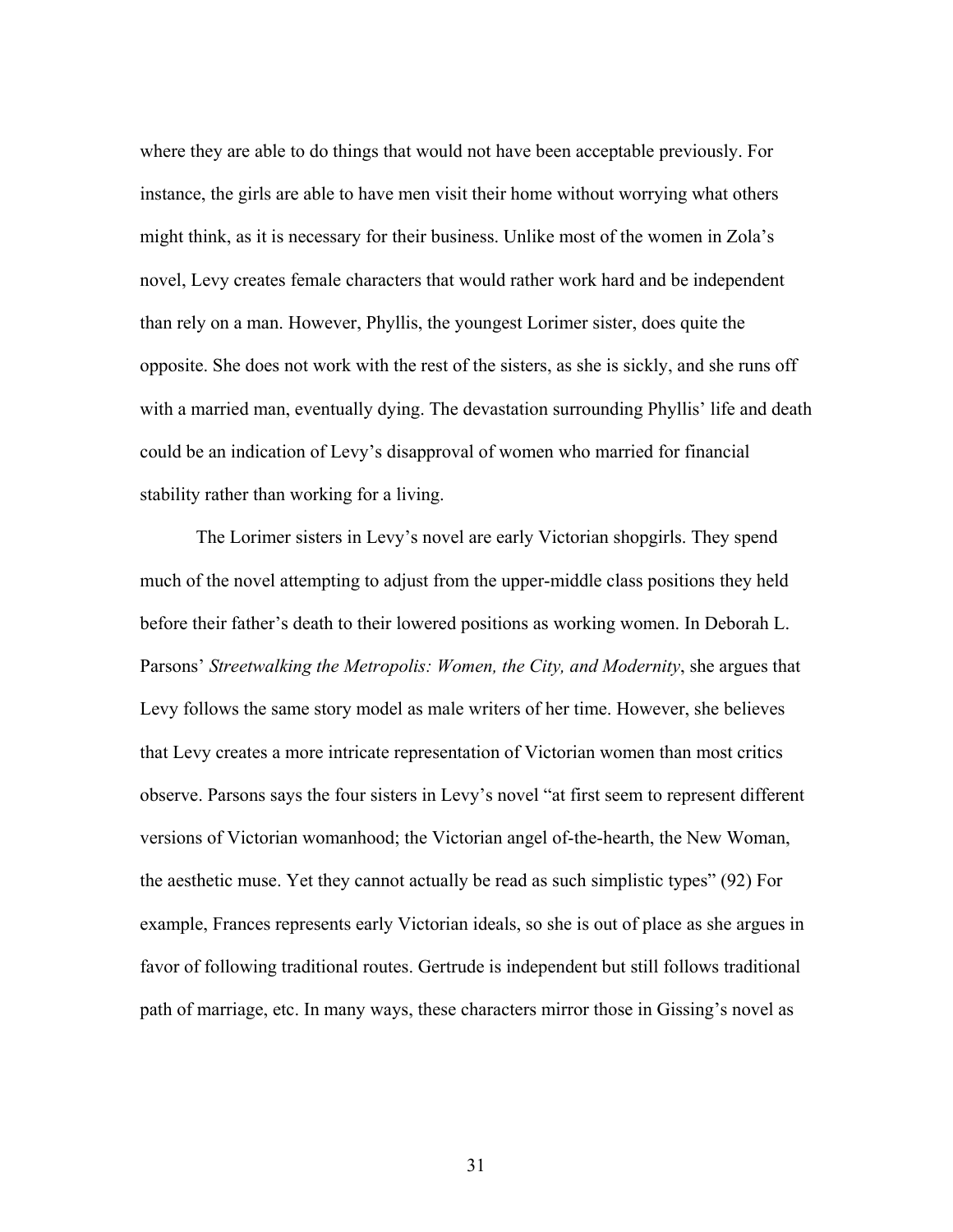they attempt to represent failed Victorian figures, but Levy offers more figures than the New Woman.

It could be argued that Levy's novel simply serves as another example of the social push for a balance in women's roles, which Deborah Epstein Nord argues in her book *Walking the Victorian Streets*. Although Nord believes Levy successfully uses technology to break down traditional depictions of women, she claims the end of the novel counteracts all of the novel's earlier progress. Levy marries three of the sisters and kills off Phyllis, and only Lucy continues with the photography business after also getting married. I disagree with Nord's assertion that Levy ending fails because "she does not know what to do with her independent, idiosyncratic heroines" (750). Instead, I believe Levy intentionally choose this ending in the hope that readers would recognize that independence is not something women should be willing to compromise. Forcing Gertrude to spend the rest of her life attending the social events she hated while playing the doting wife and mother role depicts another woman who has failed at representing the ideal New Woman. The biggest piece of evidence for this claim is found in one of the final characters Levy presents: the "ex-Girtonian without a waist" who moves into the room above the auctioneer's (160). Although the Lorimer sisters fail at remaining independent women, Levy does include a female character that does not compromise her freedom but instead teaches at an all-girls high school where a younger generation will be influenced by her lifestyle. Nord claims that Levy denies this ending to the Lorimers "at least in part because she understands that independence is painful, precarious, and exhausting and because, as a fledgling novelist, she shies away from writing the kind of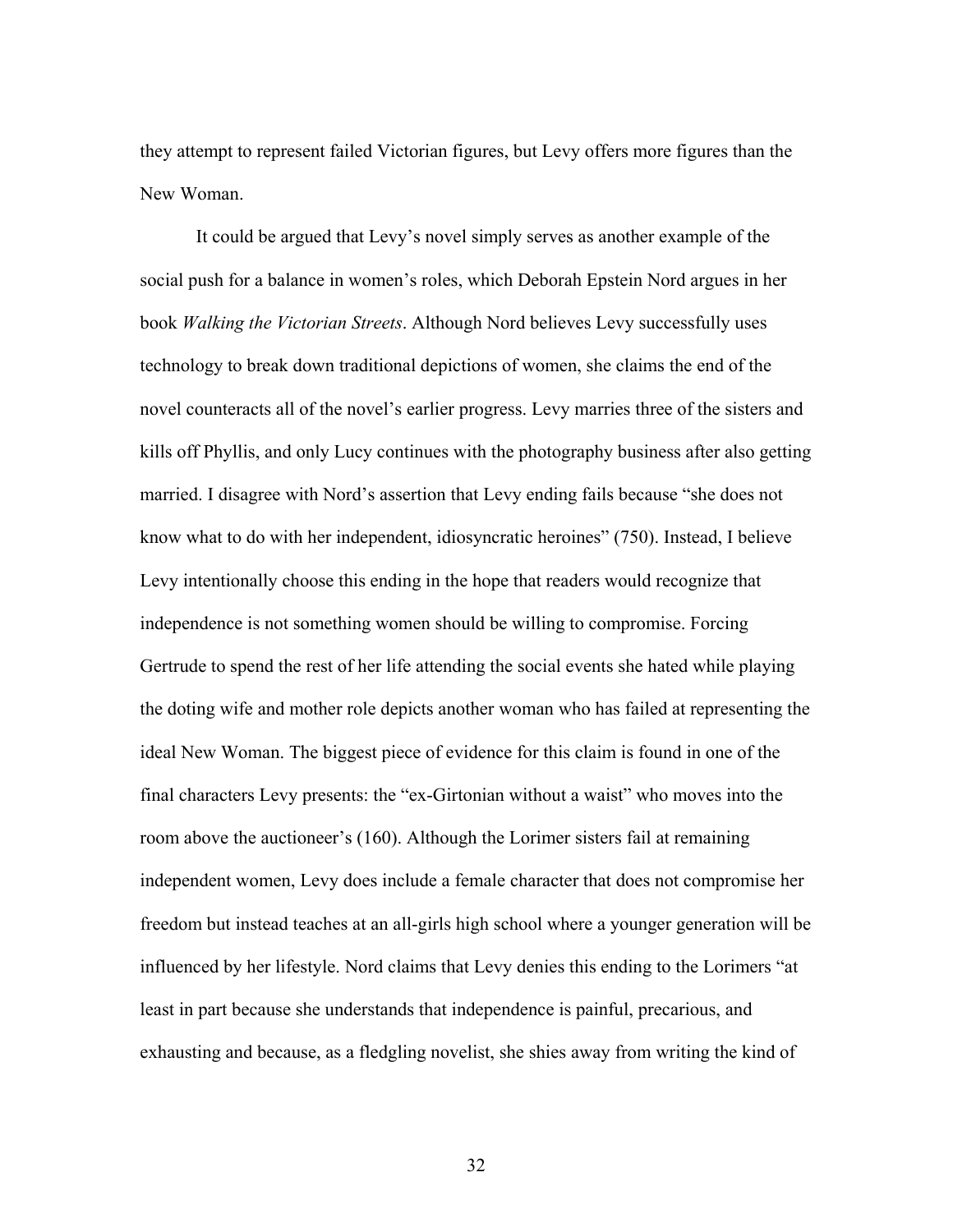book that will tell an uncomfortable truth" (751). However, by giving readers an unsatisfying ending Levy is accomplishing even more than Gissing, who ended his novel with several women who kept their independence, and she also manages to depict an independent working woman who is also married.

Although there were many women in the Victorian Period, such as the Lorimer's Aunt Caroline, who opposed the shifting attitudes of young women, men were often most guilty of attempting to find a compromise for these changes. Michael Kramp examines balance between feminine versus masculine traits in his article, "Exposing Visual Discipline: Amy Levy's *Romance of a Shop,* the Decay of Paternalistic Masculinity, and the Powers of Female Sight." Kramp chooses to view *Romance of a Shop* as a novel where women successfully overpower men, forcing them to find a new perspective on women's potential. He claims that from the beginning of the Levy's book, vision is an important aspect of the text that continues to grow in significance. Early on, the young women are able to see a future outside of conventions; they want to open a shop together rather than move in with various relatives. According to Kramp, "Their growing awareness of vision(s) promotes their success as aspirant photographers, and it also helps them, to recognize the disciplinary functions of sight" (111). By prompting women to develop a gaze that can be a representation of authority, Levy makes it possible for the sisters to become ideal symbols of the New Woman. The authority of the women in the novel, specifically Gertrude, is identified by her ability to see the men in the novel clearly and sometimes even defy them. The strongest examples Kramp provides are her confrontations with Sydney Darrell, as she stares him down, causing him to hate her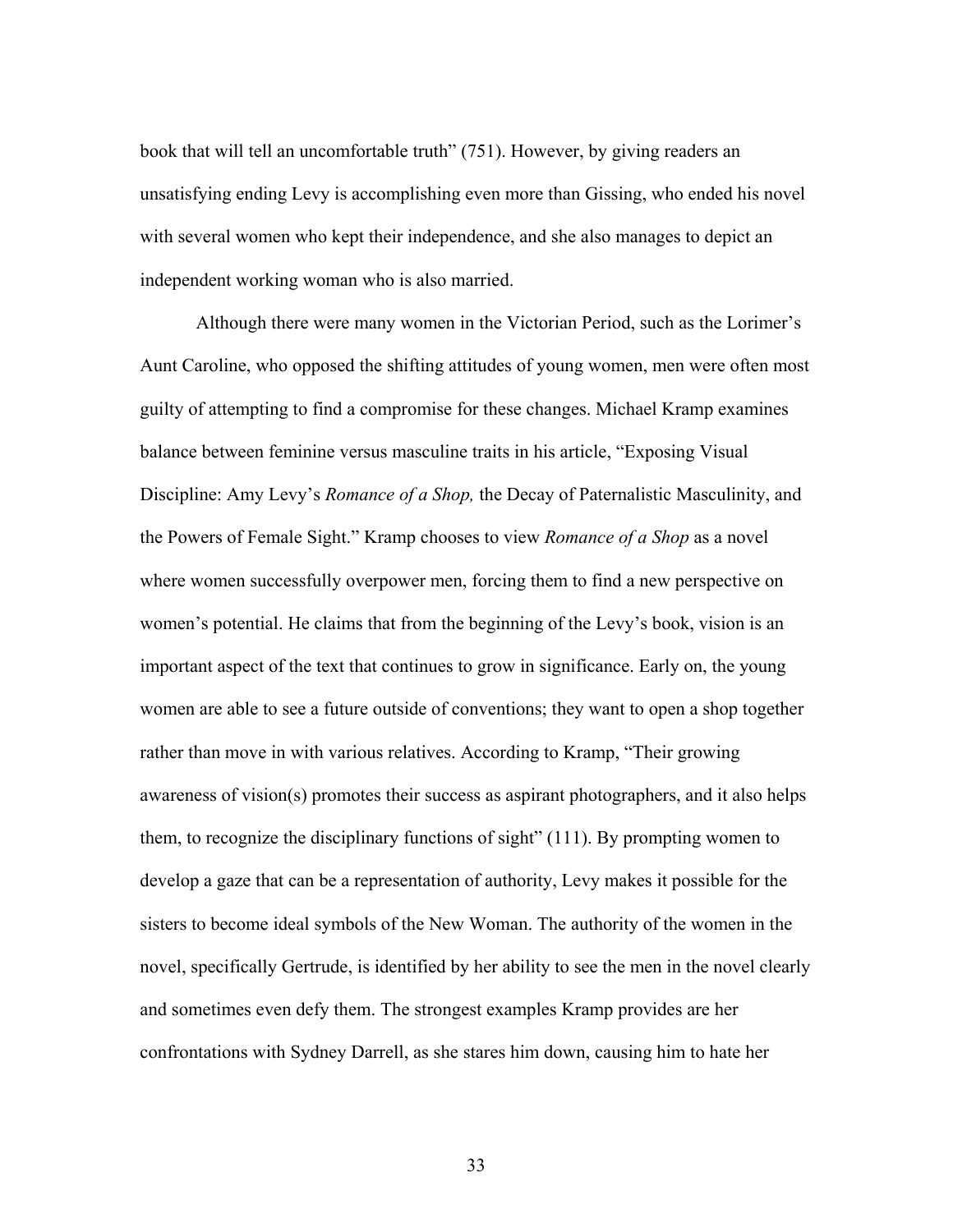eventually. He frequently avoids Gertrude's gaze: when they first meet he goes to sit on a sofa behind a screen, when they find themselves at the same dinner in the epilogue, he looks in the opposite direction, and he generally avoids her throughout the rest of the story. Another way in which Kramp points to the significance of the feminine vision in Levy's novel is through their photography business. He claims that "The historical New Woman, in effect, forced men both to acknowledge women's potential and to explicitly exert authority to claim privileges that were previously presumed to be natural" (112). It is the women's ability to see and create photographs that causes their business to succeed. Kramp believes photography gave women the motivation to become professionals who were more aware of their surroundings and, as a result of this new awareness, the "ongoing social surveillance" (136). During this period, the procedures of social decorum were confusing as working-women began to find a place in society. Photography provides a lens through which they could closely observe these restrictions and develop their own opinions about them.

There are moments in Levy's novel where the Lorimer sisters are able to create successful representations of the New Woman. Rather than split up, as the Madden sisters did, they decide to go into business together. While they are working for themselves, they are able to experience a social freedom that Zola and Gissing do not address. Rather than describing characters whose status is advanced because of their decision to enter the workforce, the Lorimers actually lose part of their status. However, because of this they are able to experience a level of social freedom that they otherwise would never have had. They are able to go into the public sphere without much concern over chaperones.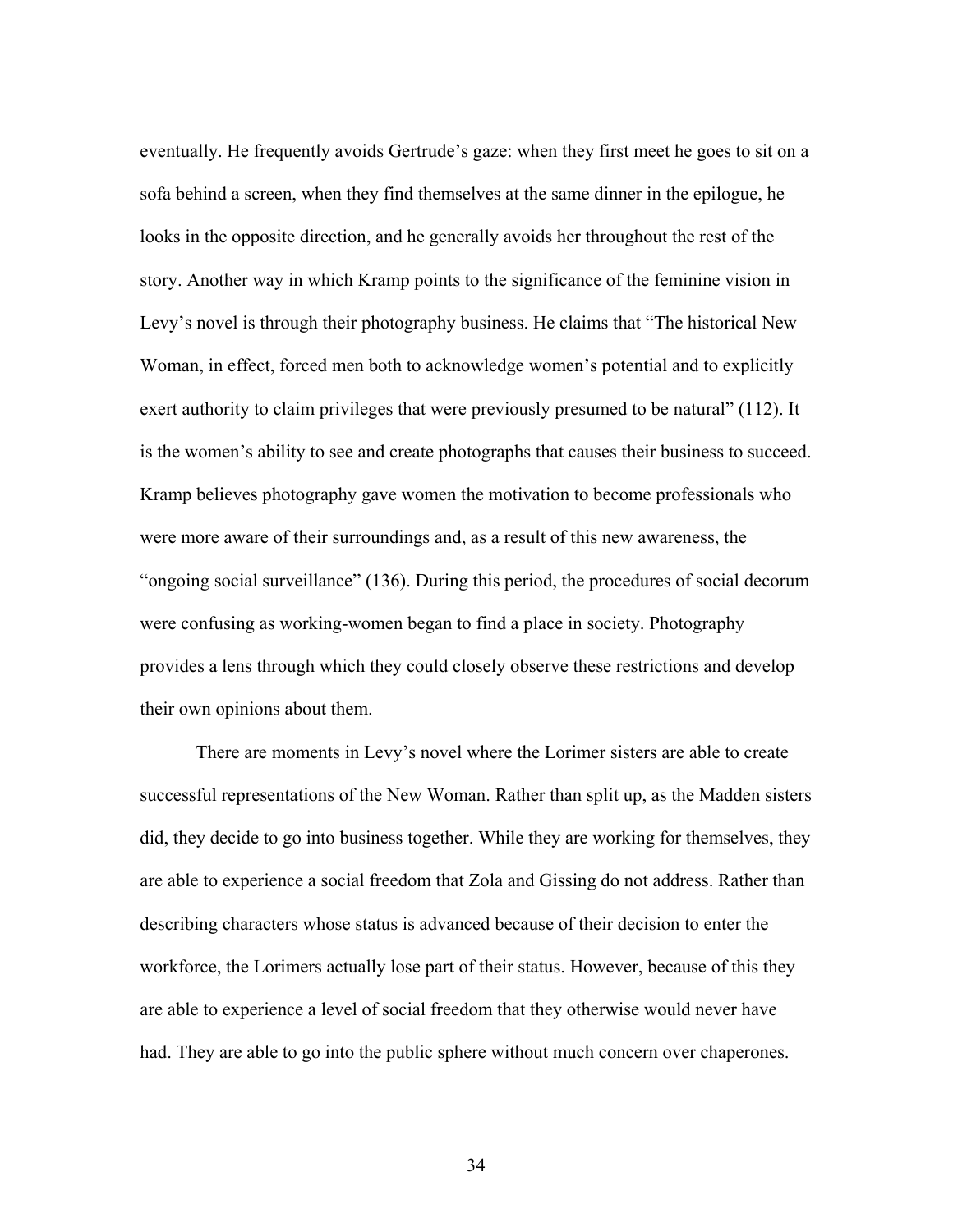The sisters are also less concerned with dress, as they cannot afford new clothes very often. Although Levy's characters ultimately fail because of their decision to settle back into their original lifestyle, they were able to spend several years effectively representing the figure of the New Woman.

Department stores, typewriters, cameras, and other creations that rapidly changed the way things were produced and consumed had a strong impact on women's rights. While these inventions created job opportunities for middle-class women, they also resulted in an unclear concept of what an independent woman does. Conflicting messages from ads, journals, novels, and other forms of media made it difficult for women during this period to fully realize their potential. The second wave of feminism found itself faced with some of the same issues, as Betty Friedan points out in her book *The Feminine Mystique.* In 1963, Friedan coined the phrase "the feminine mystique," or woman's despondency after returning to the role of housewife after the men returned from World War II. Friedan connects a large portion of this problem to the new direction advertisements were taking, encouraging women to buy the newest vacuum, dishwasher, etc. in order to feel more fulfilled. Friedan claims: "Properly manipulated…American housewives can be given the sense of identity, purpose, creativity, the self-realization, even the sexual joy they lack—by the buying of things" (*The Feminine Mystique,* 174). While it is clear that women in the 1950s were being targeted as consumers and pulled into a market that says consumers have to have the best of the best to be happy, this could have been avoided if someone had recognized the culture of conspicuous consumption that the department store promotes. Although most of the Victorian novels discussed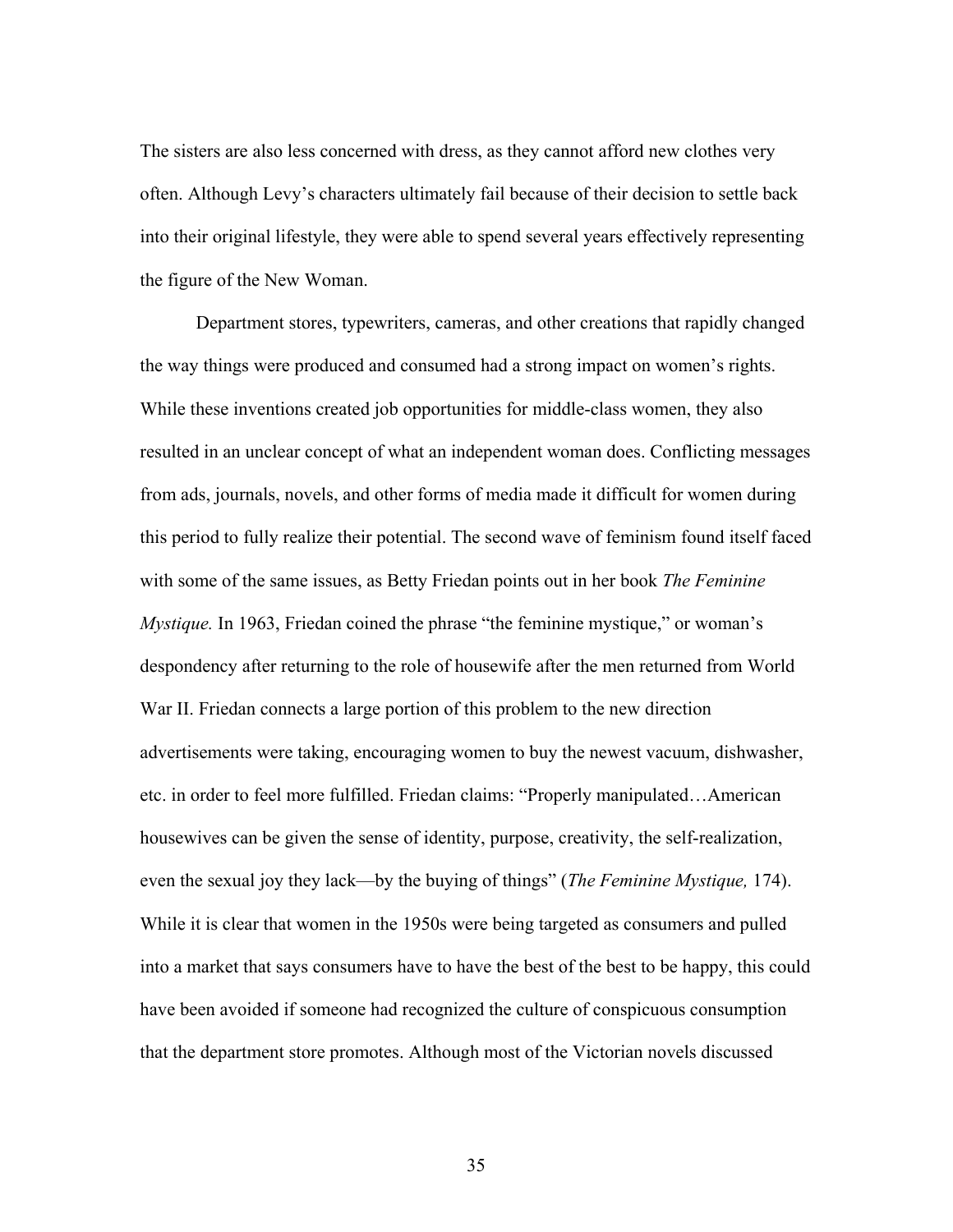earlier might not have made it onto high school or college reading lists in the early twentieth century, it is still surprising that it took over sixty years for someone to put a name on an issue wealthy women were having during Zola's time.

Although Freidan does not deal with the issues working-class women were facing in the 1950s, they closely mirror the working conditions Denise Baudu and Monica Madden dealt with. While the novels in this essay tended to focus on the effects new inventions had on working-class women more than upper-class, Friedan's book does the exact opposite. She fails to consider the women who work full-time, often while raising a family, and she does not concern herself with their problems. In today's world, online shopping is the new department store and Kenmore, but unlike women in the past, stores like Etsy allow the modern shop girl to work in much better conditions.

Today, there are some critics, like Rachel Bowlby, who are beginning to make connections between early consumerism and issues from today, but I believe that inventions like the department store in the 1860s, home appliances in the 1950s, and online shopping today have each played a large and interconnected role in hindering the women's movement. In 1987, Bowlby published "The problem with no name': Rereading Friedan's *The Feminine Mystique,*" where she discusses Friedan's argument that women lost their freedom during the 1950s due to new developments in consumerism. Bowlby believes:

"The arguments of almost all feminist social critics, before and after Friedan, involve the presupposition or demonstration that women's freedom either never existed or existed only in the remote past. Friedan, however, argues that women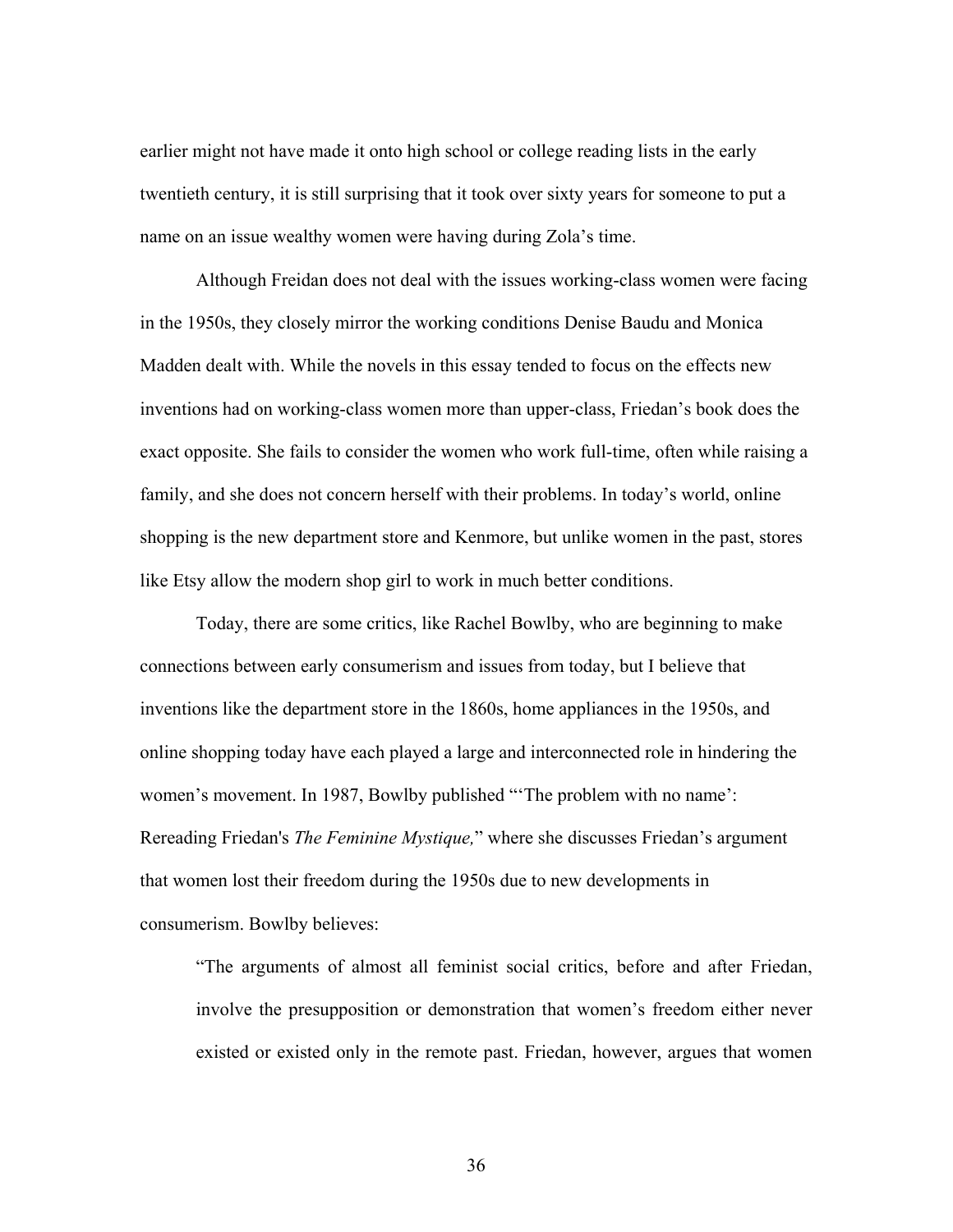had freedom and lost it. And this peculiarity is perhaps a starting point for thinking about some of the echoes and overtones of the unidentified 'problem' I want to explore….how it is related to Friedan's conceptions of subjectivity, femininity and the American nation" (61-2).

Bowlby recognizes that women gained certain rights and freedoms with different waves of the women's movement, and she acknowledges the setbacks that have occurred are in many ways linked to consumerist culture. However, she considers class differences to be the main factor that creates a divide between working-women, like the shopgirl, and wealthier women. I argue that this divide grew out of the creation of the department store and the culture of conspicuous consumption that it has perpetuated among women since the nineteenth century. After the creation of the department store, advertising became much more prominent in society. Today, consumers increased concern with purchasing any item they desire is a growing problem with the rising popularity of online shopping, advertising, and blogging that is being targeted primarily at women. These digital resources are causing women to become more obsessed with having the best of everything because they are more and more aware of what everyone else has.

In her article, "Soft Sell Marketing Rhetoric in Feminist Criticism," Bowlby goes on to define the current view on consumerism. She states: "Sometimes consumerism has been seen as the principal source of women's oppression in the twentieth century," (381). Bowlby believes that shopping is not as big of an issue today because it is more socially acceptable, but I do not think that conspicuous consumption becoming an everyday practice should be overlooked because society is beginning to accept it. She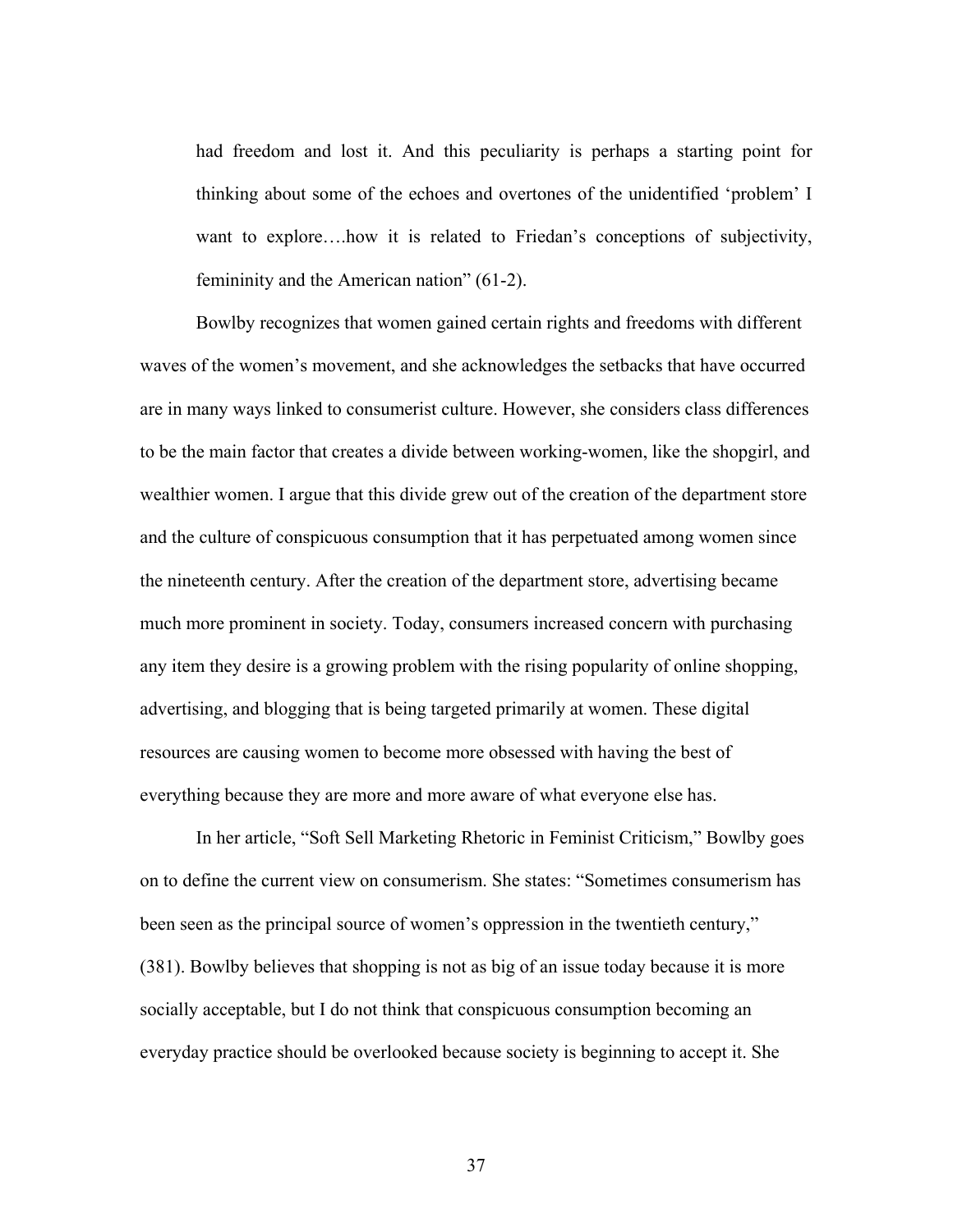goes on to claim that shopping is considered a "'postmodern' interest in pleasure and fantasy" (382). In April of 2015, Amazon release their new "dash button" to customers with a Prime Membership. They send a customer a physical button that can be placed next to a frequently used item, such as laundry detergent. When the consumer is running low on Tide, they can press the button and a new box will arrive in two days. The mindless form that shopping could potentially take on if these buttons are successful indicates a new kind of consumption past that of luxury. Thomas Hines has a similar view on the acceptability of shopping, but he points out gender-specific advertisements that exist because women controlling such a large portion of the market.

Hine's book, *I Want That!: How We All Became Shoppers* (2002), perfectly captures the stereotypes surrounding female consumers in modern society that originally stemmed from the practices of conspicuous consumption of the Victorian era. He claims: "Shopping is at once an exploration of desires and a fulfillment of responsibility. It elicits guilt and pride" (ix). Hine goes on to illustrate what he thinks to be the differences in men and women shoppers: "Women see shopping as an important part of their lives. Men tend to see it as an extraordinary response to some pressing need. In America, women make 73 percent of all trips to the supermarket" (23). While Hines is specifically interested in shopping for groceries and other household items, like vacuum cleaners, he shows how marketing today targets consumers differently based on gender. For instance, he claims that men are typically shown statistics that indicate the power and strength of a product, while women are told the item's safety features and how easy it is to use. These are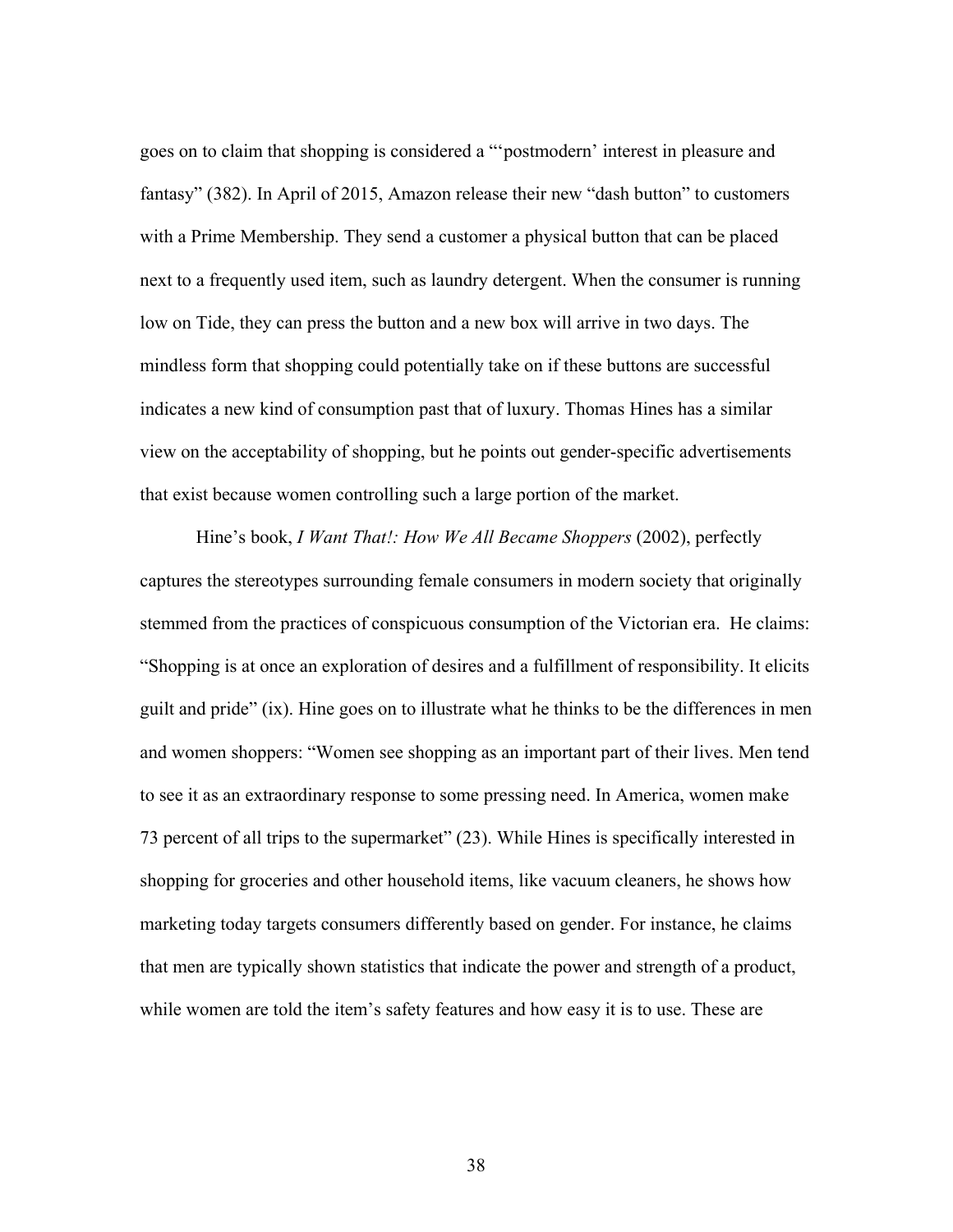tactics that Mouret uses to get customers into his department store, and after one hundred and fifty years, consumers are still falling for them.

Another online tool that specifically targets female shoppers is Pinterest. In Cindy Kay Tekobbee's essay "A Site for Fresh Eyes," she challenges the gendered interpretation of women's interest in websites like Pinterest. She first explains the website and its purpose: "Pinterest is an online social networking platform for saving and sharing URLs" (382). She states that "women generally make 85% of household purchases," so marketers are beginning to use websites like Pinterest to track their interests" (381). After establishing that Pinterest is a media-sharing website primarily targeted at women that encourages consumerism and, to some degree, fantasizing among its users, Tekobbee goes on to argue that this problem is partly because of societies narrow definition of digital literacy. Rather than acknowledge women on Pinterest as users who create projects and then go on to accomplish them, critics simply view it as an uncreative way of sharing information. She states that her essay "challenges the overarching narrative that women's online practices and interests are largely those of passive consumers, and that this passive consumption necessarily positions women's online literacy practices as deficient and auxiliary to the practices of men" (386). She points to websites like Wikipedia and Reddit as content-creation sites that are accepted by society as an appropriate use of the internet, whereas Pinterest and other equally creative websites are not. Tekobbee believes that women do not currently have the option to become involved in legitimate online activities that provide creative collaboration opportunities because they were initially "screened out" (386). Therefore, she attempts to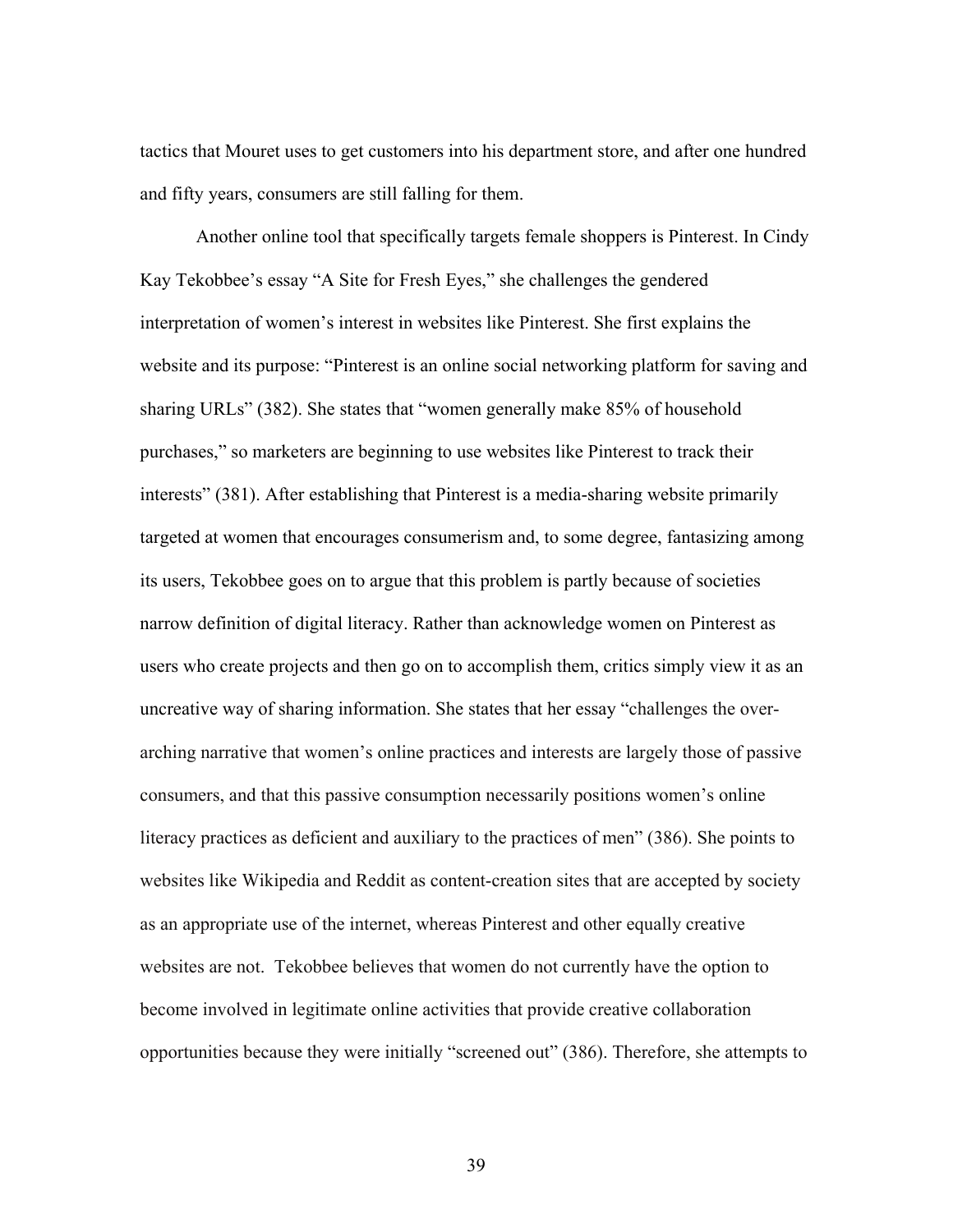redefine Pinterest in order to make it appear to be viewed as a useful online tool for women. Tekobbee argues "that Pinterest's member community demonstrates rich digital literacy practices by creating elaborate information-sharing networks and by collectively and individually organizing information as pastiche, montage, art, and, ultimately, as a statement of digital/virtual identity" (386). While I agree that Pinterest users must be digitally-literate to some degree, the overall purpose that the website serves for the majority of its users is as a place to plan extravagant weddings, immaculate homes, and perfect children. The issue behind this website is not its literacy practices; it is that the website is mainly used to promote the same outdated images of women that were encouraged in the 1950s and during the early Victorian era.

In Susan Luckman's "The Aura of the Analogue in a Digital Age," she discusses what the growing popularity of websites like Etsy says about the "re-articulation of (largely) women's domestic work" (249). Etsy is a consumer-driven website, like Ebay, that allows anyone to sell their items online. The website primarily consists of a female client base, and sells things like homemade Christmas wreaths, one-of-a-kind jewelry, and gently used wedding dresses. Luckman is fascinated by the number of domestically produced goods sold through the store, as women had been less inclined to sit at home and knit until the website became popular. She believes that it is partially linked to women's ability to make these goods on the side while maintaining a regular job as well. Others, she found, turned to the service after losing their jobs, and they found they were able to make enough money with their crafts. A concern with this website's popularity is not just the multitude of homemade goods that (mainly female) consumers are willing to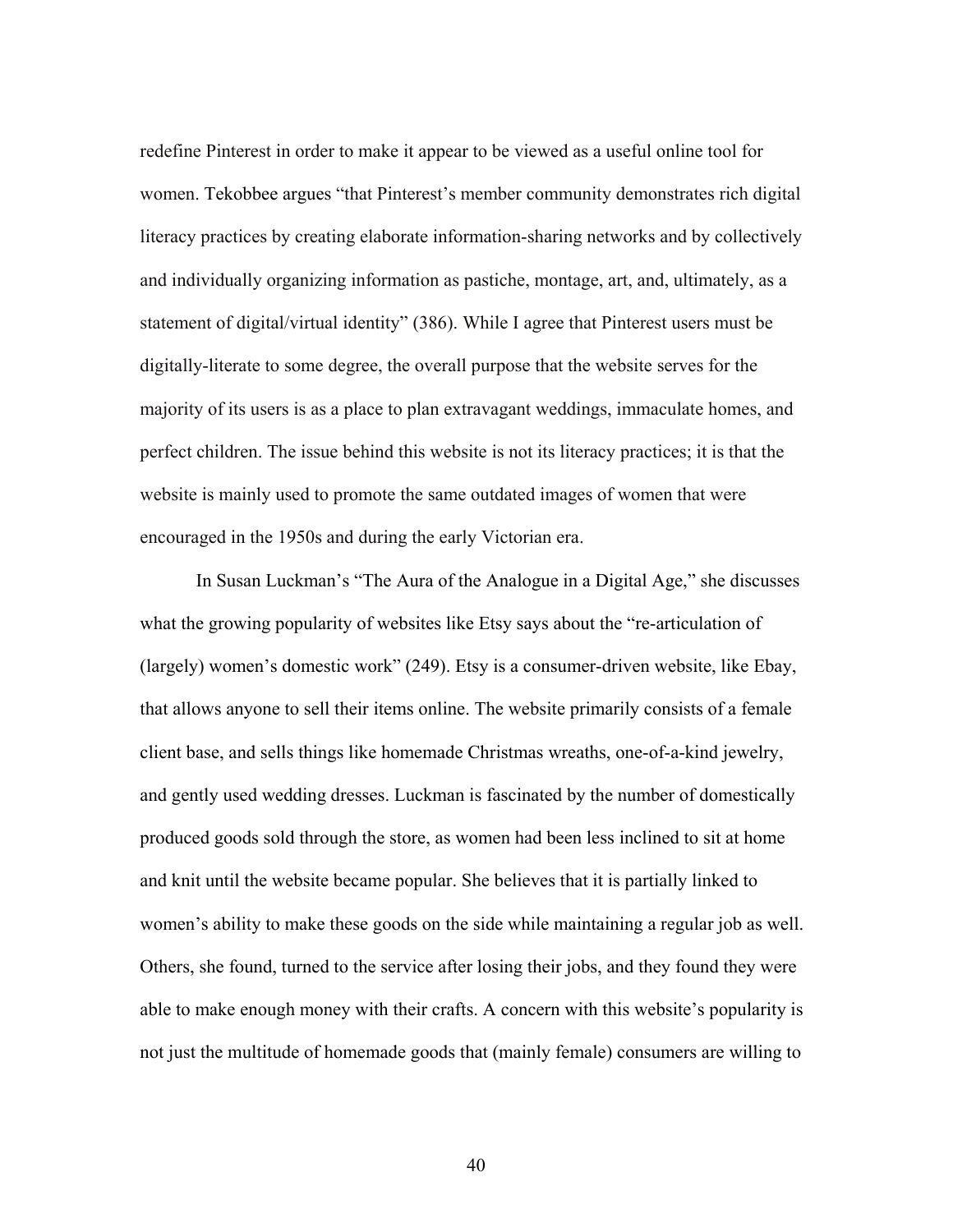purchase, but also this websites ability to put women back into the home, doing domestic work that they have not been inclined toward for decades. However, setting up an Etsy store has been largely beneficial for some.

There are many Etsy sellers who are able to make money off of their favorite hobbies, and some are able to support themselves solely on their Etsy earning. Janice MacLeod quit her job at an advertising firm to become a shop owner on Etsy, where she creates letters full of artwork detailing her experiences in Paris. MacLeod says she "decided to sell a few paintings on Etsy to help fund my adventure but only sold one and my shop lay dormant for a long while," but it soon became a career after she began creating the Paris Letter. She now has to buy stamps in sheets of 100. There are many successful businesswomen on Etsy and other specialty stores, and there are clear benefits. They are able to work their own hours, they can control the quality of goods they sell to avoid over-committing, and some who would otherwise be out of work are able to find a way to pay their bills doing something they can enjoy. While there are certainly some websites that are fueled by workers who are overworked and underpaid, possibly in the same or worse conditions as Victorian shopgirls, websites like Etsy offer an exceptional opportunity for women who are creative enough to find a niche in the market. They ultimately resemble the teashops that were run out of business by the department store.

While the department store was able to overpower the smaller, privately run teashops and tailors during the late nineteenth century, department stores are now being overpowered by online shopping. While consumers are ordering thousands of MacLeod's Paris letters, fewer are actually going to some of the iconic Parisian stores that sparked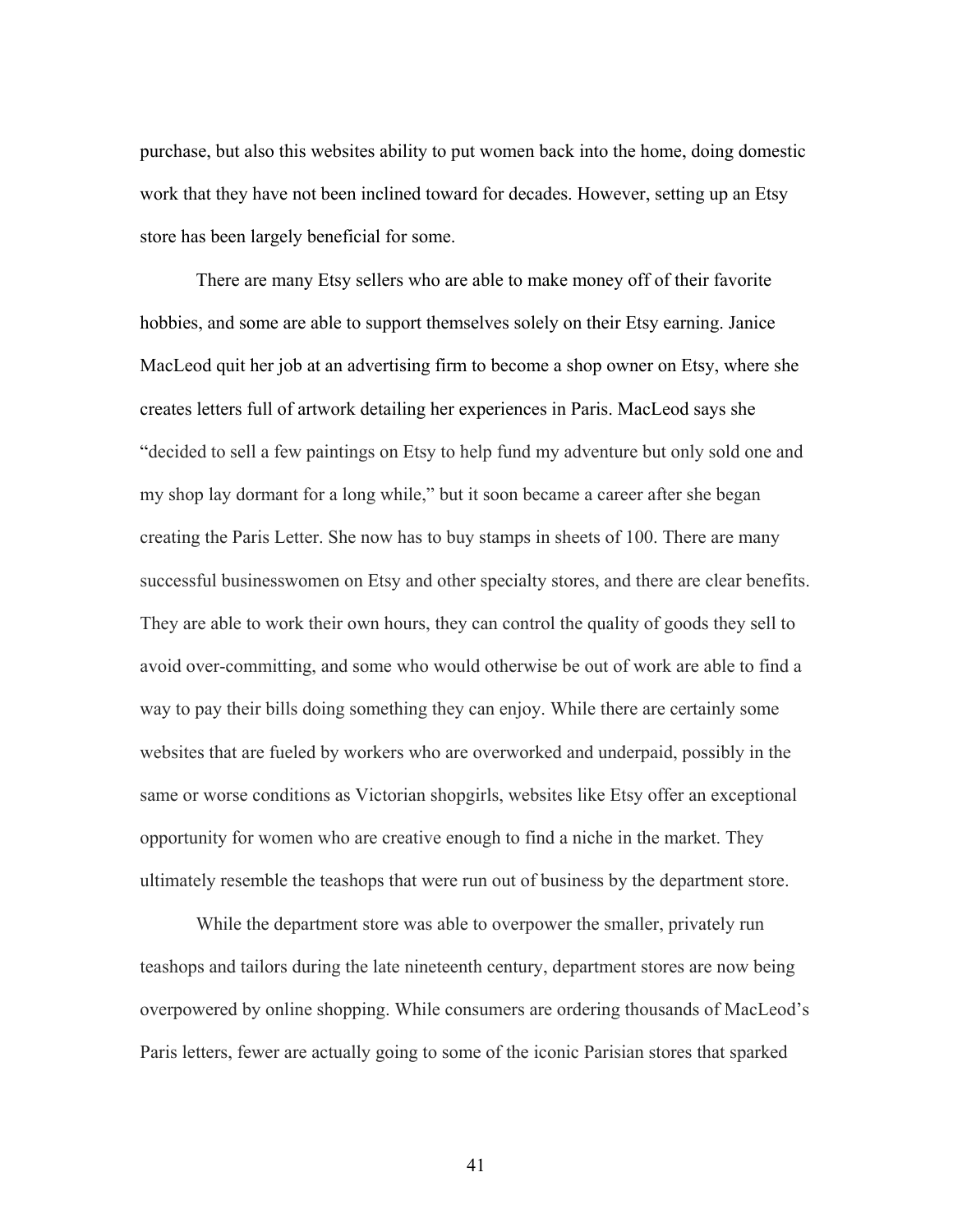the excessive shopping practices still practiced today. Adam Gopnik's article "The View From A Bridge" describes the great monuments of Paris, such as its store La Samaritaine. As one of the department stores that inspired Zola's novel, its recent closing marks the end of an era in consumerism. Gopnik describes the scene as "the collapse of the grand bourgeois mercantile civilization of Paris" and the rise of American tourism. While Americans tourists may be one of the primary reasons the popular "love locks" bridge is currently straining under the weight of over half a million locks, it is ultimately the circulation of these previously low-traffic sites on Pinterest that lead the heard.

I believe the way advertising has progressed since the Victorian developments like the department store plays a key role in how women are still continuing to practice conspicuous consumption. Pinterest and Etsy are just two of many websites that are currently supporting the same trends that created issues for women during the first and second wave of the women's movement. However, there are also benefits to websites like Etsy that allow individuals to sell their own products. By recognizing the competitive nature that conspicuous consumption creates between and among women, we can begin to be more purposeful in our shopping and online experiences. If women become more aware of the way advertisements are targeted toward them for things they often do not need (or sometimes really want), they can become more purposeful in what they do buy. Shopping can still be a pleasurable experience without becoming an all-consuming task. Instead, consumers should recognize gender-targeted advertisements and websites for what they are--a way to make money—and be sure that they are only buying, shopping, planning, or pinning something because they want to.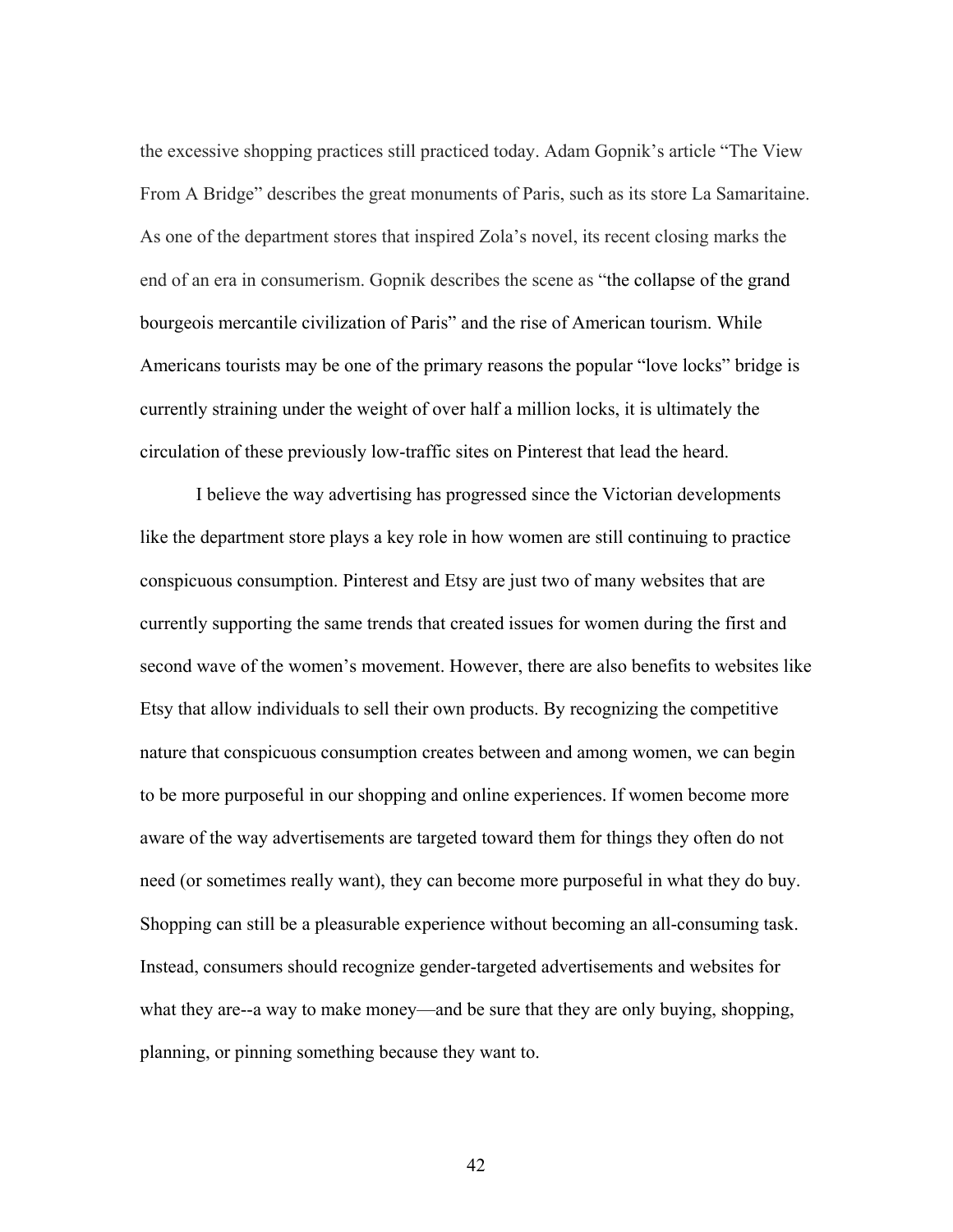#### **WORKS CITED**

Bowlby, Rachel. 1987. 'The problem with no name': Rereading Friedan's "the feminine Mystique." *Feminist Review* 27: 61-75.

——————. 1985. *Just looking: Consumer culture in Dreiser, Gissing, and Zola*. Vol. 889. New York: Methuen.

——————. "Soft Sell Marketing Rhetorical in Feminist Criticism." In *The Sex of Things: Gender and Consumption in Historical Perspective*. Ed. Victoria De Grazia and Ellen Furlough. 381-386.

Chapple, John. "Introduction." *Cranford.* Wordsworth Classics: London, 1998: 7-19.

"conspicuous, adj." *OED Online*. Oxford University Press, March 2015. Web. 20 April 2015.

- Friedan, Betty. *The Feminine Mystique: Contexts, the Scholarship on the Feminine Mystique*. Edited by Kirsten Lise. Fermaglich and Lisa M. Fine. New York: W.W. Norton, 2013.
- Furst, Lilian R. *L'Assommoir: A Working Woman's Life.*
- Gaskell, Elizabeth. *Cranford.* 1851. Print.
- Gissing, George. *The Odd Women.* Print.
- Gopnik, Adam. "The View From A Bridge." *The New Yorker.* 16 April 2014.
- Hine, Thomas. *I Want That!: How We All Became Shoppers.* Harper Collins: New York, NY: 2002. Print.
- Holcombe, Lee. *Victorian Ladies at Work; Middle-class Working Women in England and Wales, 1850-1914.* Hamden, Connecticut: Archon Books, 1973.
- Kramp. Michael. "Exposing Visual Discipline: Amy Levy's *Romance of a Shop,* the Decay of Paternalistic Masculinity, and the Powers of Female Sight." *Victorians Institute Journal* 40 (2012): 111-43.
- Levy, Amy. *The Romance of a Shop*. Edited by Susan David. Bernstein. Peterborough, Ont.: Broadview Press, 2006.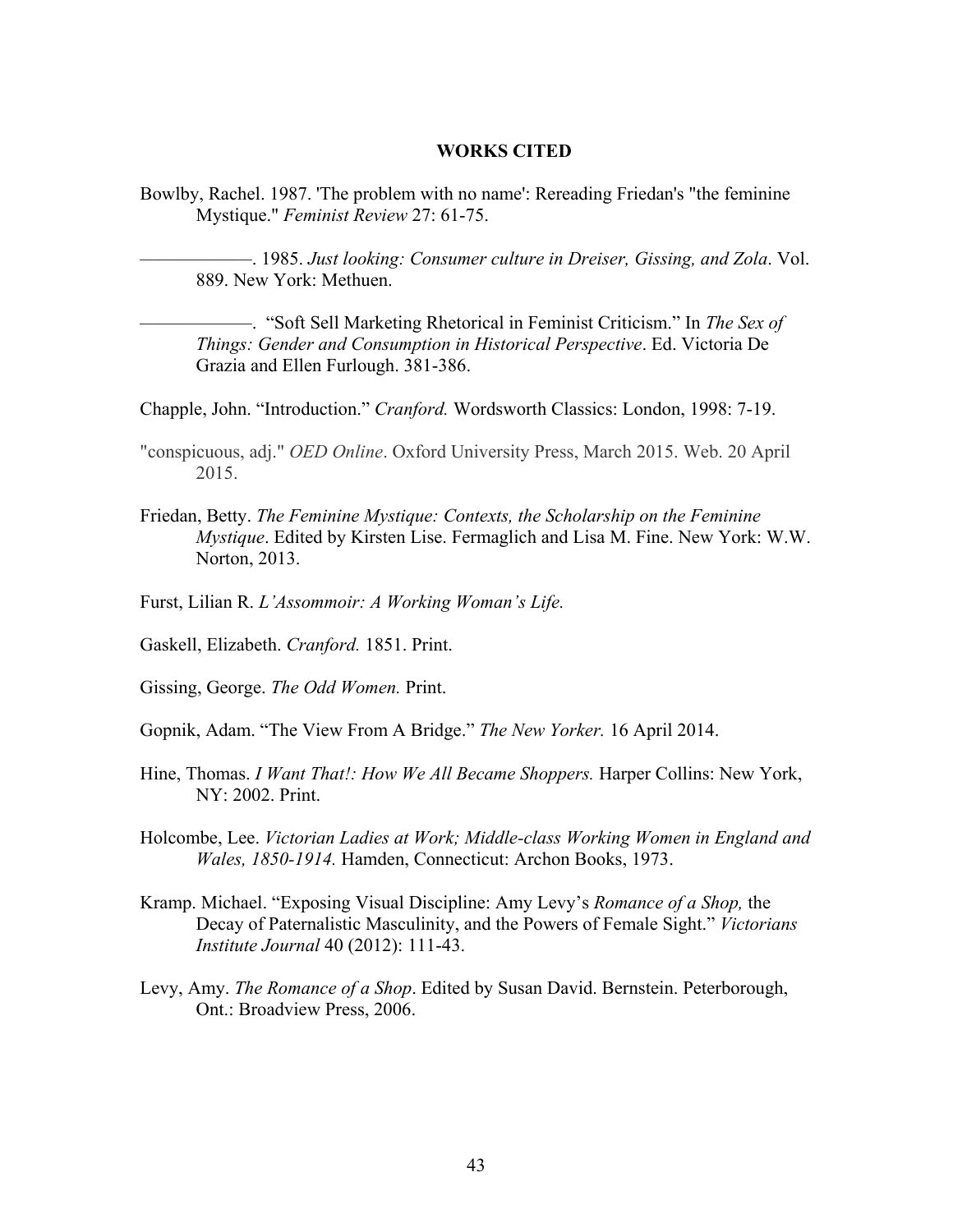- Liggins, Emma. "'The Life of a Bachelor Girl in the Big a City': Selling the Single Lifestyle to readers of Woman and the Young Woman in the 1890s." *Victorian Periodicals Review* 40.3 (Fall 2007): 216-38.
- Loeb, Lori Anne. *Consuming angels: Advertising and victorian women*. New York: Oxford University Press. 1994.
- Luckman, Sarah. "The Aura of the Analogue in a Digital Age: Women's Crafts, Creative Markets and Home-Based Labour after Etsy." *Cultural Studies Review* 19.1 March 2013.
- MacLeod, Janice. "Quite Your Day Job: The Paris Letters." *Etsy.* 19 Feb 2013.
- Morgan, Simon. 2007. *A Victorian Woman's Place: Public Culture in the Nineteenth Century*. Vol. 40. New York: Tauris Academic Studies.
- Munich, Adrienne. "Knowing Shopgirls: Manica Madden and Gissing's Refusal." *George Gissing and the Woman Question : Convention and dissent*. Eds. Christine Huguet and Simon J. James. Ashgate Publishing Ltd: Dorset Press, Dorchester. 143-154.
- Parsons, Deborah L. *Streetwalking the Metropolis: Women, the City, and Modernity*. Oxford: Oxford University Press, 2000.
- Sanders, Lise. *Consuming fantasies: Labor, leisure, and the london shopgirl, 1880-1920.*
- Tekobbe, Cindy Kay. "A Site for Fresh Eyes: Pinterest's Challenge to 'traditional' digital literacies." *Information, Communication, & Society.* 16.3, Routledge; April 2013, 381-296.
- Zola, Émile. *The Ladies' Paradise*. Translated by Brian Nelson. Oxford: Oxford University Press, 1998.